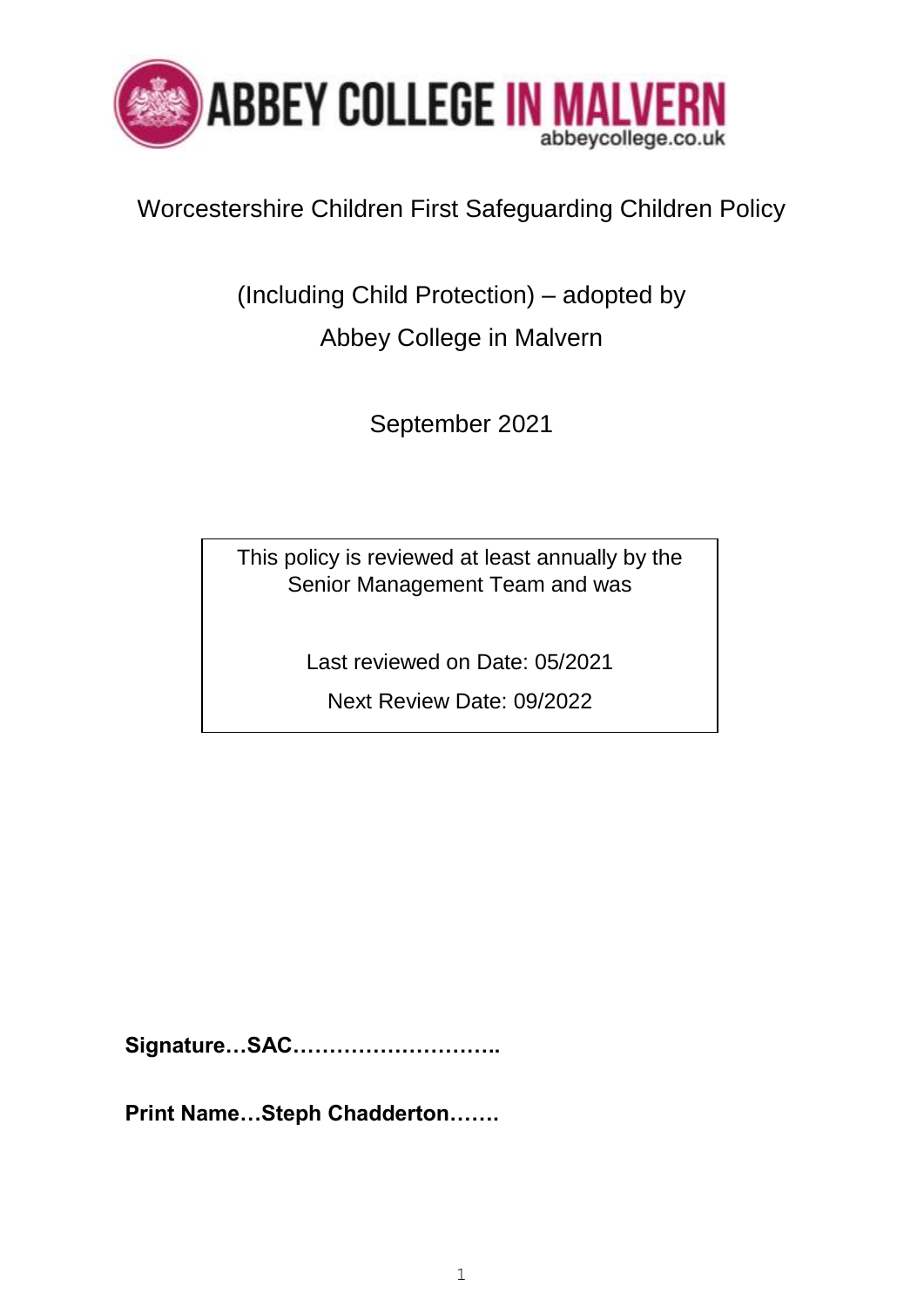

| <b>Details</b>                                                                                   | <b>Section</b> |
|--------------------------------------------------------------------------------------------------|----------------|
| Staff contact and details                                                                        | 1              |
| <b>Safeguarding Statement</b>                                                                    | $\overline{2}$ |
| <b>Staff contacts</b>                                                                            | $\overline{3}$ |
| Introduction                                                                                     | 4              |
| Management of Safeguarding                                                                       | 5              |
| Whole school and college approach to safeguarding<br>including Early Help                        | 6              |
| <b>Head Teacher</b>                                                                              | $\overline{7}$ |
| <b>Maintained School Governors</b>                                                               | 8              |
| <b>Designated Safeguarding Lead</b>                                                              | 9              |
| Multi Agency working                                                                             | 10             |
| What school and college staff need to know                                                       | 11             |
| Online safety                                                                                    | 12             |
| Opportunities to teach safeguarding                                                              | 13             |
| Safeguarding in the curriculum                                                                   | 14             |
| Boarding schools, residential special schools, residential<br>colleges and children's homes only | 15             |
| Information sharing                                                                              | 16             |
| Records, monitoring and transfer                                                                 | 17             |
| Procedures for managing concerns                                                                 | 18             |
| <b>Child Criminal Exploitation (CCE)</b><br><b>Child Sexual Exploitation (CSE)</b>               | 19             |
| Child abduction and community safety incidents                                                   | 20             |
| Children missing from education                                                                  | 21             |
| Children with family members in prison                                                           | 22             |
| <b>County Lines</b>                                                                              | 23             |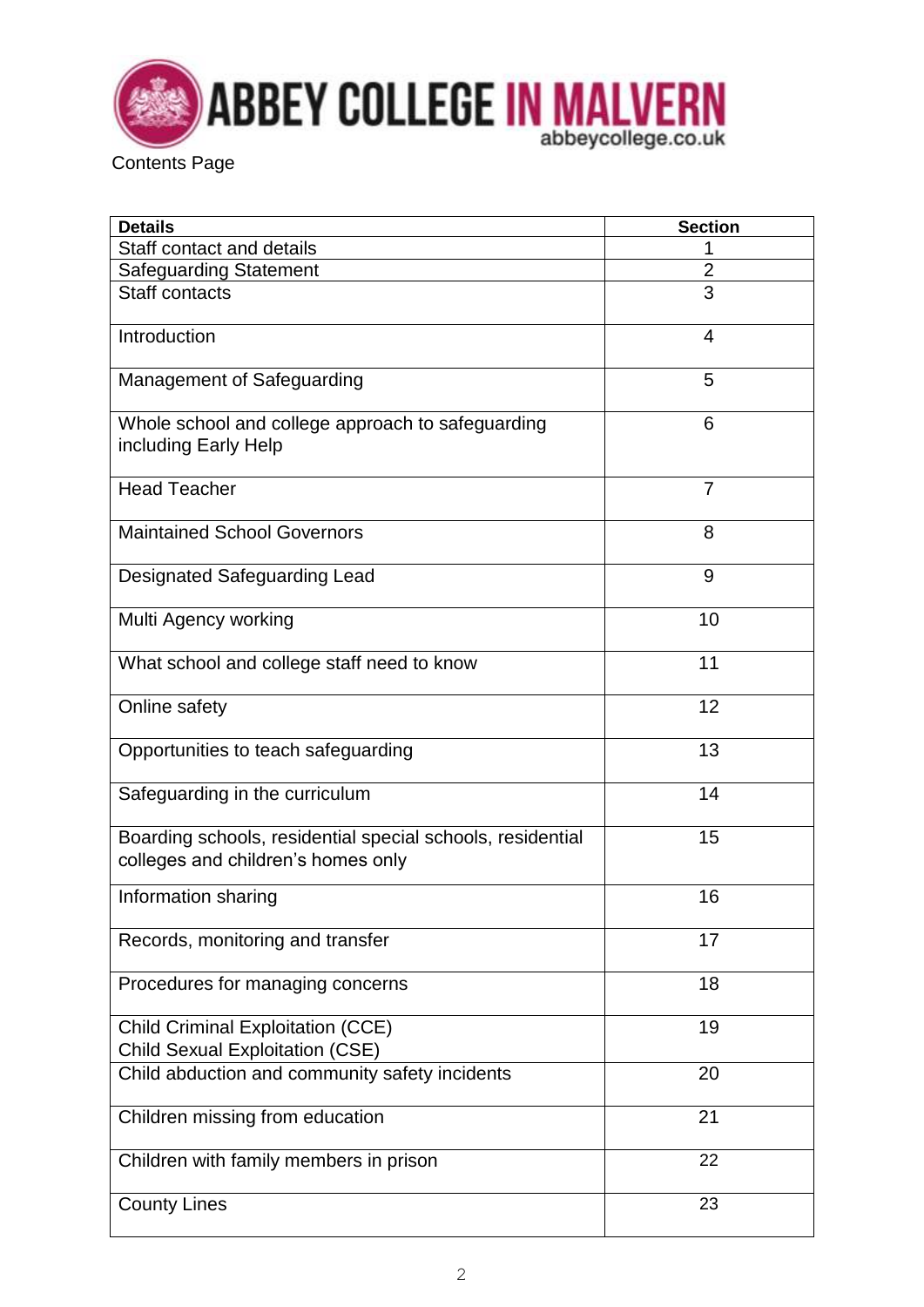

| <b>Domestic Abuse</b> |  |
|-----------------------|--|
|                       |  |

### Contents continued

| <b>Operation Encompass</b>                                                                         | 25 |
|----------------------------------------------------------------------------------------------------|----|
| Homelessness                                                                                       | 26 |
| So called "honour-based' abuse (including Female<br><b>Genital Mutilation and Forced Marriage)</b> | 27 |
| <b>Forced Marriage</b>                                                                             | 28 |
| Preventing radicalisation                                                                          | 29 |
| The prevent duty                                                                                   | 30 |
| Channel                                                                                            | 31 |
| Peer on Peer/Child on Child abuse                                                                  | 32 |
| Sexual violence and sexual harassment between children<br>in schools and colleges                  | 33 |
| Children with additional vulnerabilities                                                           | 34 |
| <b>Protecting Children</b>                                                                         | 35 |
| Allegations against staff                                                                          | 36 |
| Managing professional disagreements                                                                | 37 |
| The use of 'reasonable force' in schools and colleges                                              | 38 |
| Private Fostering -LA notification when identifies                                                 | 39 |
| Children looked after                                                                              | 40 |
| Statutory children's social care assessments and services                                          | 41 |
| <b>Mental Health</b>                                                                               | 42 |
| Children potentially at greater risk of harm                                                       | 43 |
| Use of school premises                                                                             | 44 |
| <b>Alternative Provision</b>                                                                       | 45 |
| Annex A                                                                                            |    |
| Annex B                                                                                            |    |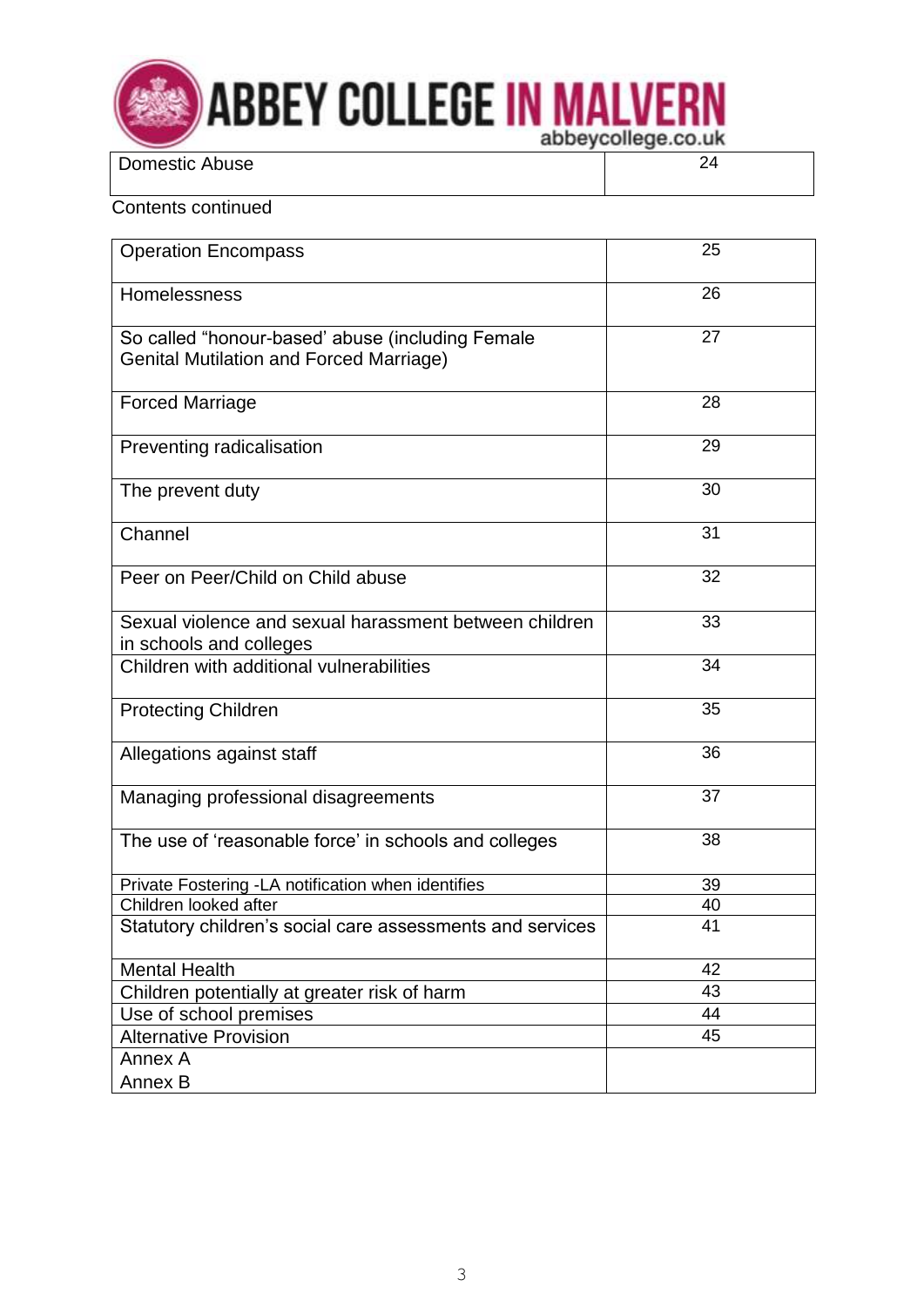

### **Section 1**

**Child Protection and Safeguarding May 2022**

**Owner Responsible: Hekmat Kavah Designated Safeguarding Lead of Staff: Steph Chadderton Prevent Lead: Steph Chadderton Child Exploitation GET SAFE lead: Steph Chadderton Status & Review Cycle: Statutory Annual Next Review Date: September 2022**

### **Section 2 Safeguarding Statement**

### **Abbey College in Malvern**

The College adopts an open and accepting attitude towards children as part of its responsibility for pastoral care. Staff encourage children and parents/carers to feel free to talk about any concerns and to see the college as a safe place when there are difficulties. Children's worries and fears will be taken seriously and children are encouraged to seek help from members of staff.

Our safeguarding /Child protection policy draws upon duties conferred by the Children Acts 1989 and 2004, The Children and Families Act 2014, S175 of the 2020 Education Act, The Education (Independent School Standards) Regulations 2014 (for independent schools ), the Non-maintained Special Schools (England) Regulations 2015 (for non-maintained special schools) and the guidance contained in [Working Together to Safeguard Children 2018,](https://assets.publishing.service.gov.uk/government/uploads/system/uploads/attachment_data/file/942454/Working_together_to_safeguard_children_inter_agency_guidance.pdf) the DfE's statutory Guidance ["Keeping Children Safe in Education September 2021](https://assets.publishing.service.gov.uk/government/uploads/system/uploads/attachment_data/file/999348/Keeping_children_safe_in_education_2021.pdf)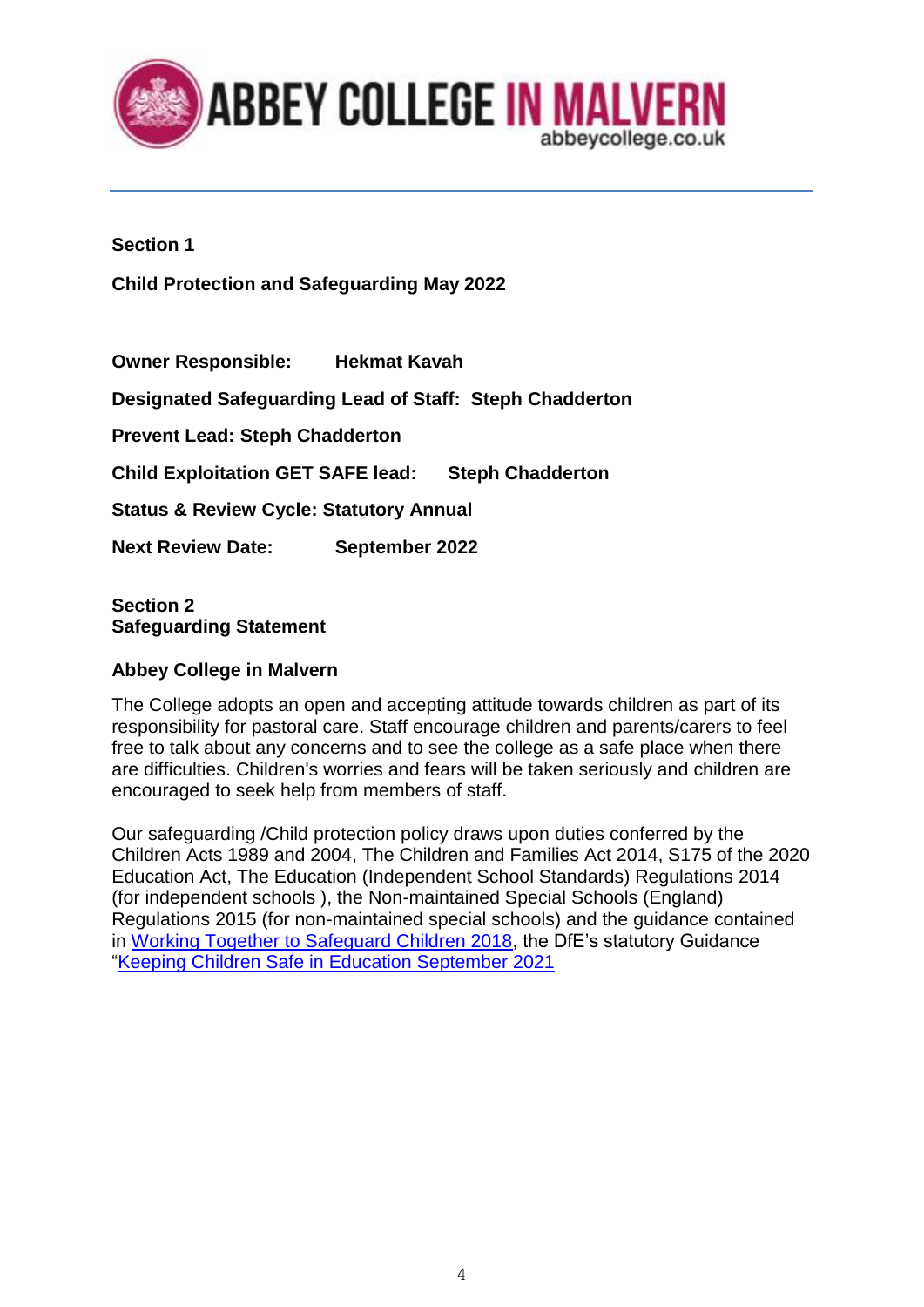

### **Key Personnel:**

### **The Designated Safeguarding Lead (DSL) is...Steph Chadderton**

**\_\_\_\_\_\_\_\_\_\_\_\_\_\_\_\_\_\_\_\_\_\_\_\_\_\_\_\_\_\_\_\_\_\_\_\_\_\_\_\_\_\_\_\_\_\_\_\_\_\_\_\_\_\_\_\_\_\_\_\_\_\_\_\_\_**

Contact details: email: steph@abbeycollege.co.uk Telephone:01684 892300

### **The deputy DSL(s) is/are... Daniel Booker (principal)**

Contact details: email: principal@abbeycollege.co.uk Telephone: 01684 892300

### **The nominated safeguarding member of advisory board is... Mehran Noor**

\_\_\_\_\_\_\_\_\_\_\_\_\_\_\_\_\_\_\_\_\_\_\_\_\_\_\_\_\_\_\_\_\_\_\_\_\_\_\_\_\_\_\_\_\_\_\_\_\_\_\_\_\_\_\_\_\_\_\_\_\_\_\_\_\_

**\_\_\_\_\_\_\_\_\_\_\_\_\_\_\_\_\_\_\_\_\_\_\_\_\_\_\_\_\_\_\_\_\_\_\_\_\_\_\_\_\_\_\_\_\_\_\_\_\_\_\_\_\_\_\_\_\_\_\_\_\_\_\_\_\_**

Contact details: email: bursar@abbeycollege.co.uk Telephone: 01684 892300

### **The Headteacher is... Daniel Booker**

Contact details: email: principal@abbeycollege.co.uk Telephone: 01684 892300

### **The owner of the college is... Hekmat Kavah**

Contact details: email:director@abbeycollege.co.uk Telephone: 07970958353

### **Other named staff and contacts:**

- Online safety Co-ordinator steph chadderton
- Safeguarding in Education Adviser, WCF Denise Hannibal
- Local Authority Designated Officer/Position of Trust , duty officer 01905 846221
- Family Front Door: **01905 822666** (core working hours)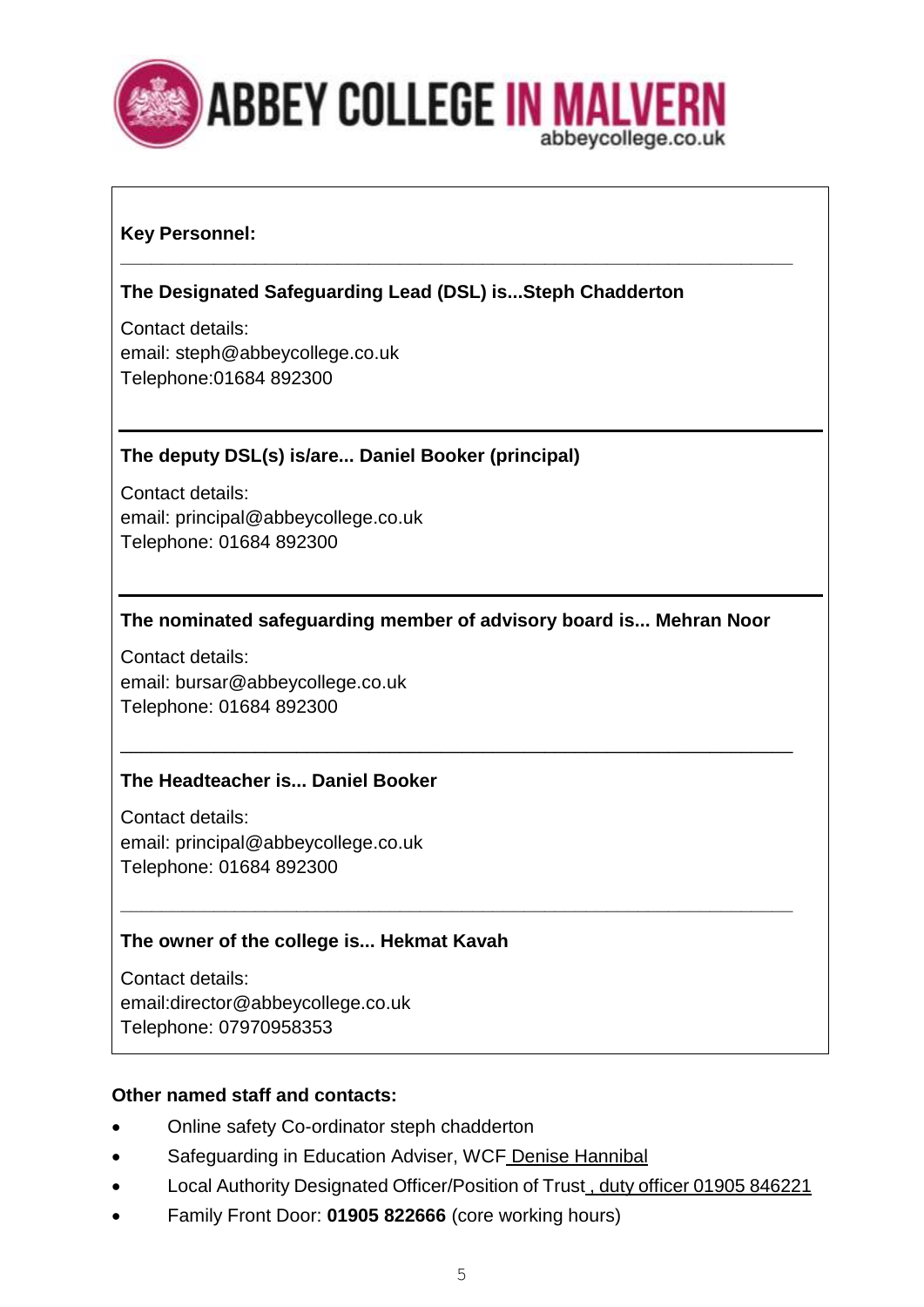

## **Section 4 - Introduction**

Abbey College recognises the contribution it can make to protect and support pupils in School. The aim of this policy is to safeguard and promote our pupils' welfare, safety, health, and well-being by creating an honest, open, caring and supportive environment. The pupils' welfare is of paramount importance.

This policy is also based on the following legislation*:* 

Section 175 of the Education Act 2002, which places a duty on schools and local authorities to safeguard and promote the welfare of pupils

• The School Staffing (England) Regulations 2009, which set out what must be recorded on the single central record and the requirement for at least one person on a school interview/appointment panel to be trained in safer recruitment techniques

- Part 3 of the schedule to the Education (Independent School Standards) Regulations 2014, which places a duty on academies and independent schools to safeguard and promote the welfare of pupils at the school
- The Children Act 1989 (and 2004 amendment), which provides a framework for the care and protection of children
- Section 5B(11) of the Female Genital Mutilation Act 2003, as inserted by section 74 of the Serious Crime Act 2015, which places a statutory duty on teachers to report to the police where they discover that female genital mutilation (FGM) appears to have been carried out on a girl under 18
- The Rehabilitation of Offenders Act 1974, which outlines when people with criminal convictions can work with children
- Schedule 4 of the Safeguarding Vulnerable Groups Act 2006, which defines what 'regulated activity' is in relation to children
- Statutory quidance on the Prevent duty, which explains schools' duties under the Counterterrorism and Security Act 2015 with respect to protecting people from the risk of radicalisation and extremism
- Where a school or college has charitable status, Charity Commission guidance on charity and trustee duties to safeguard children is available at
- [Charity Commission Guidance](https://www.gov.uk/guidance/charity-commission-guidance)

Our staff are aware of: [West Midlands procedures:](https://westmidlands.procedures.org.uk/) [WCF levels of need guidance:](http://www.worcestershire.gov.uk/downloads/file/7962/levels_of_need_guidance_formerly_threshold_guidance)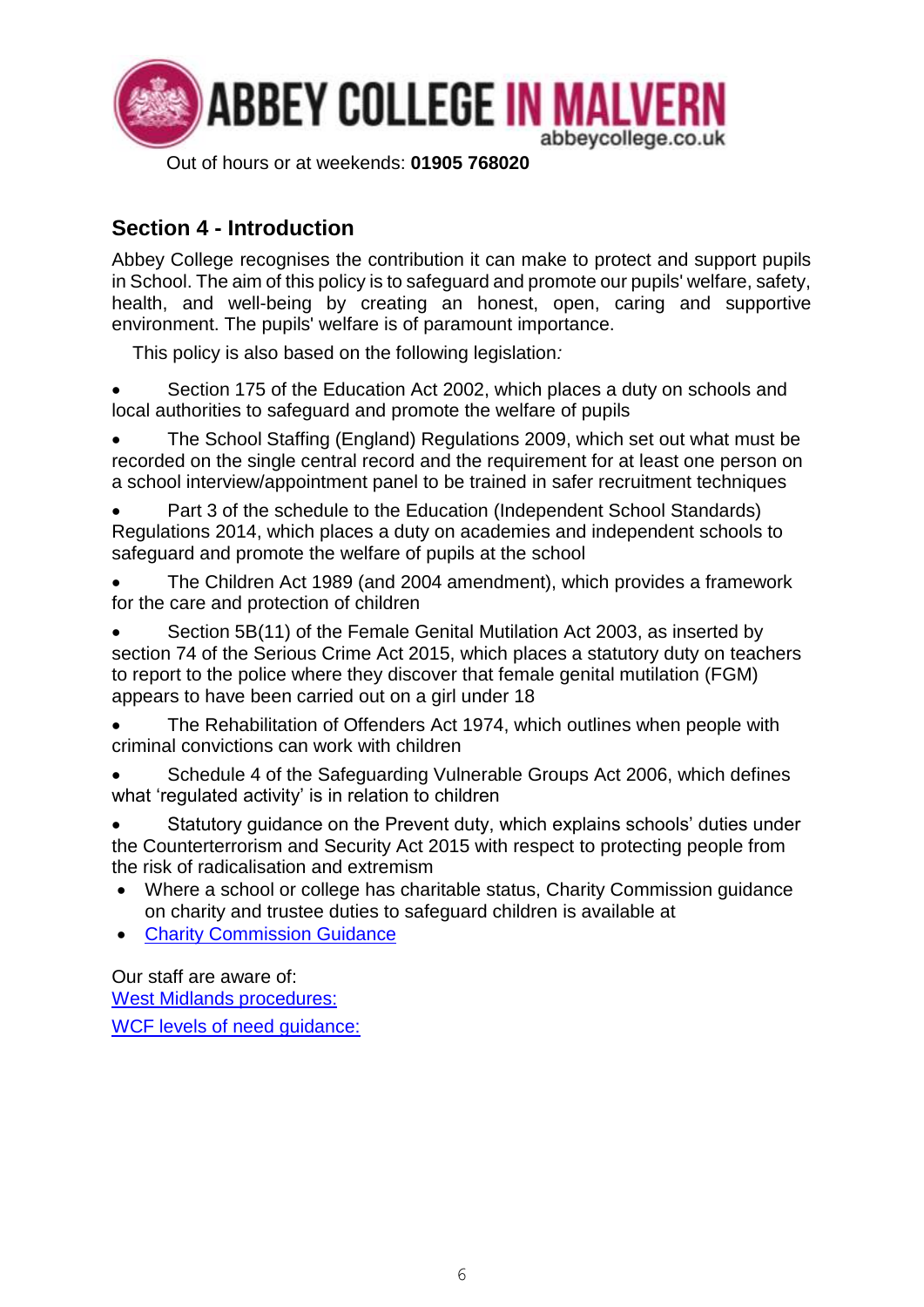

## **Section 5 - Management of Safeguarding**

Abbey College policy applies to all our staff, governors, volunteers, and visitors to our school. Child protection is the responsibility of all our staff. We will ensure that we will comply with our duties under all relevant legislation We will ensure this policy and our procedures are effective and comply with the law at all times, this includes training for all staff.

We will ensure that all our parents and working partners are aware of this policy by mentioning it in our school prospectus, displaying appropriate information in our reception and on the school website and by raising awareness at meetings with our parents/carers.

In our college our proprietor will ensure we facilitate a whole school or college approach to safeguarding. Ultimately, all our systems, processes and policies will operate with the best interests of the child/children at their heart. Where there is a safeguarding concern, our proprietors and senior management will ensure the child's wishes and feelings are taken into account when determining what action to take and what services to provide. Systems are in place for children to express their views and give feedback.

Raising concerns/complaints. We respond robustly when concerns are raised or complaints made (from children, adults including parent/carers) as we recognise that this promotes a safer environment and we seek to learn from complaints and comments. The school will take action and seek to resolve the concerns in a timely way, keeping people informed as to progress wherever possible. The school's complaints procedures are available on the website.

All our staff are aware of their duty to raise concerns, where they exist, about the attitude or actions of colleagues using the college.'s confidential reporting (whistleblowing) policy.

[NSPCC's whistleblowing advice line](https://www.nspcc.org.uk/keeping-children-safe/reporting-abuse/dedicated-helplines/whistleblowing-advice-line/) dedicated helpline is available as an alternative route for staff who do not feel able to raise concerns regarding child protection failures internally or have concerns about the way a concern is being handled by college.

Staff can call 0800 028 0285 – line is available from 8:00 am to 8:00 pm, Monday to Friday and email: [help@nspcc.org.uk](mailto:help@nspcc.org.uk)

### NSPCC - [When to call the police](https://www.npcc.police.uk/documents/Children%20and%20Young%20people/When%20to%20call%20the%20police%20guidance%20for%20schools%20and%20colleges.pdf)

Statutory guidance contains further information on : [The Role and Responsibilities of](https://www.gov.uk/government/publications/designated-teacher-for-looked-after-children) [the Designated Teacher](https://www.gov.uk/government/publications/designated-teacher-for-looked-after-children)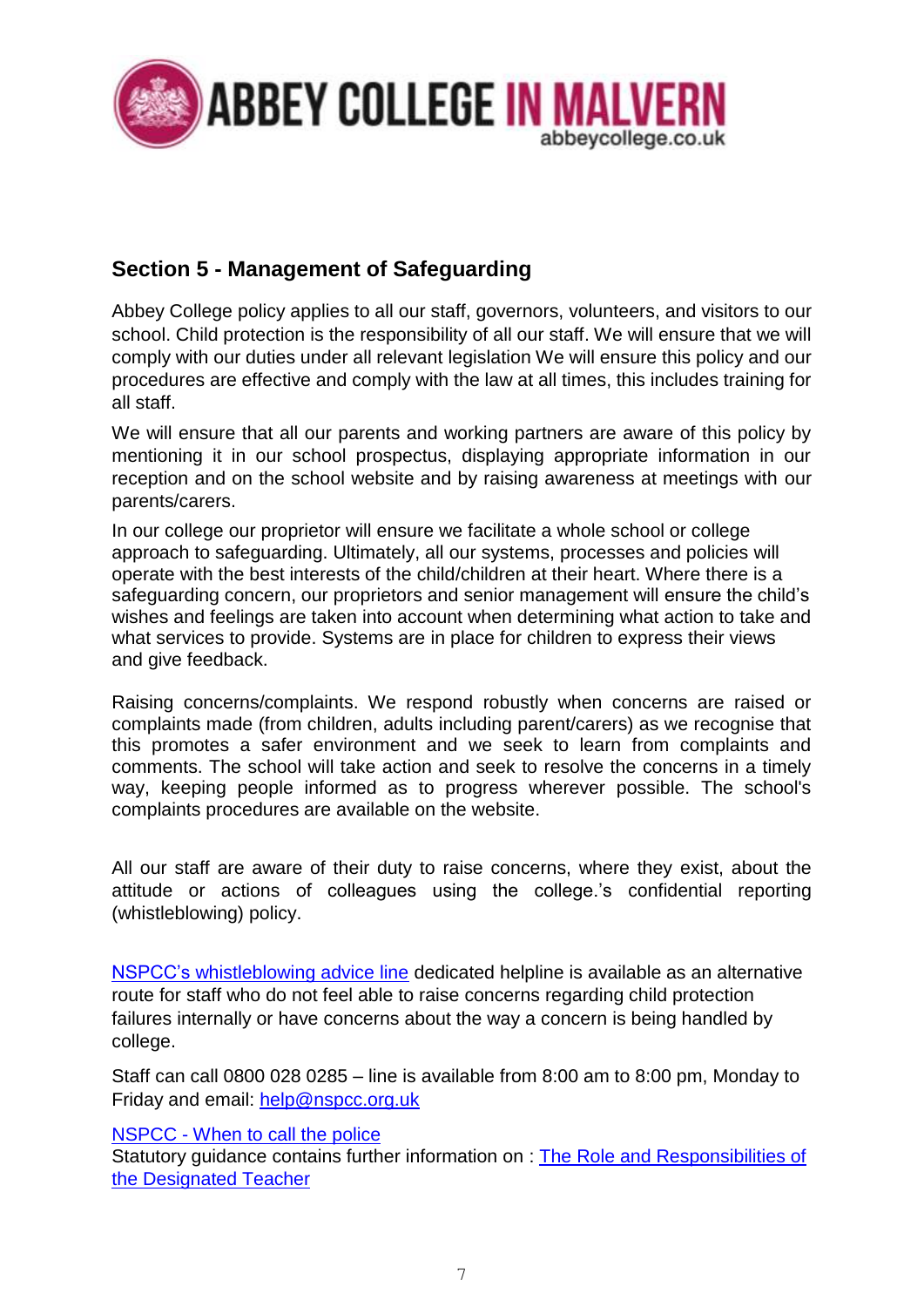

## **Section 6 - Whole College Approach to Safeguarding**

Abbey College in Malvern will ensure we facilitate a whole school/college approach to safeguarding. This means ensuring safeguarding and child protection are at the forefront and underpin all relevant aspects of process and policy development. Ultimately, all systems, processes and policies operate with the best interests of the child at their heart. Where there is a safeguarding concern, the proprietor and senior management team will ensure the child's wishes and feelings are taken into account when determining what action to take and what services to provide. Systems are in place, and well promoted, easily understood and easily accessible for children to confidently report abuse, knowing their concerns will be treated seriously, and knowing they can safely express their views and give feedback.

### **What school/college staff will do if they have concerns about a child**

Our staff working with children are advised to maintain an attitude of **'***it could happen here'* where safeguarding is concerned. When concerned about the welfare of a child, staff should always act in the best interests of the child.

If staff have any concerns about a child's welfare, we act on them immediately. If staff have a concern, we follow our organisation's child protection policy and speak to the designated safeguarding lead (or deputy). We follow the following procedure if we have a concern about a student's welfare. Complete the form ' *00 form 1 logging a concern*.' This can be found in SharePoint in Academic and teachers document, policies and procedures current, 00safeguarding (child protection).

Once the DSL or deputy DSL has been made aware of the concern, the following options may include:

•managing any support for the child internally via the college's own pastoral support processes.

•undertaking an early help assessment; or

•making a referral to statutory services,

or example as the child might be in need, is in need or suffering, or is likely to suffer harm.

There should never be a delay in reporting a concern about a child. It is paramount that the concern is shared immediately, and accurately.

## **Early Help**

Any child may benefit from early help, Abbey College in Malvern are experienced and appropriately trained to early identify the potential need for early help for a child who:

is disabled or has certain health conditions and has specific additional needs; Has special educational needs (whether or not they have a statutory Education, Health and Care Plan);

• has a mental health need?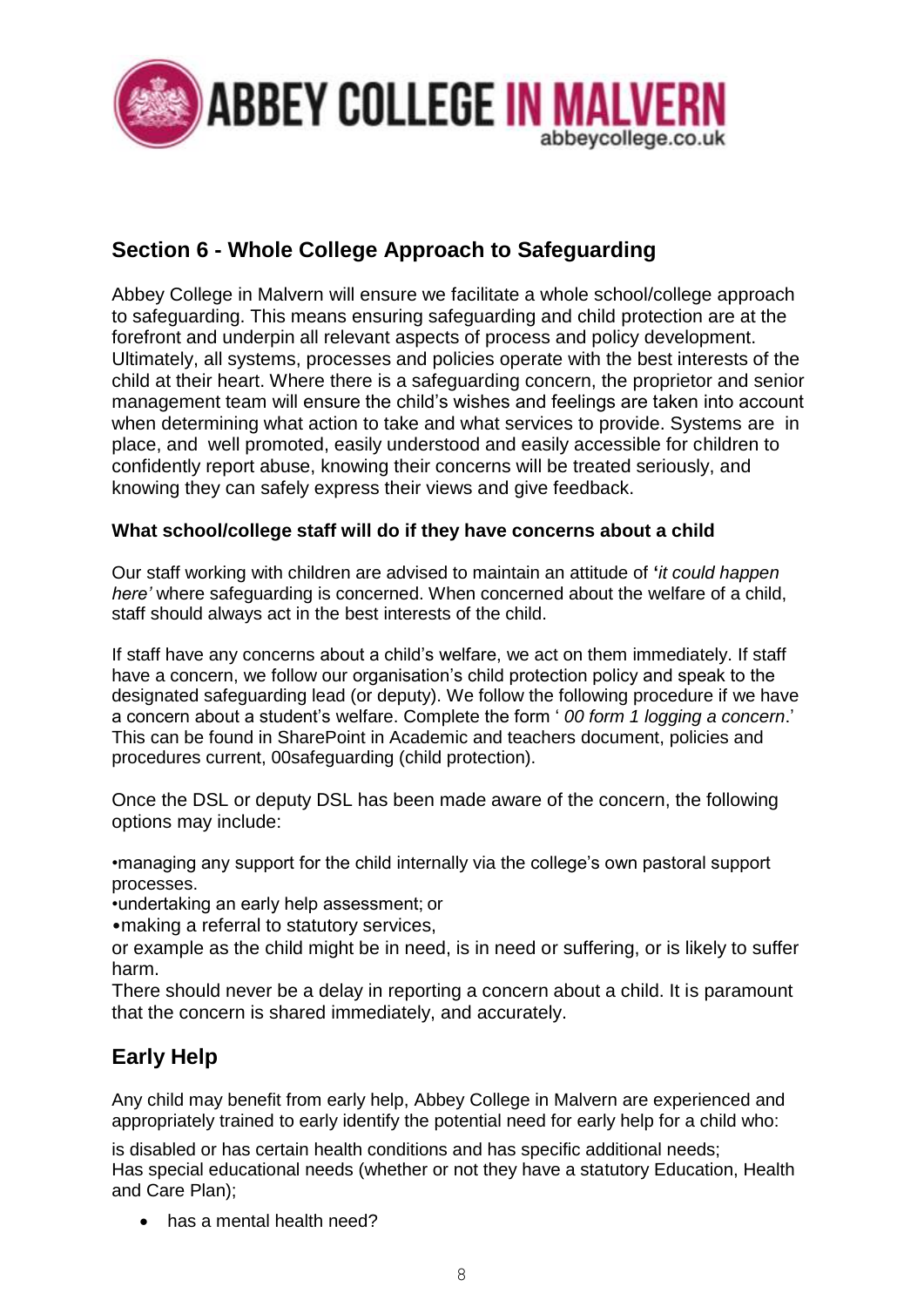

- is a young carer.
- is showing signs of being drawn in to anti-social or criminal behaviour, including gang involvement and association with organised crime groups or county lines;
- is frequently missing/goes missing from care or from home;
- is at risk of modern slavery, trafficking, sexual or criminal exploitation;
- is at risk of being radicalised or exploited:
- has a family member in prison, or is affected by parental offending:
- is in a family circumstance presenting challenges for the child, such as drug and alcohol misuse, adult mental health issues and domestic abuse;
- is misusing drugs or alcohol themselves.
- has returned home to their family from care;
- is at risk of 'honour'-based abuse such as Female Genital Mutilation or Forced Marriage:
- is a privately fostered child; and
- is persistently absent from education, including persistent absences for part of the school day.

Abbey College in Malvern Early Help Offer is accessible on our school website, as part of our early offer, we support children and young people by completing an early help assessment.

[Worcestershire Children First Early Help information page](https://www.worcestershire.gov.uk/earlyhelpfamilysupport)

## **Section 7 - Principal**

The Principal of Abbey College in Malvern will ensure that:

• The Safeguarding policies and procedures adopted by the Advisory Board are effectively implemented and followed by all staff.

• Sufficient resources and time are allocated to enable the Designated Safeguarding Lead and other staff to discharge their responsibilities, including taking part in strategy discussions and other inter-agency meetings, and contributing to the assessment of children.

• Allegations of abuse or concerns that a member of staff or adult working at school may pose a risk of harm to a child or young person are notified to the Local Authority Designated Officer in a timely manner.

• All staff and volunteers feel able to raise concerns about poor or unsafe practice regarding children, and such concerns are addressed sensitively and effectively in a timely manner. The NSPCC whistle blowing helpline number is also available (0800 028 0285).

• All staff are made aware that they have an individual responsibility to pass on safeguarding concerns and that if all else fails to report these directly to Children's Social Care (Children's Services) or the Police.

## **Section 8 – Advisory Board**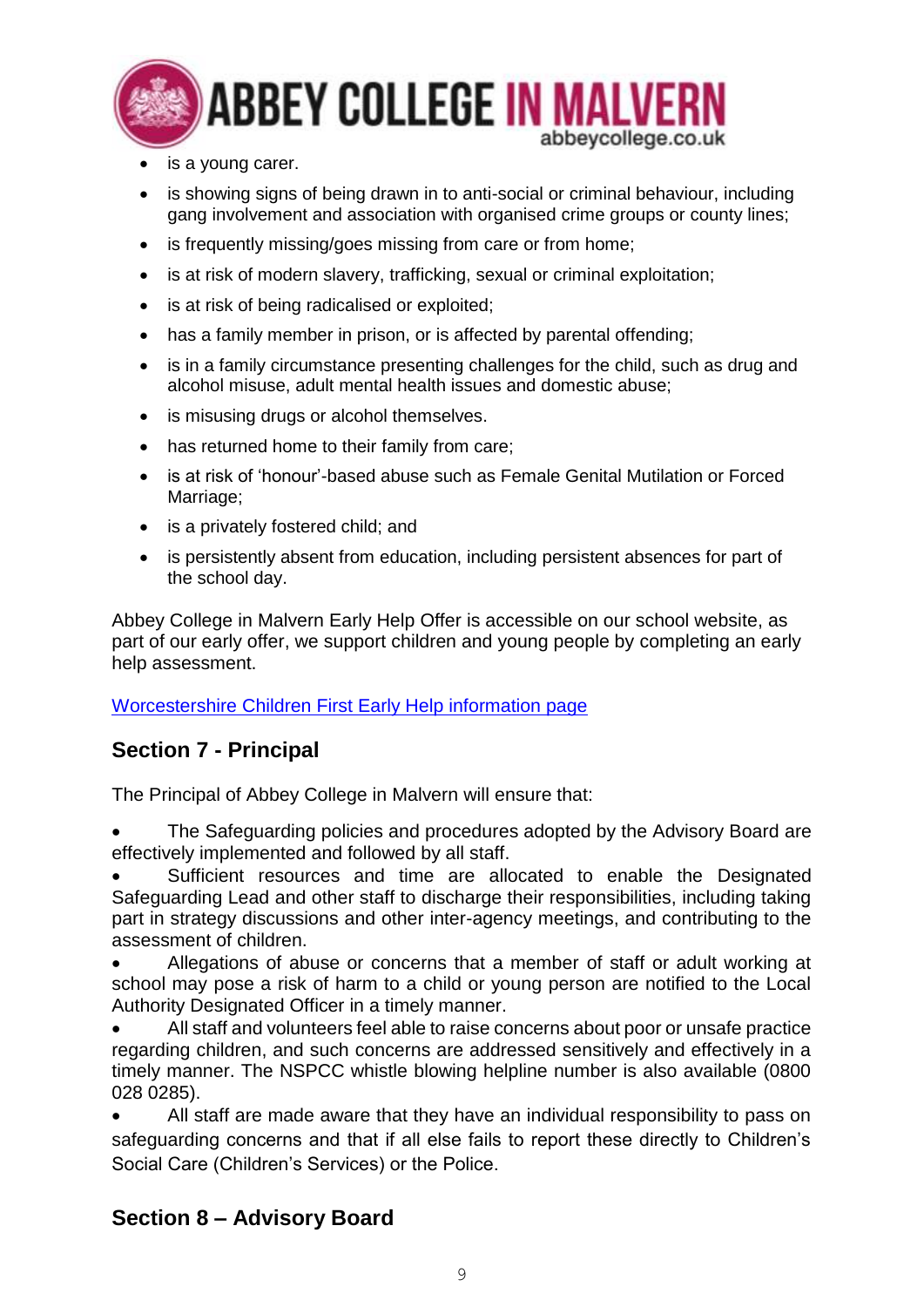

In accordance with the Statutory Guidance "Keeping Children Safe in Education" September 2021 Abbey College in Malvern, the proprietor will ensure that:

• Child protection/safeguarding policy, procedures and training in place which are always effective and comply with the law. The policy is made available publicly.

The policy will be reviewed at least annually or more often, for example in the event of new guidance or a significant incident.

We carry out a section 128 check for school governors, because a person subject to one is disqualified from being a governor. Using the free Employer Secure Access sign-in portal via the Teaching Regulation Agency's (TRA)

We check if a person we recruit as a governor is barred because of being subject to a section 128 direction.

We operate safer recruitment practices, including appropriate use of references and checks on new staff and volunteers. Furthermore, the Principal, the Bursar and Designated Safeguarding lead and other staff involved in the recruitment process have undertaken Safer Recruitment Training.

• Procedures are in place for dealing with allegations of abuse against members of staff and volunteers/ people in a position of trust.

• There is a senior member of Abbey College in Malvern leadership team who is designated to take lead responsibility for dealing with child protection (the "Designated Safeguarding Lead") and there is always cover for this role on site. (deputy designated lead).

• The Designated Safeguarding Lead undertakes effective Local authority training (in addition to basic child protection training) and this is refreshed every year. In addition to this formal training, their knowledge and skills are updated at regular intervals (at least annually) via safeguarding e-briefings etc.

The Principal, and all other staff and volunteers who work with children, undertake appropriate training which is regularly updated (at least every year); and that new staff and volunteers who work with children are made aware of the school's arrangements for child protection and their responsibilities (including this policy and Part 1 of Keeping Children Safe in Education 2021).All staff are required to read this document and sign a form to declare they have read it. The form shall then be returned to the administrative team which will document this on their training record.

### **Training offered to staff includes FGM/Prevent/Child Exploitation.**

• Any deficiencies or weaknesses in these arrangements brought to the attention of the Senior Management Team will be rectified without delay.

• Effective policies and procedures are in place and updated annually including a behaviour "code of conduct" for staff and volunteers - ["Guidance for Safer Working](https://www.safeguardinginschools.co.uk/wp-content/uploads/2015/10/Guidance-for-Safer-Working-Practices-2015-final1.pdf)  [Practice for those who work with children in education settings October 2015".](https://www.safeguardinginschools.co.uk/wp-content/uploads/2015/10/Guidance-for-Safer-Working-Practices-2015-final1.pdf)

• There is an individual member of the Advisory board (Alison Earp, headteacher Malvern Wells Primary School) who will champion issues to do with safeguarding children and child protection within the school, liaise with the Designated Safeguarding Lead, and provide information and reports to the Proprietor and Senior management team.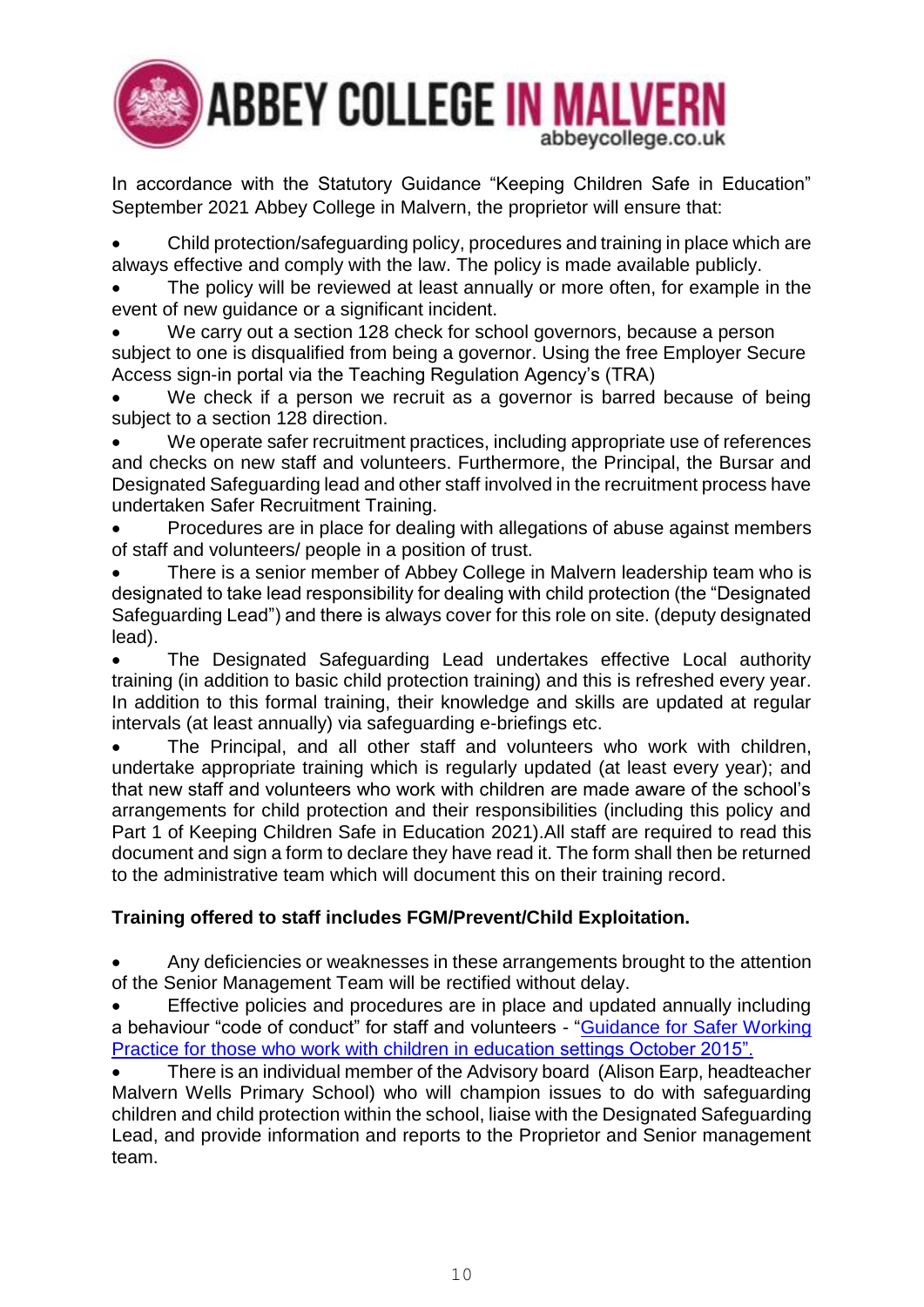

**ABBEY COLLEGE IN MALVERN** abbeycollege.co.uk

Information is provided to the Local Authority (on behalf of the WSCP) when requested, for example through the Annual Safeguarding Return (e.g. section 175 audit)

• Our DSL ensures that children are taught about safeguarding, including online safety. This as part of providing a broad and balanced curriculum.

• The DSL leads who will champion issues to do with safeguarding children and child protection within the school, liaise with the RSHE lead, and provide information and reports to the Proprietor and senior management team.

Abbey College in Malvern contributes to inter-agency working in line with statutory guidance "Working Together to Safeguard Children" 2018 including providing a coordinated offer of Early Help for children who require this. Early Help may be offered directly through our school early help provision or via referral to an external support agency. Safeguarding arrangements take into account the procedures and practice of the local authority and the Worcestershire Safeguarding Children Partnership (WCSP). Early help offer is published on our website.

GDPR- Our proprietor is aware that among other obligations, the Data [Protection Act 2018](https://www.gov.uk/data-protection) and the GDPR place duties on organisations and individuals to process personal information fairly and lawfully and to keep the information we hold safe and secure in [Data protection: toolkit for schools](file:///Z:/U161%20CHS/U695%20Education%20Safeguarding/G3%20SG/KCSIE/Data_Protection_Toolkit_for_Schools_OpenBeta.docx).

Abbey College in Malvern complies with all legislative safeguarding duties, including the duty to report suspected or known cases of FGM and the duty to prevent young people from being drawn into terrorism.

In conjunction with the Principal and DSL they will assess the level of risk within the school and put actions in place to reduce that risk

In our college we will:

Establish and maintain an ethos where children feel secure and are encouraged to talk and are listened to.

• Ensure that children know that there are adults in the school whom they can approach if they are worried or are in difficulty.

Include in the curriculum activities and opportunities (specifically through PHSE/ ICT/RSE, which equip children with the skills they need to stay safe from abuse (including online) and to know where to get help.

• Ensure every effort if made to establish effective working relationships with parents/carers and colleagues from other agencies.

• Operate safer recruitment procedures and make sure that all appropriate checks are carried out on new staff and volunteers who will work with children including identity, right to work, enhanced DBS criminal record and barred list (and overseas where needed), references, and prohibition from teaching or managing in schools (s128). For senior leaders in Academies/Independent schools and for Governors in maintained schools (Since September 2018)

• As Education Safeguarding Practitioners we will liaise with the three safeguarding partners in line with Working Together 2018.

Following this link to identify crime statistics our local area, it shows up to date information about crimes that are happening close to college that can influence how we assess the risk posed to our students.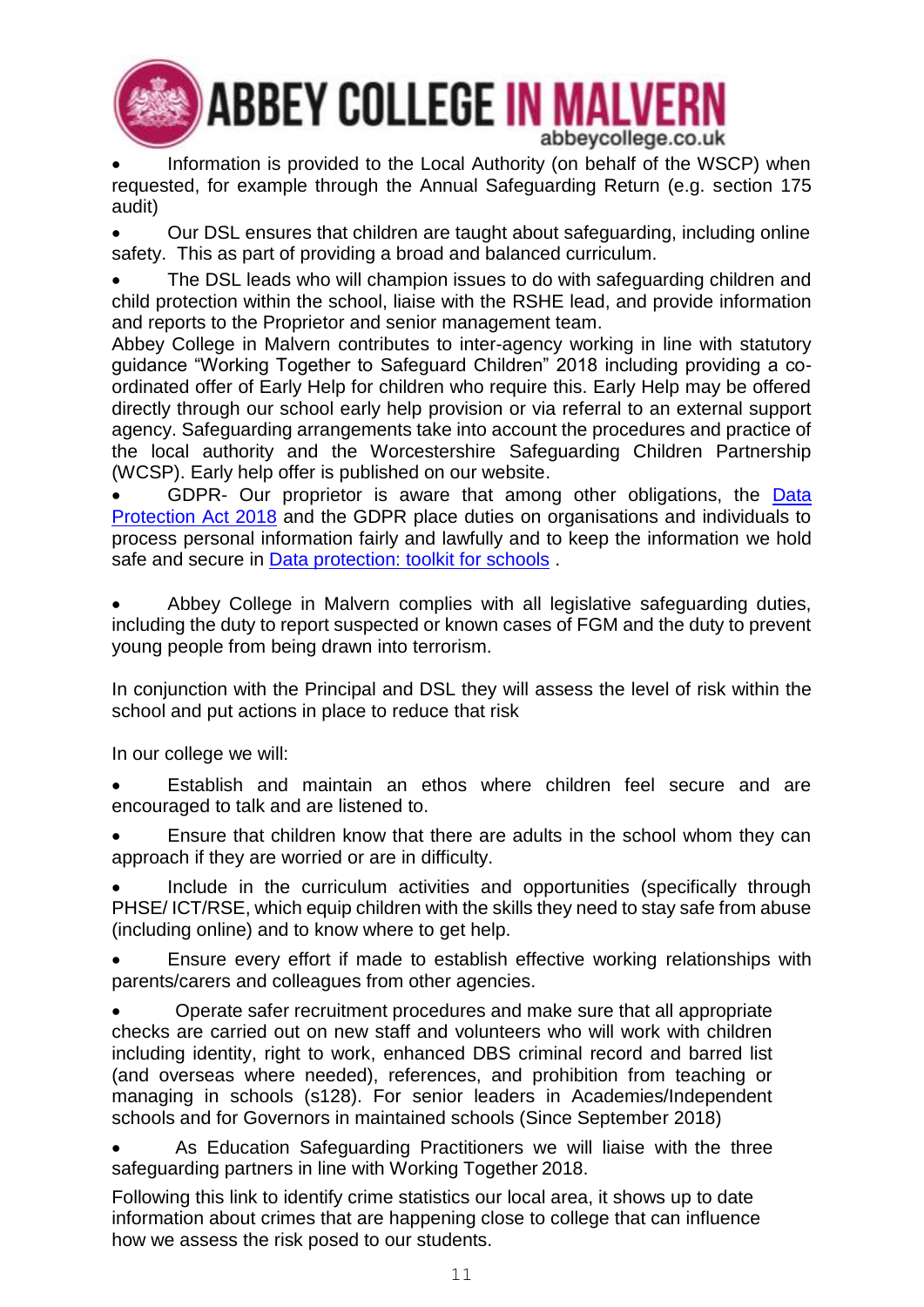

[https://www.crime-statistics.co.uk.](https://www.crime-statistics.co.uk/)

• In march 2022 there were two crimes committed in a housing development over two miles away. These were reported as violent and sex related. The perpetrator was arrested. No other crimes reported.

## **Section 9 - The Designated Safeguarding Lead**

Abbey College in Malvern ensure an appropriate senior member of staff, from our school/college is on our leadership team, as the role of the designated safeguarding lead (DSL). Our designated safeguarding lead has lead responsibility for safeguarding and child protection (including online safety). This DSL role is explicit in their job description.

We also have deputy designated safeguarding lead/s who have been trained the same as our DSL. Whilst the activities of the designated safeguarding lead can be delegated to appropriately trained deputies, the ultimate lead responsibility for safeguarding and child protection remains with our designated safeguarding lead. This responsibility will not be delegated.

The designated safeguarding lead and any deputies will liaise with the safeguarding partners, and work with other agencies in line with [Working Together to safeguard](https://www.gov.uk/government/publications/working-together-to-safeguard-children--2)  [children](https://www.gov.uk/government/publications/working-together-to-safeguard-children--2) will help our designated safeguarding leads understand when they should consider calling the police and what to expect when they do.

Our designated safeguarding lead and/a deputy are residential members of staff and are available throughout the academic day and also during the evening as part of residential boarding staff duties. They will always be available (during school or college hours) for staff in the school or college to discuss any safeguarding concerns. Where appropriate our designated safeguarding lead to arrange adequate and appropriate cover arrangements for any out of hours/out of term activities.

Our designated safeguarding lead and any deputies have undertaken training to provide them with the knowledge and skills required to carry out the role.

In addition to our formal training as set out above, their knowledge and skills will be updated (for example via e-bulletins, meeting other designated safeguarding leads, or taking time to read and digest safeguarding developments), at regular intervals, and at least annually, to keep up with any developments relevant to their role.

## **Section 10 - Multi-agency working**

Abbey College in Malvern have a pivotal role to play in multi-agency safeguarding arrangements. Our Governing bodies/proprietors ensure that we will contribute to multi-agency working in line with statutory guidance *Working Together to Safeguard Children*

In our school our leaders and proprietor understand our local safeguarding arrangements and work with partners from Worcestershire Children's safeguarding partnership WSCP to safeguard and promote the welfare of local children, including identifying and responding to their needs. The Worcestershire children first (WCF)WCF Head teacher safeguarding steering group who is represented by all phases of education are part of our WSCP and make all schools/colleges aware and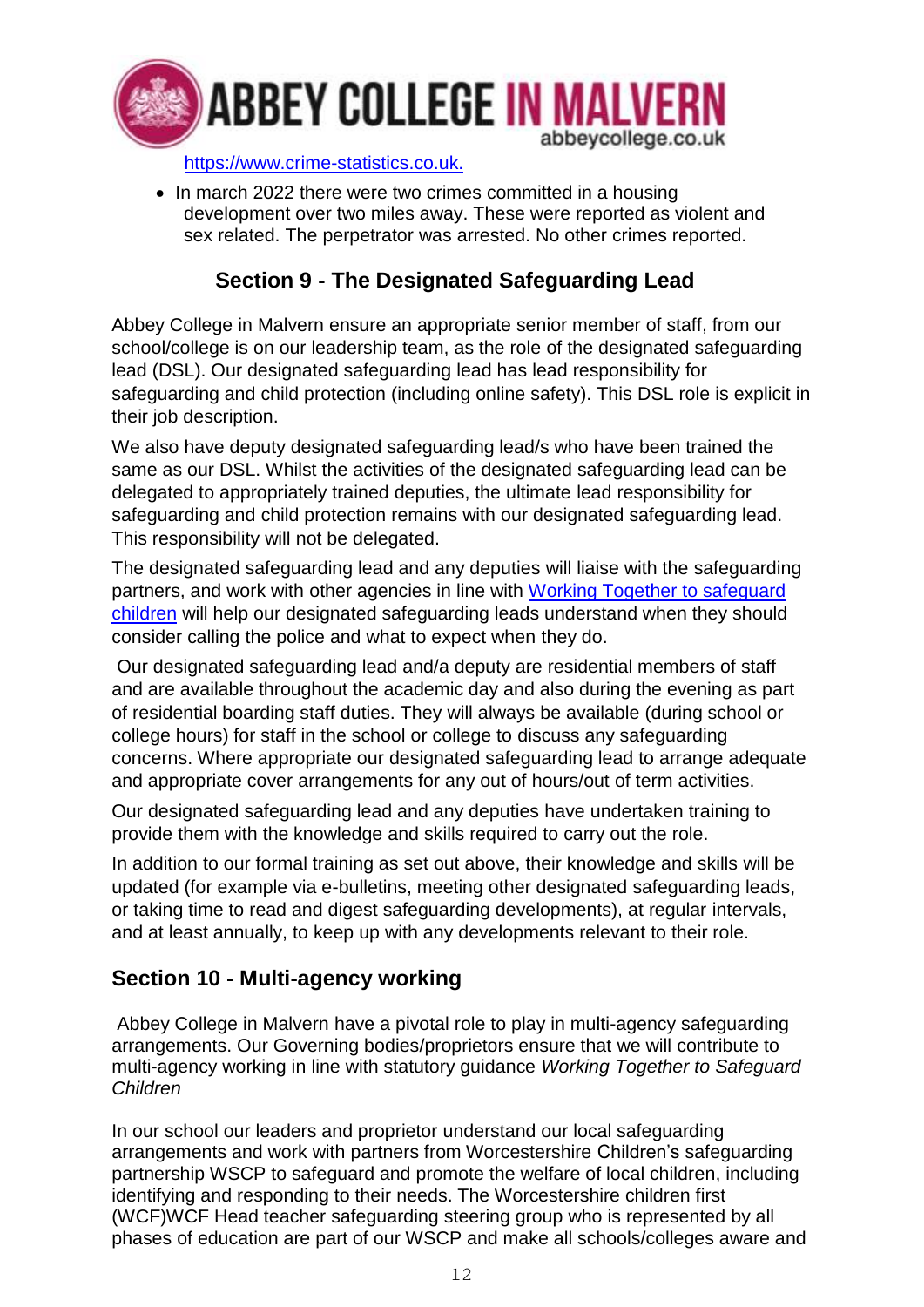

follow the local arrangements for local protocol and assessment policies and procedures. We are also prepared to supply information as requested by the safeguarding partners.

[Worcestershire Children First \(worcschildrenfirst.org.uk\)](http://www.worcschildrenfirst.org.uk/)

Our College works with WCF(worcestershire childrens first) social care, the police, health services and other services to promote the welfare of children and protect them from harm. This includes providing a coordinated offer of early help when additional needs of children are identified and contributing to inter-agency plans to provide additional support to children subject to child protection plans.

In our College we allow access for children's social care from the host local authority and, where appropriate, from a placing local authority, for that authority to conduct, or to consider whether to conduct, a section 17 or a section 47assessment.

## **Section 11 - What School and College Staff Need to Know**

**All** staff are aware of systems within our college which support safeguarding, and these should be explained to them as part of staff induction. These include the:

- child protection policy.
- behaviour policy (which should include measures to prevent bullying, including cyberbullying),
- staff behaviour policy (sometimes called a code of conduct).
- safeguarding response to children who go missing from education; and
- role of the designated safeguarding lead (including the identity of the designated safeguarding lead and any deputies).
- Copies of policies and a copy of Part one (or Annex B in Keeping Children Safe if appropriate) of this document is provided to staff at induction.
- **All our** staff will receive appropriate safeguarding and child protection training (including online safety) at induction. The training is regularly updated. In addition, all staff receive safeguarding and child protection (including online safety) updates (for example, via email, e-bulletins and staff meetings), as required, and at least annually, to provide them with relevant skills and knowledge to safeguard children effectively.
- **All our** staff will be aware of their local early help process and understand their role in it.
- **All our** staff are aware of the process for making referrals to children's social care and for statutory assessments under the Children Act 1989, especially section 17(children in need) and section 47 (a child suffering, or likely to suffer, significant harm) that may follow a referral, along with the role they might be expected to play in such assessments.
- **All our** staff know what to do if a child tells them he/she is being abused, exploited, or neglected. Staff know how to manage the requirement to maintain an appropriate level of confidentiality. This means only involving those who need to be involved, such as the designated safeguarding lead (or a deputy) and children's social care. Staff never promise a child that they will not tell anyone about a report of any form of abuse, as this may ultimately not be in the best interests of the child.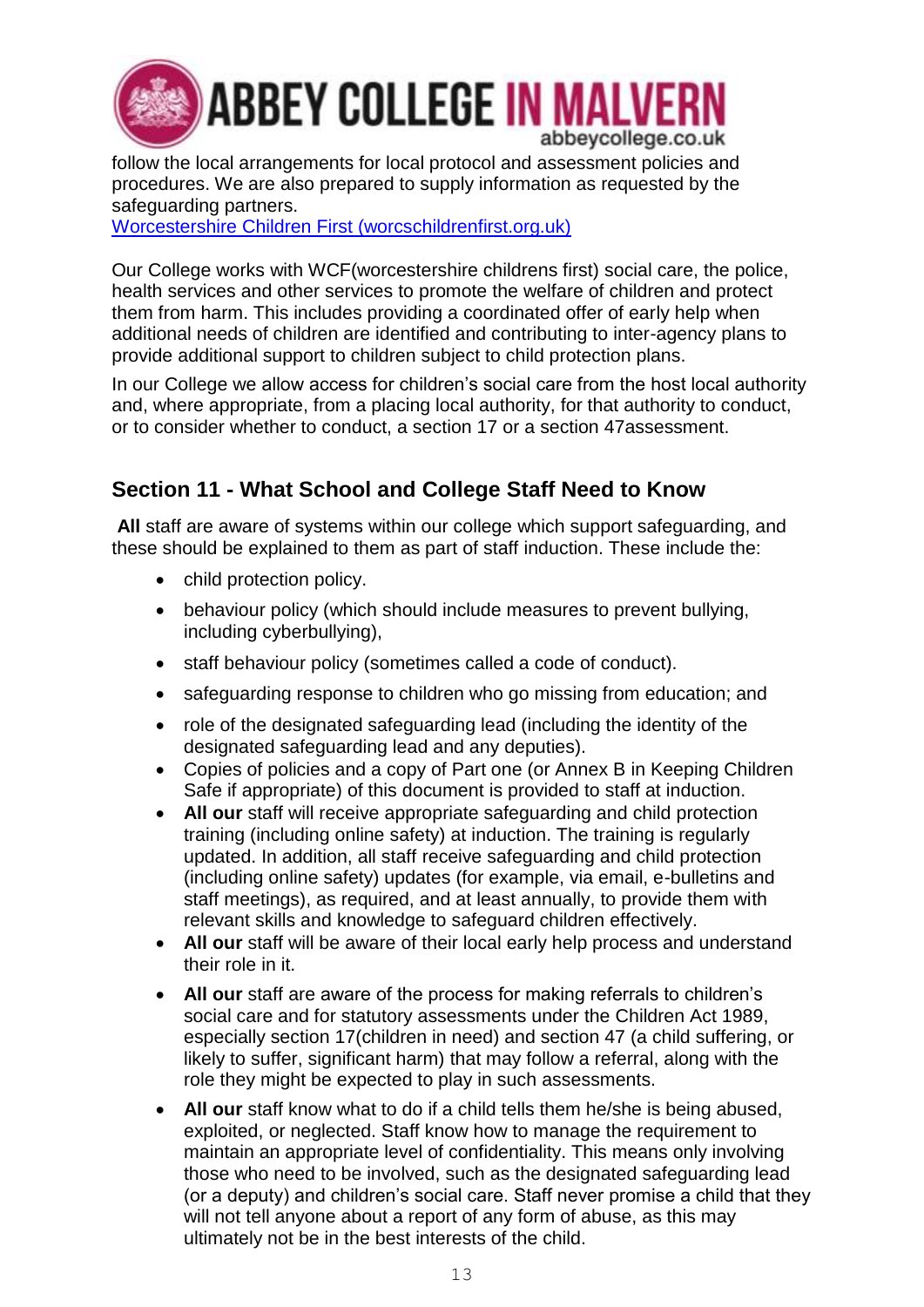

• **All our** staff are able to reassure victims that they are being taken seriously and that they will be supported and kept safe.

**All our** staff receive appropriate safeguarding and child protection training (including online safety) at induction. The training should be regularly updated. In addition, all our staff will receive safeguarding and child protection (including online safety) updates (for example, via email, e-bulletins and staff meetings), as required, and at least annually, to provide them with relevant skills and knowledge to safeguard children effectively.

### **Abuse and neglect**

All our staff are aware of indicators of abuse and neglect. As part of our safeguarding training, staff know what signs to look for to identify early signs of abuse and neglect and specific safeguarding issues such as child criminal exploitation and child sexual exploitation to safeguard children who may be in need of help or protection. If staff are unsure, they always speak to the designated safeguarding lead, or deputy. All our staff are aware that technology is a significant component in many safeguarding and wellbeing issues. Children are at risk of abuse online as well as face to face. In many cases abuse will take place concurrently via online channels and in daily life.

**Sexual abuse:** involves forcing or enticing a child or young person to take part in sexual activities, not necessarily involving violence, whether or not the child is aware of what is happening. The activities may involve physical contact, including assault by penetration (for example rape or oral sex) or non-penetrative acts such as masturbation, kissing, rubbing and touching outside of clothing. They may also include non-contact activities, such as involving children in looking at, or in the production of, sexual images, watching sexual activities, encouraging children to behave in sexually inappropriate ways, or grooming a child in preparation for abuse. Sexual abuse can take place online, and technology can be used to facilitate offline abuse. Sexual abuse is not solely perpetrated by adult males. Women can also commit acts of sexual abuse, as can other children. The sexual abuse of children by other children is a specific safeguarding issue in education.

All our staff have an awareness of safeguarding issues that can put children at risk of harm. Behaviours linked to issues such as drug taking and or alcohol misuse, deliberately missing education and sharing nudes and semi-nudes' images and or videos can be signs that children are at risk.

Our staff are also aware of the following safeguarding issues:

## **Section 12 - Online Safety**

Abbey College in Malvern ensures that children are safeguarded from potentially harmful and inappropriate online material, the College's filtering system and the system monitors all use of the network and the Network Manager will check this on a regular basis, under the direction of the Bursar.

We have an effective whole college approach to online safety empowers us as a school, to protect and educate pupils, students, our staff in their use of technology and establishes mechanisms to identify, intervene in, and escalate any concerns where appropriate. Our RSHE curriculum ensures that the dangers of online safety are explored within a safe environment.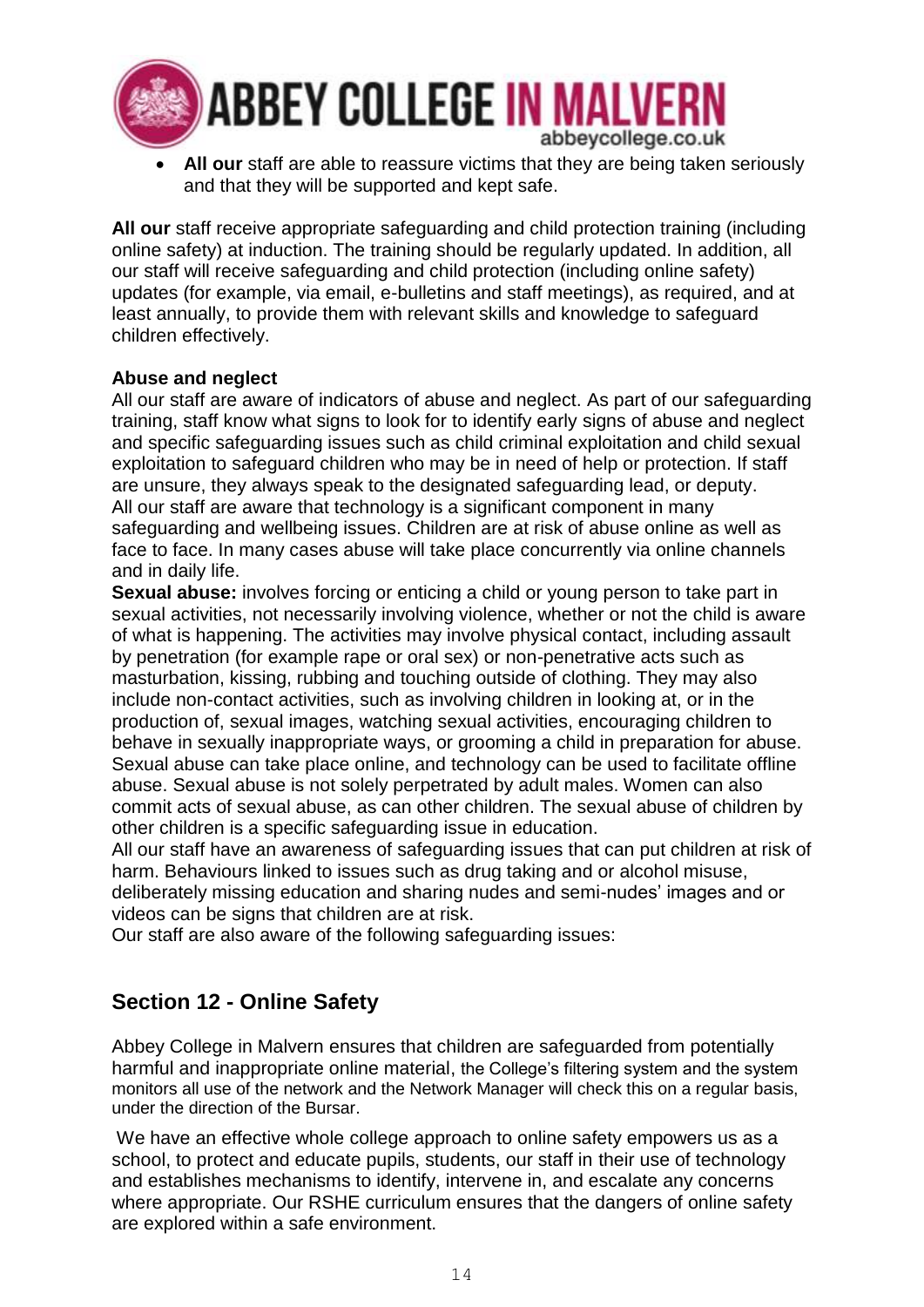

The breadth of issues classified within online safety is considerable, but can be categorised,

into four areas of risk:

•**content:** being exposed to illegal, inappropriate or harmful content, for example: pornography, fake news, racism, misogyny, self-harm, suicide, anti-Semitism, radicalisation and extremism.

•**contact:** being subjected to harmful online interaction with other users; for example: peer to peer pressure, commercial advertising and adults posing as children or young adults with the intention to groom or exploit them for sexual, criminal, financial or other purposes'.

•**conduct:** personal online behaviour that increases the likelihood of, or causes, harm; for example, making, sending and receiving explicit images (e.g consensual and non-consensual sharing of nudes and semi-nudes and/or pornography, sharing other explicit images and online bullying; and

•**commerce** - risks such as online gambling, inappropriate advertising, phishing and or financial scams. If you feel your pupils, students or staff are at risk, please report it to the Anti-Phishing Working Group

We ensure online safety is a running and interrelated theme whilst devising and implementing policies and procedures including how online safety is reflected in other relevant policies. We consider online safety whilst planning the curriculum, any teacher training, the role and responsibilities of the designated safeguarding lead and engaging with parents to raise an awareness in order to support their children.

## **Section 13 - Opportunities to Teach Safeguarding**

In our college children are taught about safeguarding, including online safety, and recognise that a one size fits all approach may not be appropriate for all children, and a more personalised or contextualised approach for more vulnerable children, victims of abuse and some SEND children might be needed. The majority of our children have English as an additional language and this is acknowledged by using different methods of teaching such as using visual aids and role play to help students better understand ways to keep themselves safe from harm. A broad and balanced curriculum is taught through PSHE and RSE and also through the wider curriculum.

## **Section 14- Safeguarding in the Curriculum –**

Children are taught about safeguarding in schools. The following areas are among those addressed in **PSHE/RSE** and in the wider curriculum.

• Bullying/Cyber Bullying- posters are displayed around the college and antibullying week is used as a forum to highlight the importance of students being aware of the harm bullying can do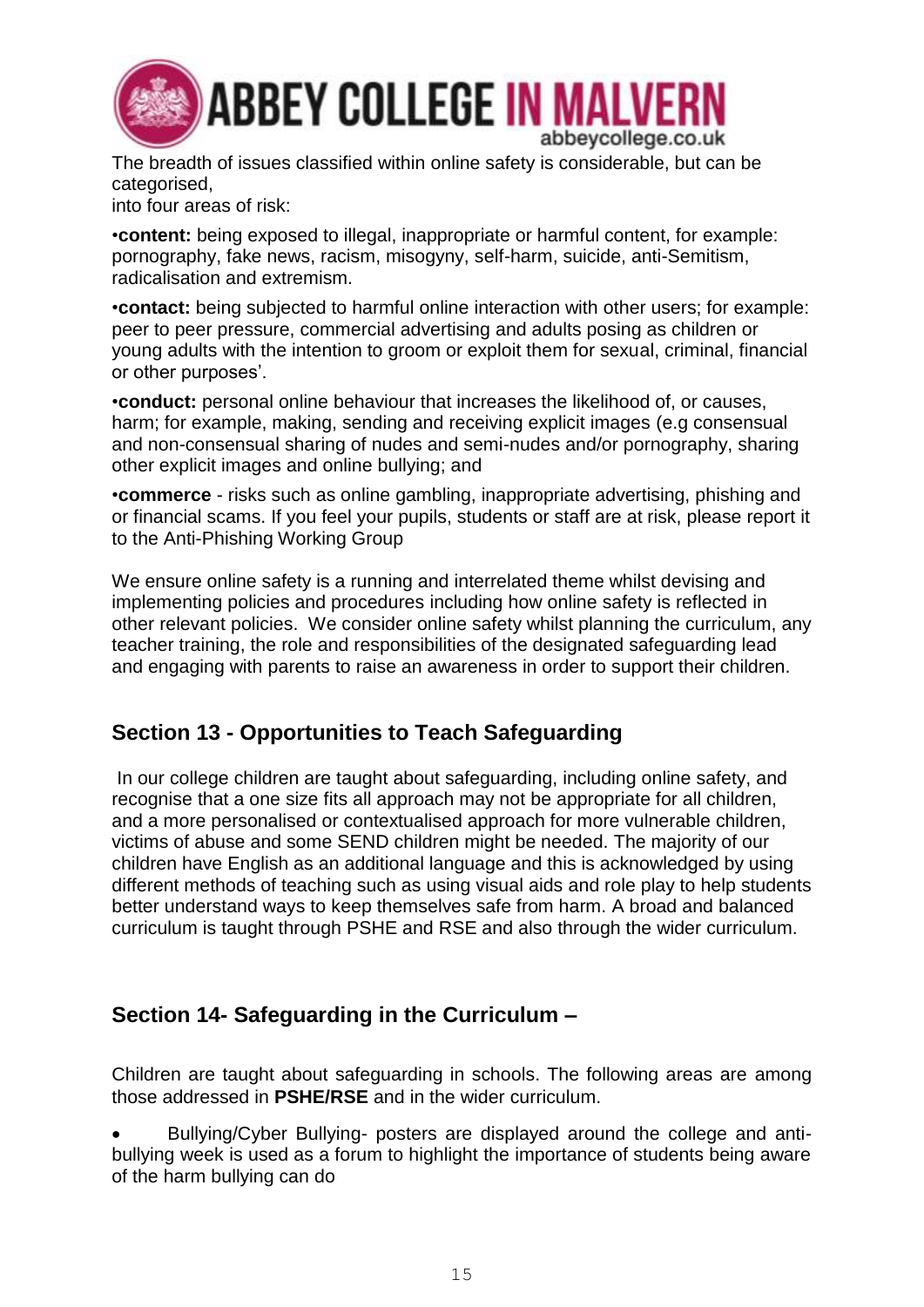

### • **Drugs, Alcohol and Substance Abuse**

Group discussion, Situational Q and A, Card matching, facts from reliable, age appropriate, up to date sources, role play. Refer to Upper and Lower school RSHE Scheme of work and associated resources

### **Online Safety / Mobile technologies**

Group discussion, role play, using resources from PSHE online resources, think u know website, NSPPC

DfE advice for schools: teaching online safety in schools

UK Council for Internet Safety (UKCIS)30 guidance: Education for a connected- world

### • **Stranger Danger**

Group discussion, role play, using resources from PSHE online resources, think u know website, NSPPC

National Crime Agency's CEOP education programme: Thinkuknow

### • **Fire and Water Safety**

HWFR resources

### • **Peer to Peer Abuse (child on child)**

Disrespect nobody use of PowerPoint and videos to explore consent and sexual harassment and abuse

### • **Sexual Violence and Sexual Harassment**

Discussions, Q and A. What do students understand what is sexual abuse? Using resources from PSHE website.

### • **Road Safety**

Exploring different rules that exist in UK and how this may differ in different countries. Posters displayed in boarding houses

### • **Domestic Abuse**

Using resources from PSHE website

### • **Healthy Relationships / Consent**

Cup of tea video, explore what is a healthy relationship. Discussion in small groups. Teaching abbreviation of

*FRIES, (Freely given, reversible ,informed, enthusiastic, specific)*

### • **So called Honour Based Violence issues (HBV) e.g. Forced Marriage, Female Genital Mutilation (FGM)**

Using up to date materials recommended by NCPCC, resources from PSHE,

### • **Child Exploitation of Children**

Discussions related to GET SAFE, looking at local threats of county lines, being aware of personal safety whilst in the local area. Role play, videos.

[https://www.gov.uk/government/publications/promoting-fundamental-british-values](https://www.gov.uk/government/publications/promoting-fundamental-british-values-through-smsc)[through-smsc](https://www.gov.uk/government/publications/promoting-fundamental-british-values-through-smsc)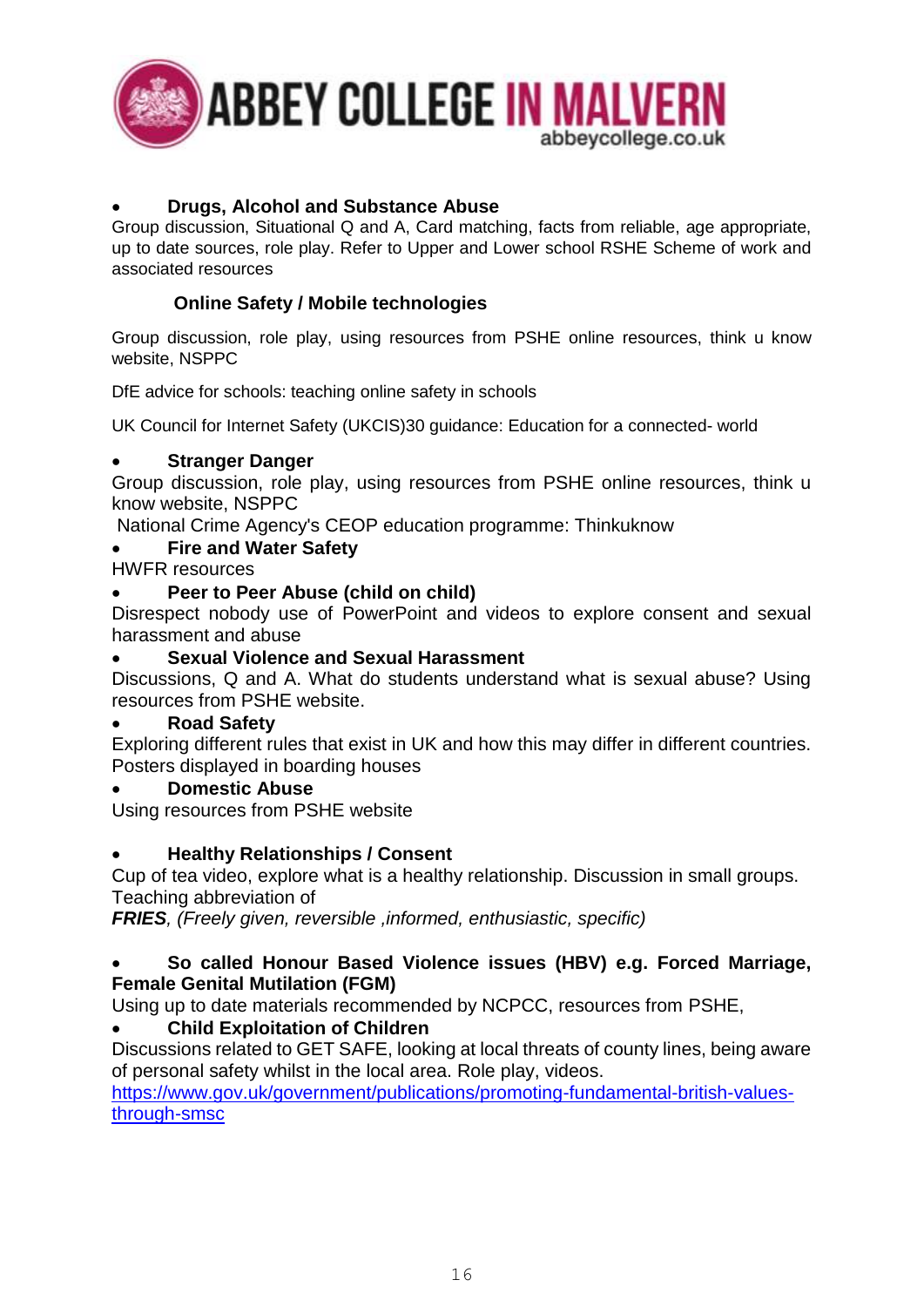

**Extremism and Radicalisation** (in line with the DfE advice Promoting Fundamental British Values as part of SMSC (spiritual, moral, social and cultural education) in Schools  $(2014)^1$ .

British core values are incorporated into the curriculum

## **Section 15 - Boarding schools**

We as a Boarding school, have additional requirements in regard to safeguarding. We work towards the national Minimum standards 2015- (due to update 2021). This document contains a statement of national minimum standards (standards) to safeguard and promote the welfare of children for whom accommodation is provided by boarding schools.

## **Section 16 - Information Sharing**

At Abbey College in Malvern we recognise the importance of information sharing between practitioners and local agencies. We have ensured arrangements are in place that set out clearly the processes and principles for sharing information within our college and with WCF children's social care, the safeguarding partners, other organisations, agencies, and practitioners as required.

In our college our staff are proactive in sharing information as early as possible to help identify, assess, and respond to risks or concerns about the safety and welfare of children, whether this is when problems are first emerging, or where a child is already known to the local authority children's social care.

Abbey College proprietor is aware that among other obligations the Data Protection Act 2018, and the UK General Data Protection Regulation (UK GDPR) place duties on organisations and individuals to process personal information fairly and lawfully and to keep the information they hold safe and secure.

This includes:

 $\overline{a}$ 

•We are confident of the processing conditions which allow us to store and share information for safeguarding purposes, including information, which is sensitive and personal, and is treated as 'special category personal data'.

•understanding that 'safeguarding of children and individuals at risk' is a processing condition that allows practitioners to share special category personal data. This includes allowing practitioners to share information without consent where there is good reason to do so, and that the sharing of information will enhance the safeguarding of a child in a timely manner, but it is not possible to gain consent, it cannot be reasonably expected that a practitioner gains consent, or if to gain consent would place a child at risk.

*•for schools, not providing pupils' personal data where the serious harm test under the legislation is met. example, in a situation where a child is in a refuge or another form of emergency accommodation, and the serious harms test is met they must withhold providing the data in compliance with schools' obligations under the Data*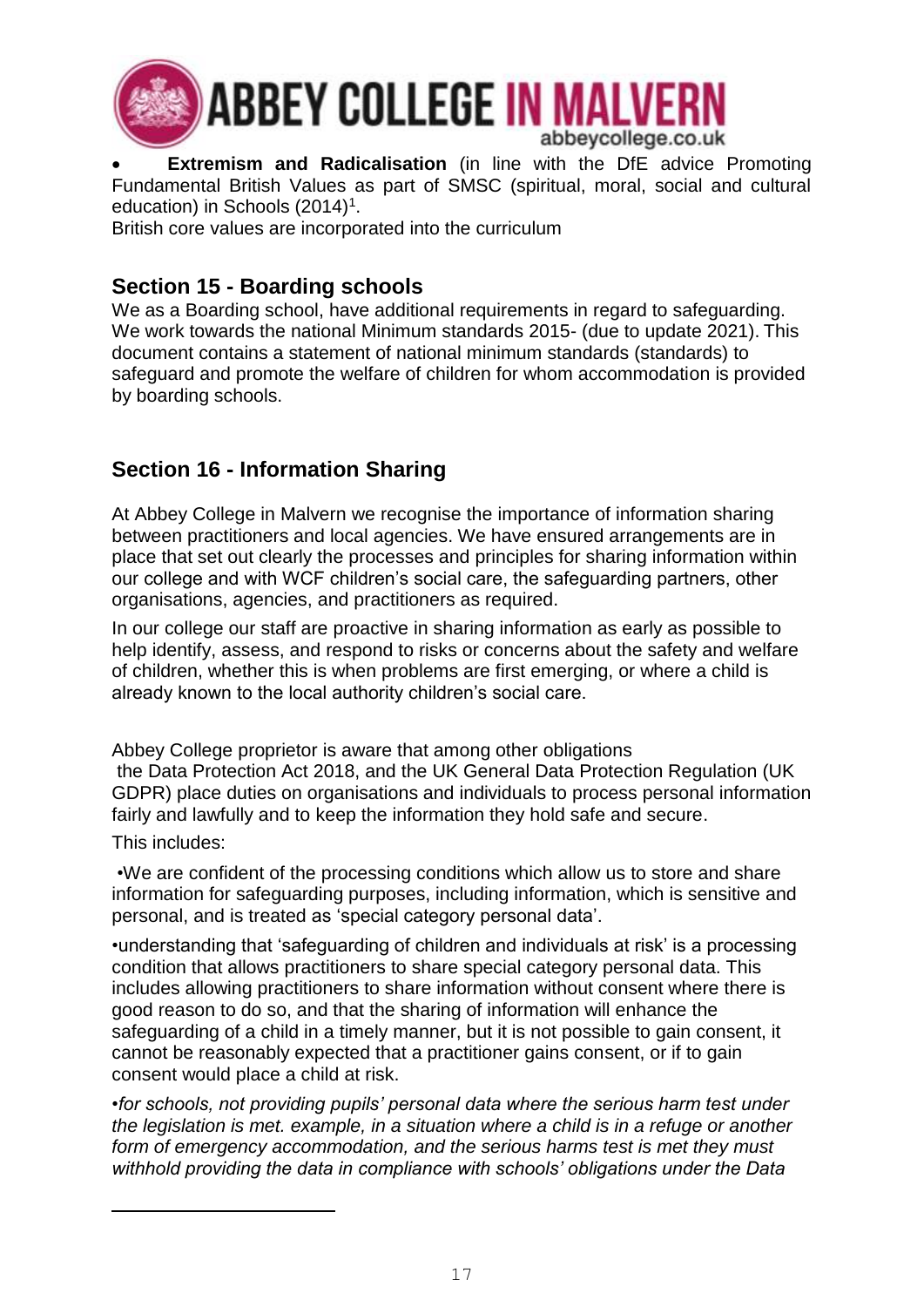

*Protection Act 2018 and the UK GDPR. Where in doubt schools should seek independent legal advice.*

Staff understand, The Data Protection Act 2018 and UK GDPR do not prevent the sharing of information for the purposes of keeping children safe. Fears about sharing information must not be allowed to stand in the way of the need to safeguard and promote the welfare and protect the safety of children.

When children transfer from our college the safeguarding records are also transferred .Safeguarding records will be transferred separately from other records and pass these directly to a Designated Safeguarding Lead in the receiving education setting, with any necessary discussion or explanation and to obtain a signed and dated record of the transfer. In the event of a child moving out of area and a physical handover not being possible then we will use the most secure method to send the confidential records to a named Designated Safeguarding Lead. Files requested by other agencies e.g. Police, will be copied.

## **Section 17 - Records, Monitoring and Transfer**

All staff are clear about the need to record and report concerns about a child or children within the school. Staff know to include the child's words as far as possible and should be timed, dated and signed. The Designated Safeguarding Lead is responsible for such records and for deciding at what point these records should be passed over to other agencies.

Records relating to actual or alleged abuse or neglect are stored apart from normal pupil or staff records. They are stored electronically and password protected with limited access to the designated safeguarding lead and deputies.

Child protection records are reviewed regularly to check whether any action or updating is needed. This includes monitoring patterns of complaints or concerns about any individuals (eg child who repeatedly goes missing) and ensuring these are acted upon. Each stand - alone file should have a chronology of significant events.

A record of any allegations (proven) made against staff is kept in a confidential file by the Principal.

All concerns, discussions and decisions made, and the reasons for those decisions, are recorded electronically on a secure area of Sharepoint. Information is be kept confidential and stored securely.

Records should include:

•a clear and comprehensive summary of the concern;

•details of how the concern was followed up and resolved;

•a note of any action taken, decisions reached and the outcome.

If in doubt about recording requirements, staff should discuss with the designated safeguarding lead (or deputy).

## **Section 18 - Procedures for Managing Concerns**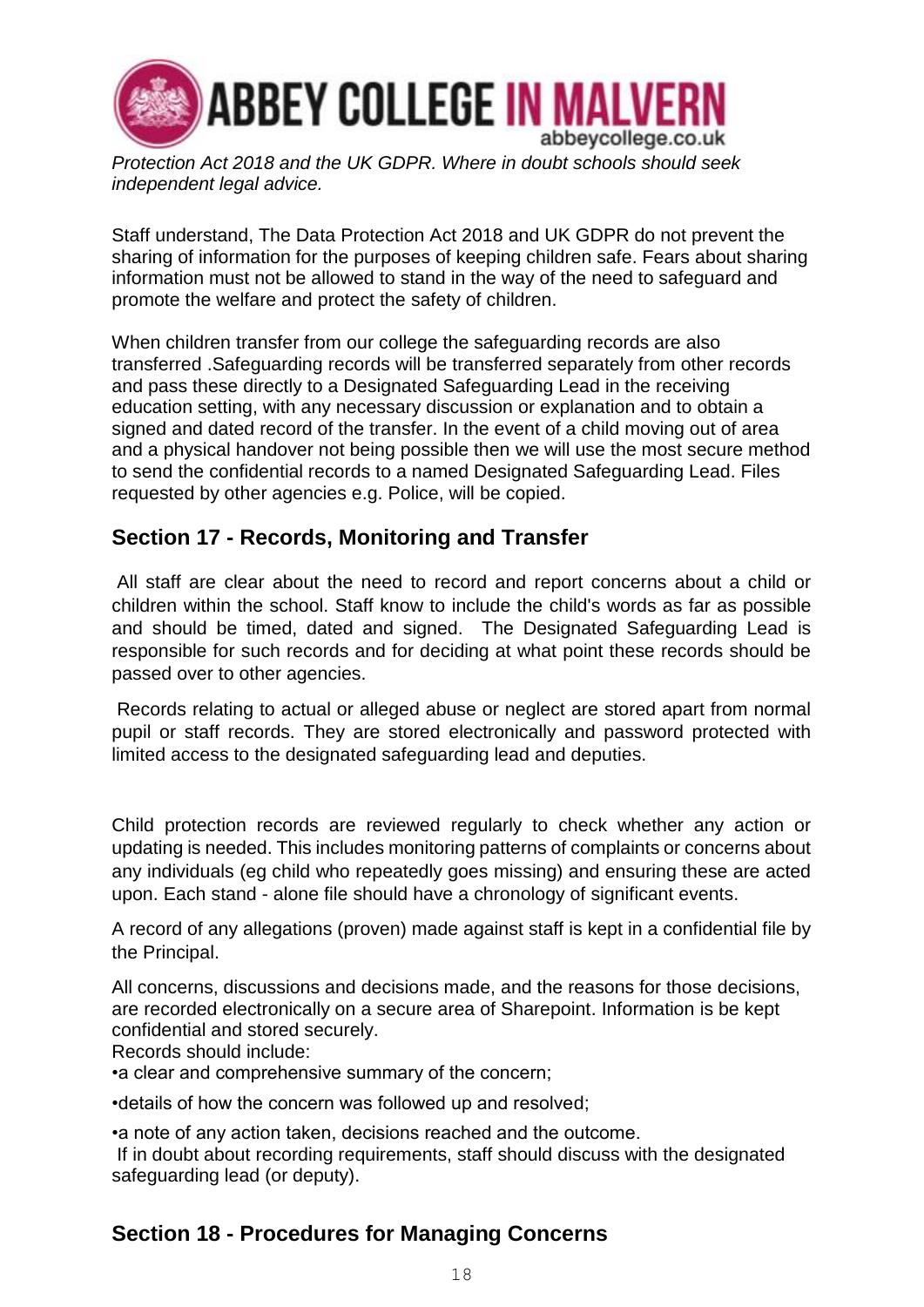

Abbey College in Malvern adheres to child protection procedures that have been agreed locally through the Safeguarding Worcestershire <https://www.safeguardingworcestershire.org.uk/>

Where we identify children and families in need of support, we will carry out our responsibilities in accordance with the [West Mercia Consortium inter-agency procedures](https://westmidlands.procedures.org.uk/) and the [WSCP Levels of Need Guidance.](http://www.worcestershire.gov.uk/downloads/file/7962/levels_of_need_guidance_formerly_threshold_guidance)

The Designated Safeguarding Lead (DSL) is first point of contact for concerns and queries regarding any safeguarding concern in our school. Any member of staff or visitor to the College who receives a disclosure of abuse or suspects that a child is at risk of harm must report it immediately to the DSL or, if unavailable, to the deputy designated lead. In the absence of either of the above, the matter should be brought to the attention of the most senior member of staff.

All concerns about a child or young person are to be reported without delay and recorded in writing using the template, *00 logging a concern.* This should be immediately handed to the DSL.

The DSL will consider what action to take and have appropriate discussions with parents/carers prior to referral to children's social care or another agency unless, to do so would place the child at risk of harm or compromise an investigation

All referrals will be made in line with [local procedures](https://westmidlands.procedures.org.uk/) as detailed on the [Worcester](http://www.worcschildrenfirst.org.uk/) Children [First Website.](http://www.worcschildrenfirst.org.uk/)

If, at any point, there is a risk of immediate serious harm to a child a referral are made to Children's Services immediately. Anybody can make a referral. If the child's situation does not appear to be improving the staff member with concerns should press for re-consideration by raising concerns again with the DSL and/or the Principal. Concerns should always lead to help for the child at some point.

Staff follow the reporting procedures outlined in this policy in the first instance. However, they may also share information directly with Children's Services, or the police if:

The situation is an emergency and the designated senior person, their deputy and the Principal are all unavailable.

• They are convinced that a direct report is the only way to ensure the pupil's safety.

Any member of staff who does not feel that concerns about a child have been responded to appropriately and in accordance with the procedures outlined in this policy should raise their concerns with the Principal, Proprietor or Advisory Board. If any member of staff does not feel the situation has been addressed appropriately at this point they should contact Children's Services directly with their concerns.

## **Section 19 - Child Sexual Exploitation (CSE) and Child Criminal Exploitation (CCE)**

Both CSE and CCE are forms of abuse that occur where an individual or group takes advantage of an imbalance in power to coerce, manipulate or deceive a child into taking part in sexual or criminal activity, in exchange for something the victim needs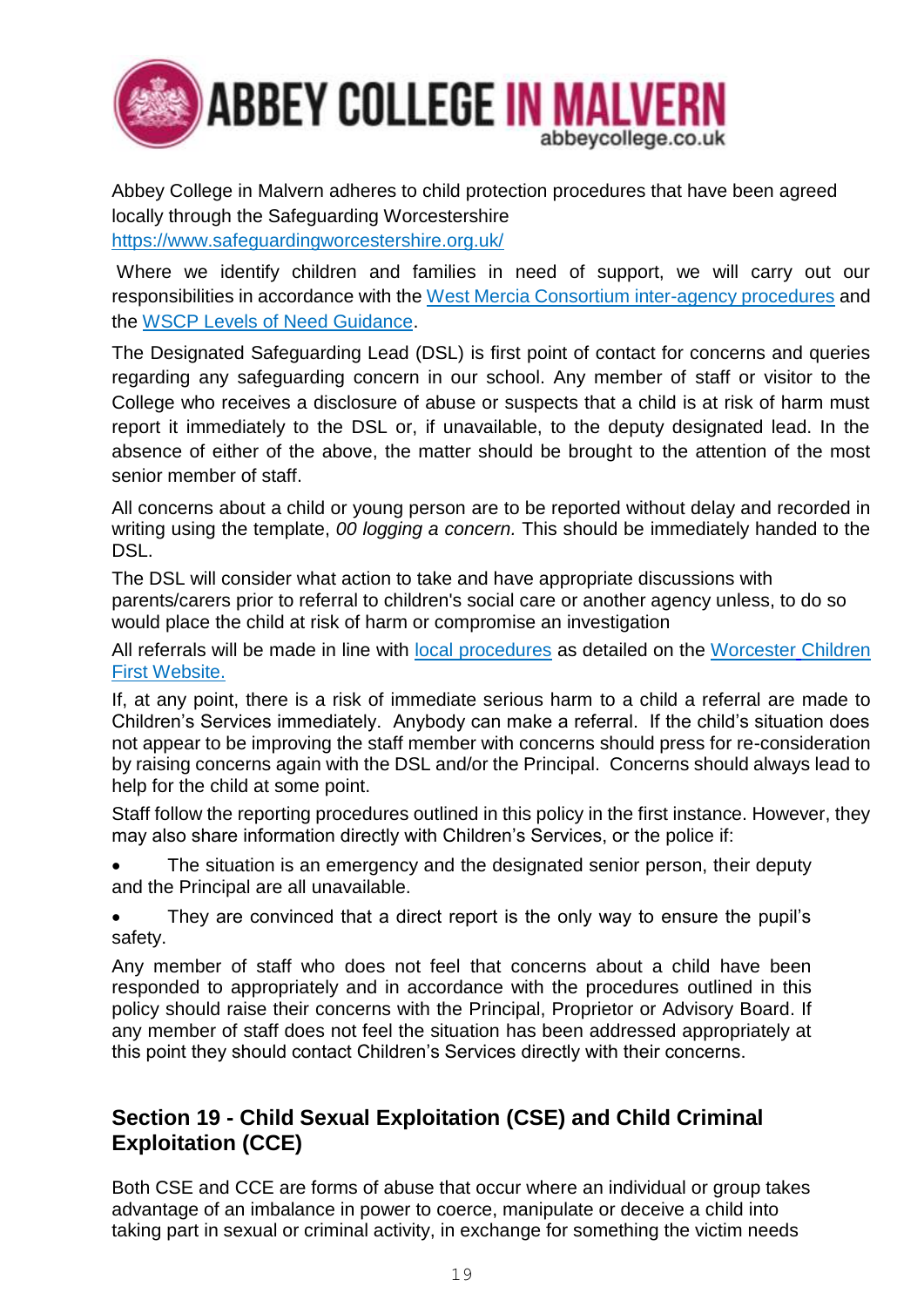

# **ABBEY COLLEGE IN MALVERN** abbeycollege.co.uk

or wants, and/or for the financial advantage or increased status of the perpetrator or facilitator and/or through violence or the threat of violence. CSE and CCE can affect children, both male and female and can include children who have been moved (commonly referred to as trafficking) for the purpose of exploitation.

### **Child Criminal Exploitation (CCE)**

Some specific forms of CCE can include children being forced or manipulated into transporting drugs or money through county lines, working in cannabis factories, shoplifting, or pickpocketing. They can also be forced or manipulated into committing vehicle crime or threatening/committing serious violence to others.

Children can become trapped by this type of exploitation as perpetrators can threaten victims (and their families) with violence or entrap and coerce them into debt. They may be coerced into carrying weapons such as knives or begin to carry a knife for a sense of protection from harm from others. As children involved in criminal exploitation often commit crimes themselves, their vulnerability as victims is not always recognised by adults and professionals, (particularly older children), and they are not treated as victims despite the harm they have experienced. They may still have been criminally exploited even if the activity appears to be something they have agreed or consented to.

It is important to note that the experience of girls who are criminally exploited can be very different to that of boys. The indicators may not be the same, however professionals should be aware that girls are at risk of criminal exploitation too. It is also important to note that both boys and girls being criminally exploited may be at higher risk of sexual exploitation.

### **Child Sexual Exploitation (CSE)**

CSE is a form of child sexual abuse. Sexual abuse may involve physical contact, including assault by penetration (for example, rape or oral sex) or non-penetrative acts such as masturbation, kissing, rubbing, and touching outside clothing. It may include non-contact activities, such as involving children in the production of sexual images, forcing children to look at sexual images or watch sexual activities, encouraging children to behave in sexually inappropriate ways or grooming a child in preparation for abuse including via the internet.

CSE can occur over time or be a one-off occurrence and may happen without the child's immediate knowledge e.g. through others sharing videos or images of them on social media.

CSE can affect any child, who has been coerced into engaging in sexual activities. This includes 16- and 17-year olds who can legally consent to have sex. Some children may not realise they are being exploited e.g. they believe they are in a genuine romantic relationship.

## **Section 20 - Child Abduction and Community Safety Incidents**

Child abduction is the unauthorised removal or retention of a minor from a parent or anyone with legal responsibility for the child. Child abduction can be committed by parents or other family members; by people known but not related to the victim (such as neighbours, friends and acquaintances); and by strangers. We at Abbey College operate cameras from outside of our buildings and actively challenge any unknown persons who try to trespass on the property.

. As children get older and are granted more independence (for example, travel independently in local area) it is important we provide practical advice on how to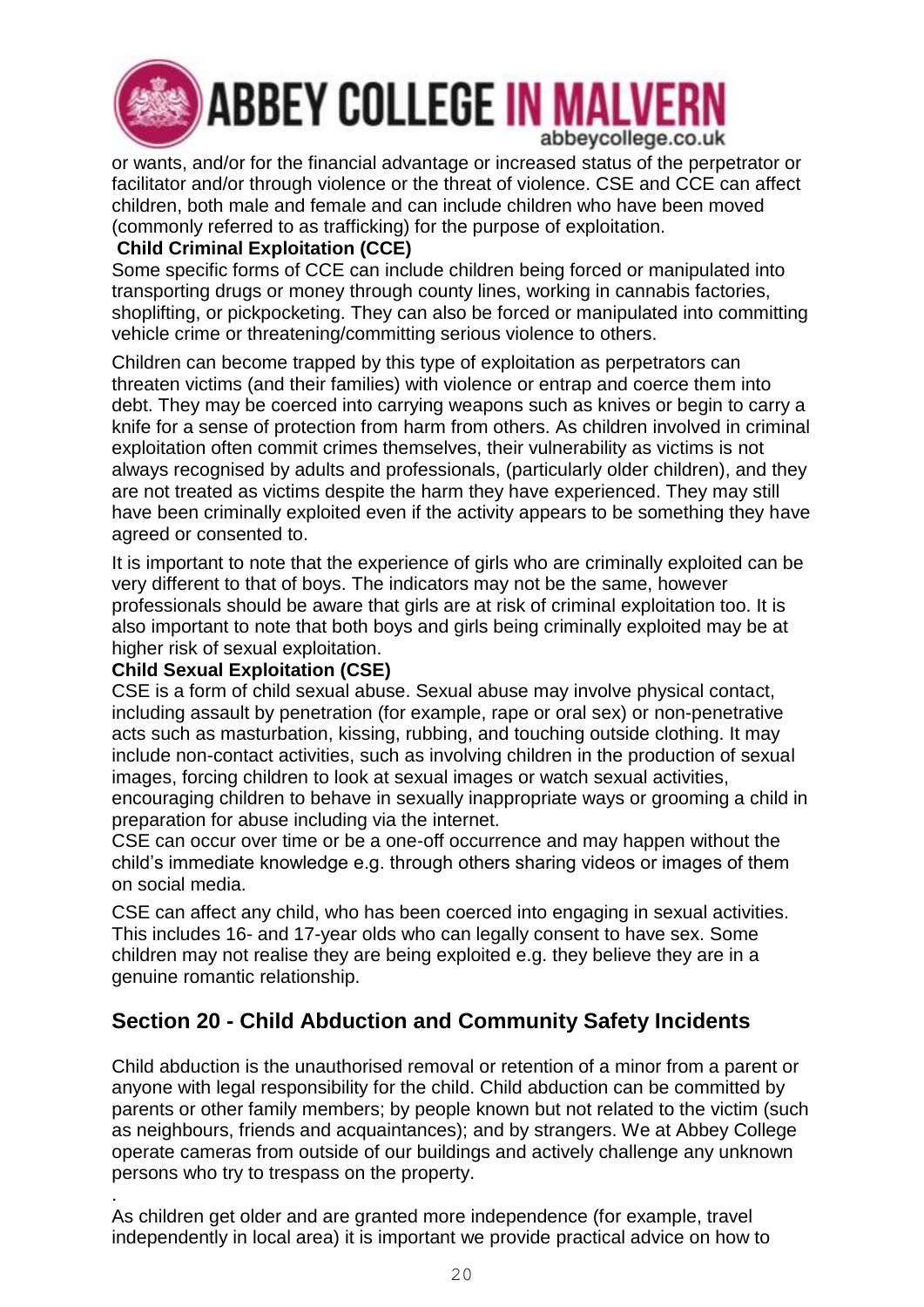

keep themselves safe. As a college we provide outdoor-safety lessons run by our teachers and by local police officers. Lessons focus on building children's confidence and abilities rather than simply warning them about all strangers. Further information is available at: [www.actionagainstabduction.org](file:///C:/Users/LButler/AppData/Local/Microsoft/Windows/INetCache/Content.Outlook/JMW7DBW1/www.actionagainstabduction.org) and [www.clevernevergoes.org.](http://www.clevernevergoes.org/)

## **Section 21 - Children Missing from Education**

Children missing from education, particularly persistently, can act as a vital warning sign to a range of safeguarding issues including neglect, sexual abuse, and child sexual and criminal exploitation. It is important that our college's response to children missing from education supports identifying such abuse and also helps prevent the risk of them going missing in the future. This includes when problems are first emerging but also where children are already known to local authority children's social care and need a social worker (such as on a child in need or child protection plan, or as a looked after child), where going missing from education may increase known safeguarding risks within the family or in the community.

Children at risk of missing in education are :

Children of compulsory school age who are:

- not on a school roll
- not being educated other than at school
- identified as having been out of any educational provision for a substantial period of time (4 weeks)

Children go missing from education for a number of reasons including:

- they don't start school at the appropriate time and so they do not enter the educational system
- they are removed by their parents
- behaviour and/or attendance difficulties
- they cease to attend, due to exclusion, illness or bullying
- they fail to find a suitable school place after moving to a new area
- the family move home regularly
- problems at home

The law requires all children between the ages of 5 and 16 to be in full time education.

Abbey College in Malvern duties regarding children missing education, including information schools **must** provide to the local authority when removing a child from the school roll at standard and non-standard transition points can be found in the department's statutory guidance:

[Worcestershire children first children missing from education guidance.](https://www.worcestershire.gov.uk/info/20595/behaviour_and_attendance/293/children_missing_education)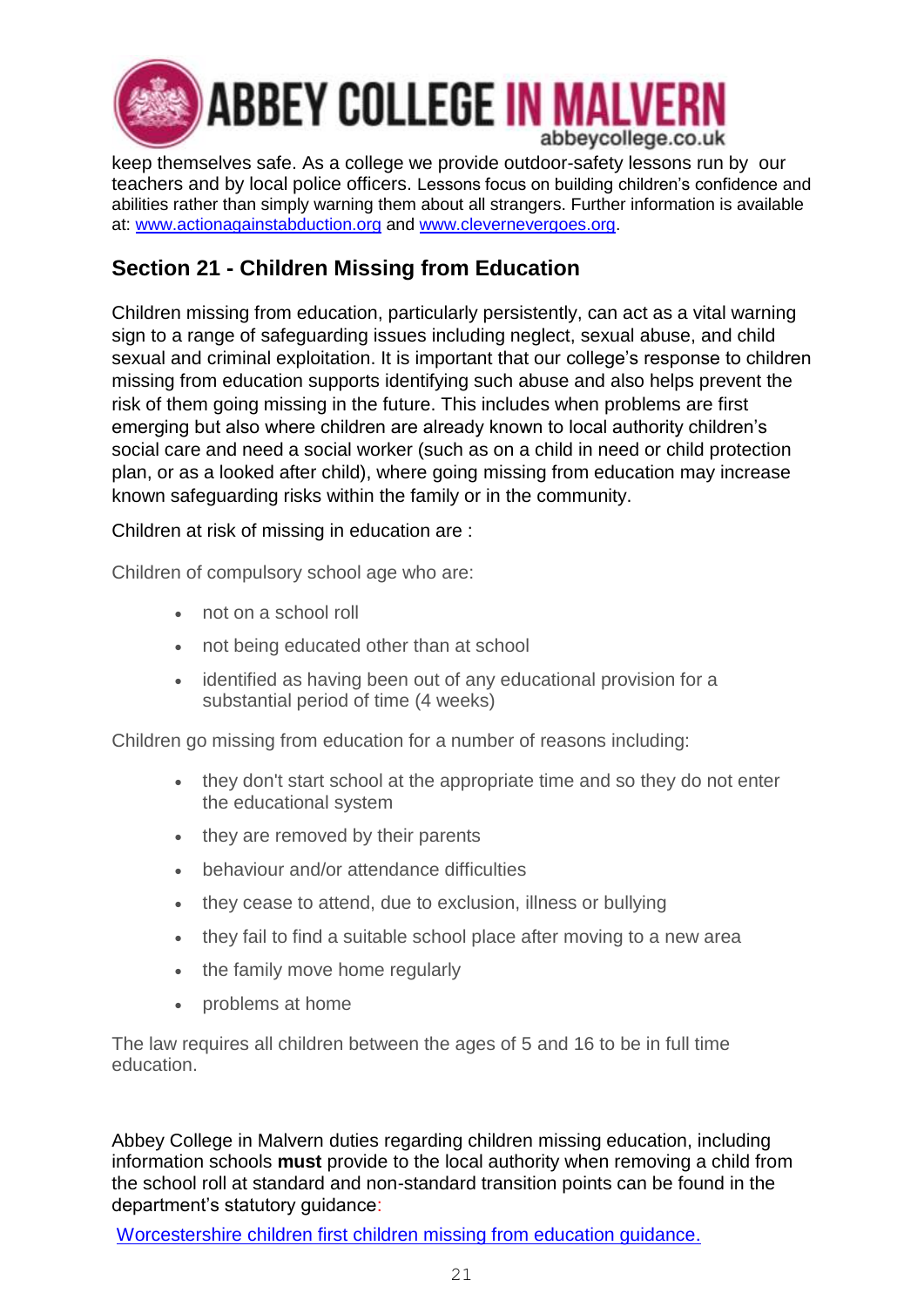

### **Elective Home Educated**

Many home educated children have an overwhelmingly positive learning experience. we expect the parents' decision to home educate to be made with their child's best education at the heart of the decision. However we know this is not the case for all, and home education can mean some children are less visible to the services that are there to keep them safe and supported in line with their needs.

From September 2016 the Education (Pupil Registration) (England) Regulations2006 were amended, we must inform our LA of all deletions from our admission register when a child is taken off roll.

Where a parent/carer has expressed their intention to remove a child from school with a view to educating at home, we will work together to coordinate a meeting with parents/carers where possible.

## **Section 22 - Children with Family Members in Prison**

Approximately 200,000 children in England and Wales have a parent sent to prison each year. These children are at risk of poor outcomes including poverty, stigma, isolation and poor mental health. NICCO provides information designed to support professionals working with offenders and their children, to help mitigate negative consequences for those children. Barnado charity run courses specific to support children in these circumstances. Abbey College staff will undergo this training if and when necessary

## **Section 23 - County Lines**

County lines is a term used to describe gangs and organised criminal networks involved in exporting illegal drugs (primarily crack cocaine and heroin) into one or more importing areas [within the UK], using dedicated mobile phone lines or other form of "deal line".

Exploitation is an integral part of the county lines offending model with children and vulnerable adults exploited to move [and store] drugs and money. Offenders will often use coercion, intimidation, violence (including sexual violence) and weapons to ensure compliance of victims. Children can be targeted and recruited into county lines in a number of locations including schools (mainstream and special), further and higher educational institutions, pupil referral units, children's homes and care homes. Children are often recruited to move drugs and money between locations and are known to be exposed to techniques such as 'plugging', where drugs are concealed internally to avoid detection. Children can easily become trapped by this type of exploitation as county lines gangs create drug debts and can threaten serious violence and kidnap towards victims (and their families) if they attempt to leave the county lines network.

One of the ways of identifying potential involvement in county lines are missing episodes (both from home and school), when the victim may have been trafficked for the purpose of transporting drugs and a referral to the National Referral Mechanism should be considered. If a child is suspected to be at risk of or involved in county lines, a safeguarding referral should be considered alongside consideration of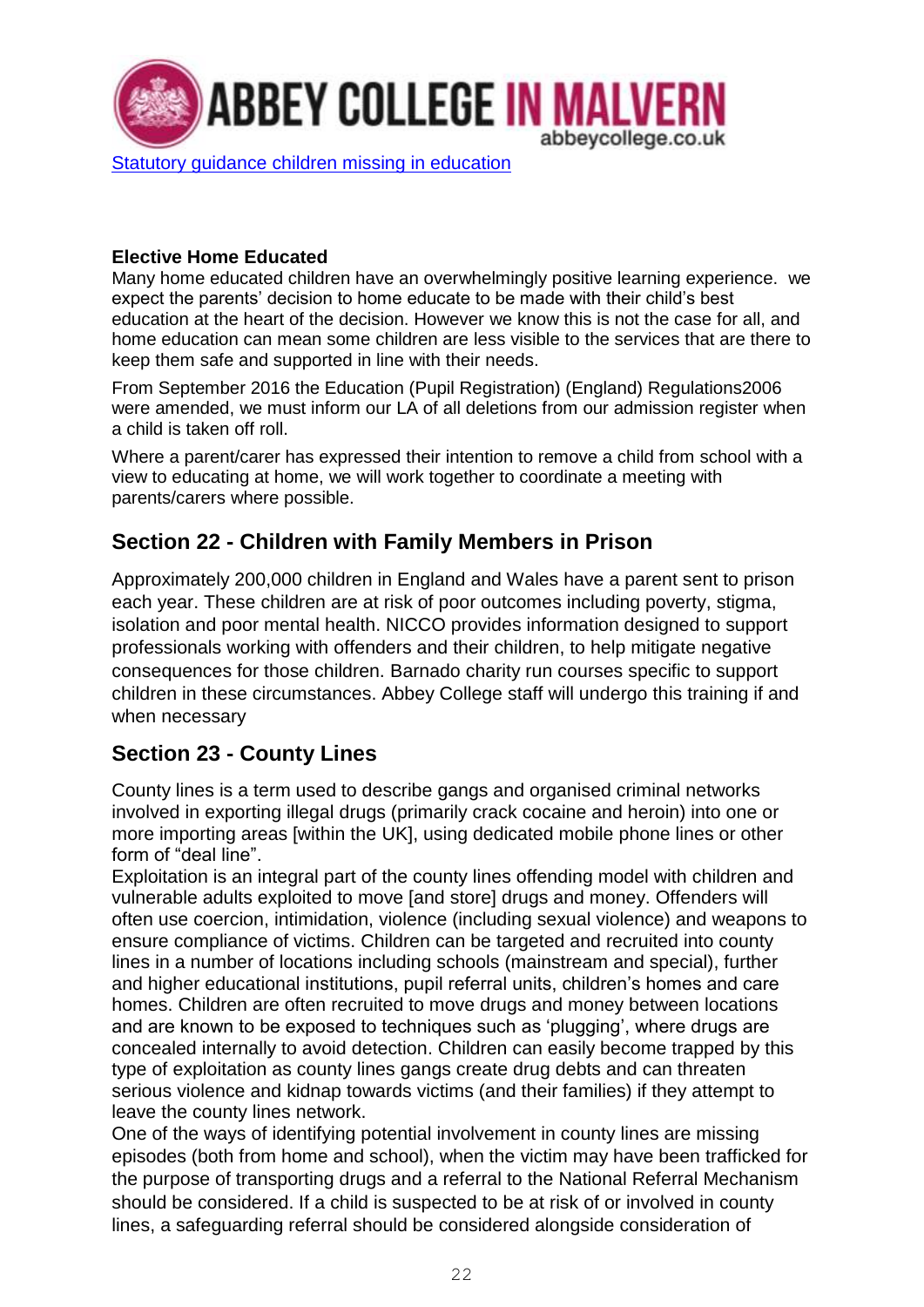

availability of local services/third sector providers who offer support to victims of county lines exploitation

If Abbey College in Malvern identifies a child maybe at risk of exploitation the designate safeguarding lead will work with and support and consider completion of a GET SAFE risk assessment which will be referred to Worcestershire children first get safe team for further assessment and support. The designated safeguarding lead will also consider referral to Worcestershire children first family front door as part of our schools and local safeguarding procedures. More information can be found : [Get](https://www.worcestershire.gov.uk/GetSafe)  Safe - [keeping children and young people safe from criminal exploitation](https://www.worcestershire.gov.uk/GetSafe)

## **Section 24 - Domestic Abuse**

### **[Ending Domestic abuse Save Lives](https://safelives.org.uk/)**

The cross-government definition of domestic violence and abuse is: any incident or pattern of incidents of controlling, coercive, threatening behaviour, violence or abuse between those aged 16 or over who are, or have been, intimate partners or family members regardless of sex or sexuality. The abuse can encompass but is not limited to: psychological; physical; sexual; financial; and emotional.

All children can witness and be adversely affected by domestic abuse in the context of their home life where domestic abuse occurs between family members. Exposure to domestic abuse and/or violence can have a serious, long lasting emotional and psychological impact on children. In some cases, a child may blame themselves for the abuse or may have had to leave the family home as a result.

Abbey College in Malvern where we identify a victim of domestic abuse being high risk we will consider a referral to MARAC (multi agency risk assessment conference). The purpose of MARAC is to share information and establish a multiagency action plan to support the victim and to make links with other public protection procedures, particularly safeguarding children, vulnerable adults and the management of offenders. We will continue to provide help and support in order to safeguard children. This will usually be led by the designated safeguarding lead. MARAC does not replace a referral to children social care.

### [Worcestershire children first Domestic abuse guidance](https://www.worcestershire.gov.uk/info/20379/domestic_abuse_and_sexual_violence/885/domestic_abuse)

## **Section 25 - Operation Encompass**

Operation Encompass is to highlight that a Domestic Abuse Incident has taken place and the police have been called. We will be keeping an eye on changed behaviour and logging anything out of the ordinary. Operation Encompass is working really well in Worcestershire Schools and Worcestershire Children First have successfully notified over 8000 incidents since 2019. All this is great news for children and their families. It helps police and schools & colleges work together to provide emotional and practical help to children. The system ensures that when police are called to an incident of domestic abuse, where there are children in the household who have experienced the domestic incident, the police will inform Worcestershire Children First, who then inform the School (usually the Designated Safeguarding Lead) in school before the child or children arrive at school the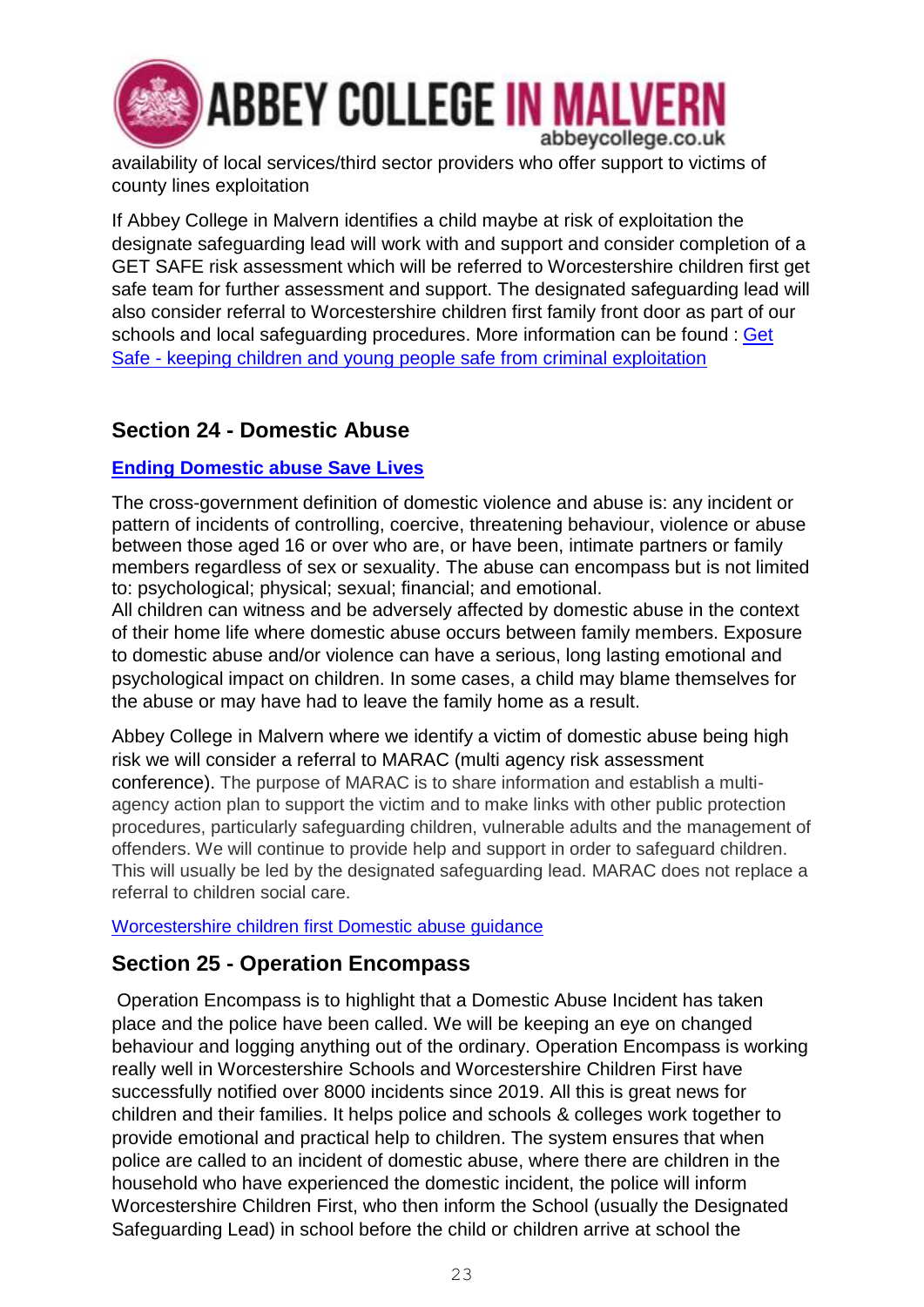

**ABBEY COLLEGE IN MALVERN** abbeycollege.co.uk

following day. This is so we have up to date relevant information about the child's circumstances and can enable support to be given to the child according to their needs. Currently Abbey College in Malvern is mainly a boarding school whose parent live overseas. However we are committed to training our staff to understand the risks of domestic abuse and how it can affect children.

## **Section 26 - Homelessness**

Being homeless or being at risk of becoming homeless presents a real risk to a child's welfare. The designated safeguarding lead (and any deputies) is aware of contact details and referral routes into the Local Housing Authority so they can raise/progress concerns at the earliest opportunity. Indicators that a family may be at risk of homelessness include household debt, rent arrears, domestic abuse and antisocial behaviour, as well as the family being asked to leave a property. Whilst referrals and/or discussion with the Local Housing Authority should be progressed as appropriate, and in accordance with local procedures, this does not, and should not, replace a referral into children's social care where a child has been harmed or is at risk of harm. The Homelessness Reduction Act 2017 places a new legal duty on English councils so that everyone who is homeless or at risk of homelessness will have access to meaningful help including an assessment of their needs and circumstances, the development of a personalised housing plan, and work to help them retain their accommodation or find a new place to live. The following factsheets usefully summarise the new duties: [Homeless Reduction Act Factsheets.](https://www.gov.uk/government/publications/homelessness-reduction-bill-policy-factsheets) The new duties shift focus to early intervention and encourage those at risk to seek support as soon as possible, before they are facing a homelessness crisis.

In most cases we will consider homelessness in the context of children who live with their families, and intervention will be on that basis. However, it should also be recognised in some cases 16- and 17-year olds could be living independently from their parents or guardians, for example through their exclusion from the family home, and will require a different level of intervention and support. Children's services will be the lead agency for these young people and the designated safeguarding lead (or a deputy) should ensure appropriate referrals are made based on the child's circumstances. The department and the Ministry of Housing, Communities and Local Government have published joint statutory guidance on the provision of accommodation for 16- and 17-year olds who may be homeless and/or require accommodation: here.

## **Section 27 - So- called 'honour-based' abuse (including Female Genital Mutilation and Forced Marriage)**

So-called 'honour-based' abuse (HBA) encompasses incidents or crimes which have been committed to protect or defend the honour of the family and/or the community, including female genital mutilation (FGM), forced marriage, and practices such as **breast ironing**. Abuse committed in the context of preserving "honour" often involves a wider network of family or community pressure and can include multiple perpetrators. We are aware of this dynamic and additional risk factors when deciding what form of safeguarding action to take. All forms of HBA are abuse (regardless of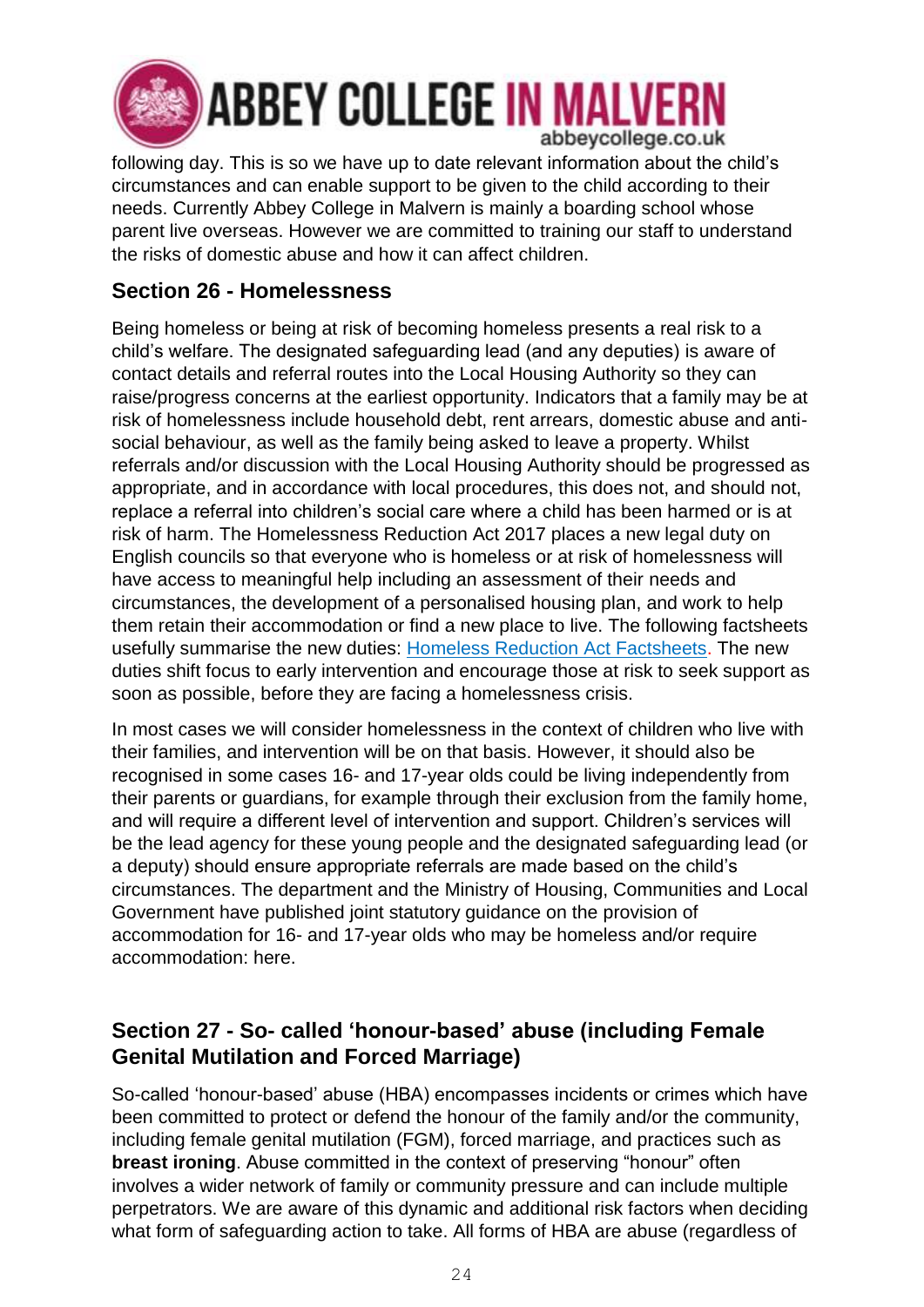

the motivation) and are handled and escalated as such. Professionals in all agencies, and individuals and groups in relevant communities, need to be alert to the possibility of a child being at risk of HBA, or already having suffered HBA.

### **Actions**

If staff have a concern regarding a child that might be at risk of HBA or who has suffered from HBA, they should speak to the designated safeguarding lead (or deputy). As appropriate, they will activate local safeguarding procedures, using existing national and local protocols for multi-agency liaison with police and children's social care. Where FGM has taken place, since 31 October 2015 there has been a mandatory reporting duty placed on teachers.

### **FGM mandatory reporting duty for teachers**

Section 5B of the Female Genital Mutilation Act 2003 (as inserted by section 74 of the Serious Crime Act 2015) places a statutory duty upon teachers along with regulated health and social care professionals in England and Wales, to report to the police where they discover (either through disclosure by the victim or visual evidence) that FGM appears to have been carried out on a girl under 18. Those failing to report such cases may face disciplinary sanctions. It will be rare for teachers to see visual evidence, and they should not be examining pupils or students, but the same definition of what is meant by "to discover that an act of FGM appears to have been carried out" is used for all professionals to whom this mandatory reporting duty applies. Information on when and how to make a report can be found at: [Mandatory reporting of female genital mutilation procedural](https://www.gov.uk/government/publications/mandatory-reporting-of-female-genital-mutilation-procedural-information)  [information](https://www.gov.uk/government/publications/mandatory-reporting-of-female-genital-mutilation-procedural-information)

Teachers must and will personally report to the police cases where they discover that an act of FGM appears to have been carried out. Unless a teacher has good reason not to, we will still consider and discuss any such case with the school's or college's designated safeguarding lead (or deputy) and involve children's social care as appropriate. The duty does not apply in relation to at risk or suspected cases (i.e. where the teacher does not discover that an act of FGM appears to have been carried out, either through disclosure by the victim or visual evidence) or in cases where the woman is 18 or over. In these cases, teachers should follow local safeguarding procedures. The following is a useful summary of the FGM mandatory reporting duty: [FGM Fact Sheet.](https://assets.publishing.service.gov.uk/government/uploads/system/uploads/attachment_data/file/496415/6_1639_HO_SP_FGM_mandatory_reporting_Fact_sheet_Web.pdf)

## **Section 28 - Forced Marriage**

Forcing a person into a marriage is a crime in England and Wales. A forced marriage is one entered into without the full and free consent of one or both parties and where violence, threats or any other form of coercion is used to cause a person to enter into a marriage. Threats can be physical or emotional and psychological.

A lack of full and free consent can be where a person does not consent or where they cannot consent (if they have learning disabilities, for example). Nevertheless, some perpetrators use perceived cultural practices as a way to coerce a person into marriage. Staff at Abbey College in Malvern understand we could potentially play an important role in safeguarding children from forced marriage. The Forced Marriage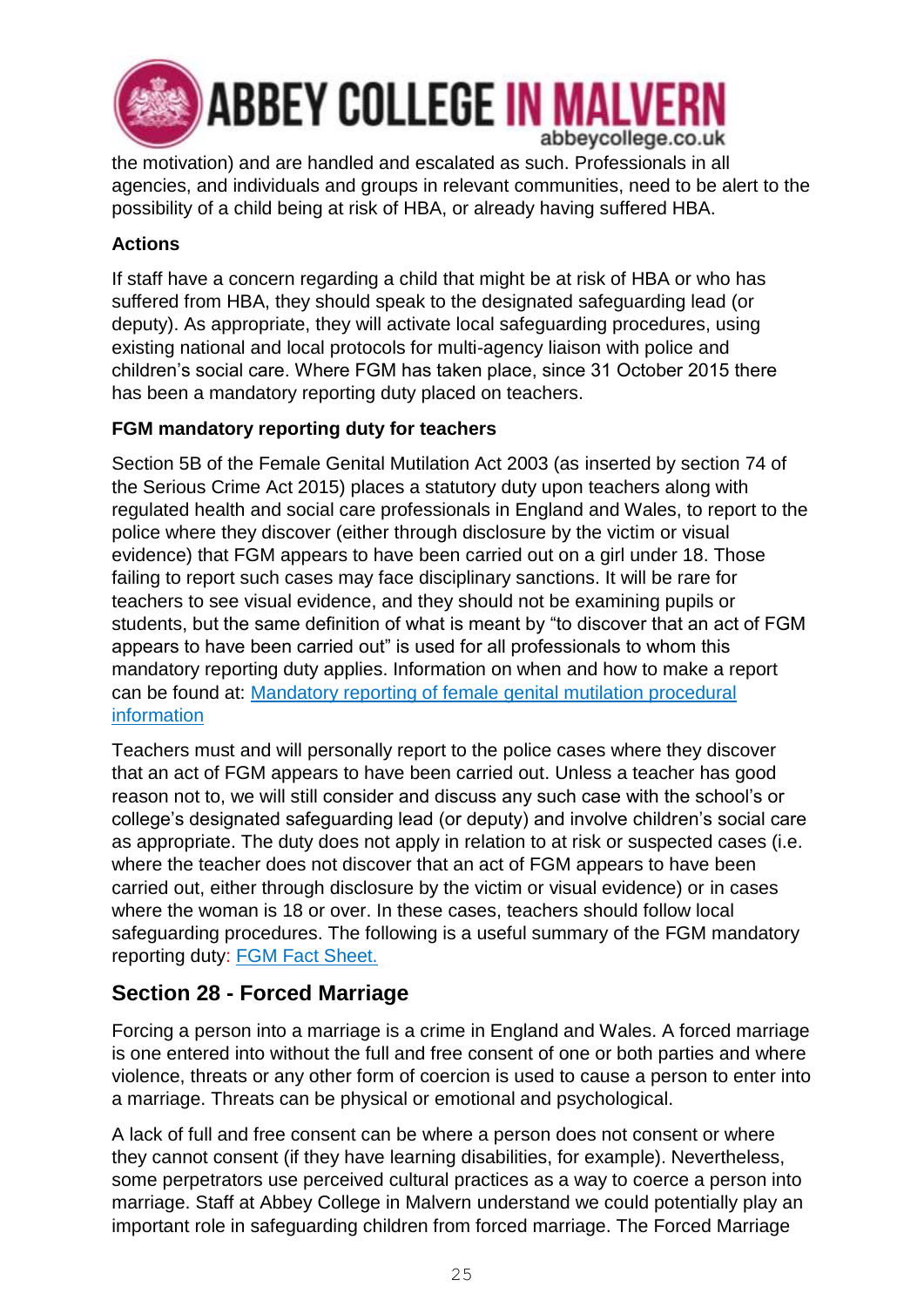

**ABBEY COLLEGE IN MALVERN** abbeycollege.co.uk

Unit has published [statutory guidance](https://www.gov.uk/guidance/forced-marriage) and [Multi-agency guidelines,](https://assets.publishing.service.gov.uk/government/uploads/system/uploads/attachment_data/file/322307/HMG_MULTI_AGENCY_PRACTICE_GUIDELINES_v1_180614_FINAL.pdf) pages 35-36 of which focus on the role of schools and colleges. Abbey College staff can contact the Forced Marriage Unit if they need advice or information: Contact: 020 7008 0151 or email [fmu@fco.gov.uk.](mailto:fmu@fco.gov.uk)

## **Section 29 - Preventing Radicalisation**

Abbey College in Malvern know Children are vulnerable to extremist ideology and radicalisation. Similar to protecting children from other forms of harms and abuse, protecting children from harm. As part of our whole safeguarding approach we include and consider the following;

• Extremism is the vocal or active opposition to our fundamental values, including democracy, the rule of law, individual liberty and the mutual respect and tolerance of different faiths and beliefs. This also includes calling for the death of members of the armed forces.

• Radicalisation refers to the process by which a person comes to support terrorism and extremist ideologies associated with terrorist groups.

• Terrorism is an action that endangers or causes serious violence to a person/people; causes serious damage to property; or seriously interferes or disrupts an electronic system. The use or threat must be designed to influence the government or to intimidate the public and is made for the purpose of advancing a political, religious or ideological cause.

As defined in the Government's Counter Extremism Strategy, [https://www.gov.uk/government/publications/counter-extremism-strategy.](https://www.gov.uk/government/publications/counter-extremism-strategy)

As defined in the Revised Prevent Duty Guidance for England and Wales, [https://www.gov.uk/government/publications/prevent-duty-guidance/revised-prevent](https://www.gov.uk/government/publications/prevent-duty-guidance/revised-prevent-duty-guidance-for-england-and-wales)[duty-guidance-for-england-and-wales.](https://www.gov.uk/government/publications/prevent-duty-guidance/revised-prevent-duty-guidance-for-england-and-wales)

As defined in the Terrorism Act 2000 (TACT 2000), <http://www.legislation.gov.uk/ukpga/2000/11/contents>

There is no single way of identifying whether a child is likely to be susceptible to an extremist ideology. Background factors combined with specific influences such as family and friends may contribute to a child's vulnerability. Similarly, radicalisation can occur through many different methods (such as social media or the internet) and settings (such as within the home).

However, it is possible to protect vulnerable people from extremist ideology and intervene to prevent those at risk of radicalisation being radicalised. As with other safeguarding risks, staff are alert to changes in children's behaviour, which could indicate that they may be in need of help or protection. Staff use their judgement in identifying children who might be at risk of radicalisation and act proportionately which may include the designated safeguarding lead (or deputy) making a Prevent referral.

The school's or college's designated safeguarding lead (and any deputies) are aware of local procedures for making a Prevent referral.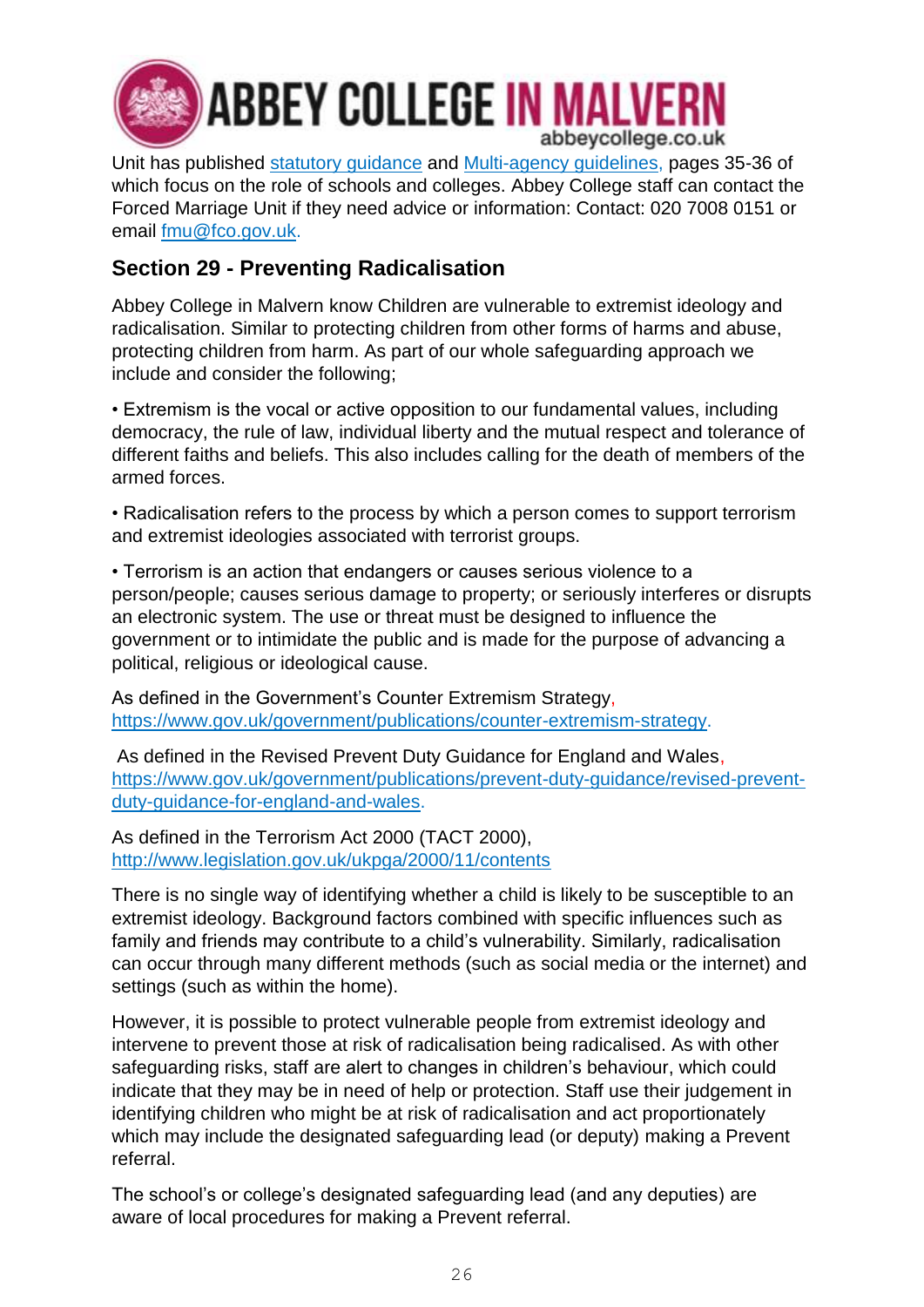

## **Section 30 -The Prevent Duty**

As all colleges we are subject to a duty under section 26 of the Counter-Terrorism and Security Act 2015 (the CTSA 2015), in the exercise of their functions, to have "due regard109 to the need to prevent people from being drawn into terrorism".110 This duty is known as the Prevent duty.

The Prevent duty is part of our college' wider safeguarding obligations. Designated safeguarding leads and other senior leaders are familiar with the revised Prevent duty guidance: for England and Wales.

There is additional guidance: [Prevent duty guidance: for further education institutions](https://www.gov.uk/government/publications/prevent-duty-guidance/prevent-duty-guidance-for-further-education-institutions-in-england-and-wales) in England and Wales that applies to colleges

## **Section 31 - Channel**

Channel is a voluntary, confidential support programme which focuses on providing support at an early stage to people who are identified as being vulnerable to being drawn into terrorism. Prevent referrals may be passed to a multi-agency Channel panel, which will discuss the individual referred to determine whether they are vulnerable to being drawn into terrorism and consider the appropriate support required. A representative from our college may be asked to attend the Channel panel to help with this assessment. An individual's engagement with the programme is entirely voluntary at all stages

Guidance on Channel is available at: [Channel guidance.](https://www.gov.uk/government/publications/channel-guidance)

The Home Office has developed three e-learning modules:

- • [Prevent awareness e-learning](https://www.gov.uk/government/publications/protecting-children-from-radicalisation-the-prevent-duty) offers an introduction to the Prevent duty.
- • [Prevent referrals e-learning](https://www.elearning.prevent.homeoffice.gov.uk/prevent_referrals/01-welcome.html) supports staff to make Prevent referrals that are robust, informed and with good intention.

• [Channel awareness e-learning](https://www.elearning.prevent.homeoffice.gov.uk/channel_awareness/01-welcome.html) is aimed at staff who may be asked to contribute to or sit on a multi-agency Channel panel.

[Educate Against Hate,](https://educateagainsthate.com/) is a government website designed to support school teachers and leaders to help them safeguard their students from radicalisation and extremism. The platform provides free information and resources to help school staff identify and address the risks, as well as build resilience to radicalisation.

For advice specific to further education, the Education and Training Foundation (ETF) hosts the [Prevent for FE and Training.](https://preventforfeandtraining.org.uk/) This hosts a range of free, sector specific resources to support further education settings comply with the Prevent duty. This includes the Prevent Awareness e-learning, which offers an introduction to the duty, and the Prevent Referral e-learning, which is designed to support staff to make robust, informed and proportionate referrals.

The ETF Online Learning environment provides online training modules for practitioners, leaders and managers, support staff and governors/Board members outlining their roles and responsibilities under the duty.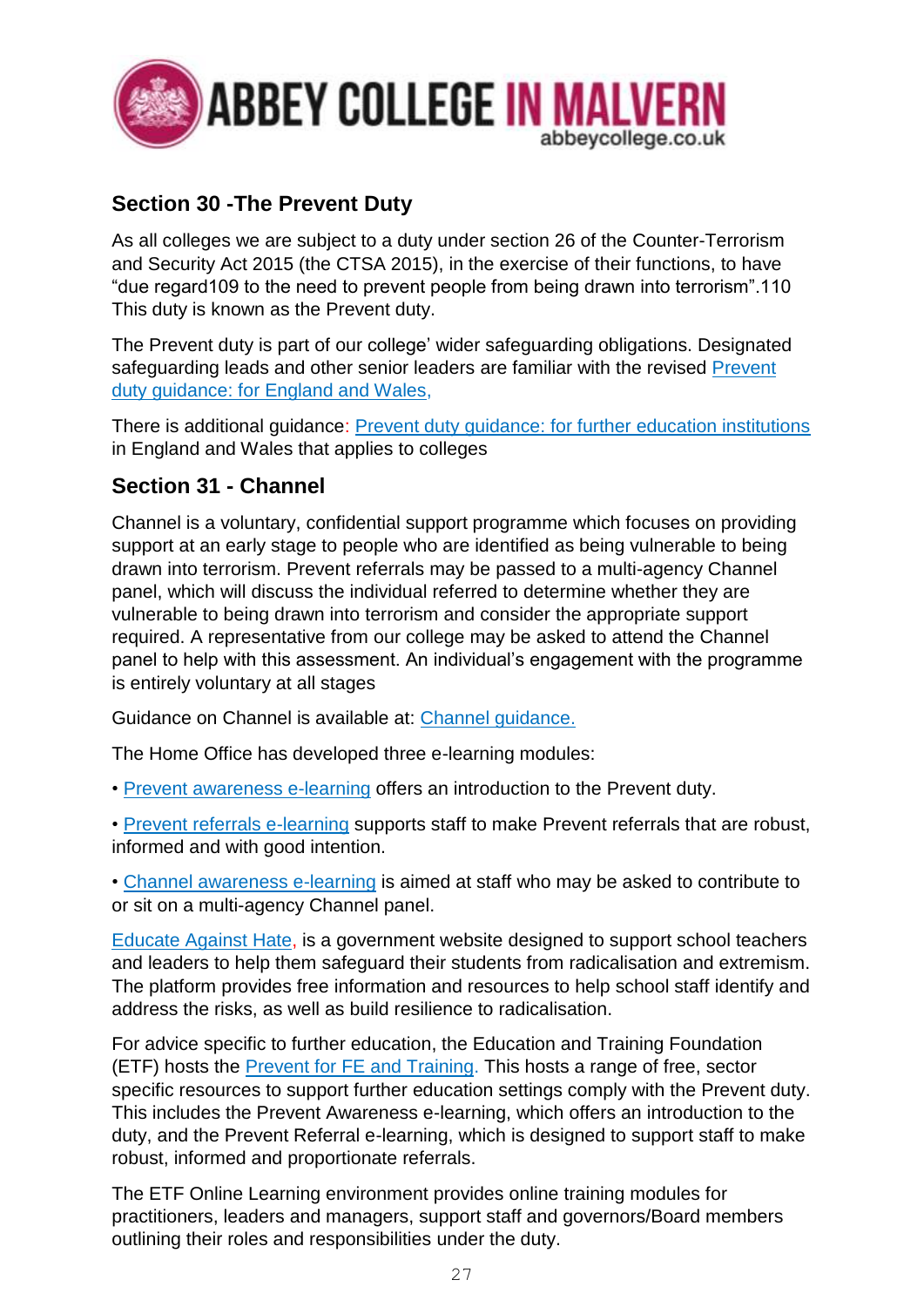

Ideally, this would be before a final decision has been made, to ensure the parents/carers have considered what is in the best interests of each child. This is particularly important where a child has SEND, is vulnerable, and/or has a social worker. 168. DfE guidance for local authorities on Elective home education sets out the role and responsibilities of LAs and their powers to engage with parents in relation to EHE. Although this is primarily aimed at LAs, schools should also be familiar with this [Worcestershire children first home education](https://www.worcestershire.gov.uk/info/20062/schools/253/home_education)

## **Section 32 - Relationships and Sex Education**

Education (for all primary pupils) and Relationships and Sex Education (for all secondary pupils) and Health Education (for all pupils in state-funded schools) which will be compulsory from September 2021. Schools have flexibility to decide how they discharge their duties effectively within the first year of compulsory teaching and are encouraged to take a phased approach (if needed) when introducing these subjects. Abbey College in Malvern have a curriculum in place which covers a large range of topics. The curriculum is taught mainly through PSHE sessions but also threads through other subjects. Topics discussed are often student led and the teacher will follow their lead and further explore the topics students which to learn more about. The pastoral team are also involved developing these discussions in small groups through evening activities. Schemes of work are available on Sharepoint.

## **Section 33 - Peer on Peer Abuse (child on child)**

All our staff are aware that children can abuse other children (often referred to as peer on peer abuse). And that it can happen both inside and outside of school or college and online. It is important that all staff recognise the indicators and signs of peer on peer abuse and know how to identify it and respond to reports.

All our staff understand, that even if there are no reports in their schools or colleges it does not mean it is not happening, it may be the case that it is just not being reported. As such it is important if staff have **any** concerns regarding peer on peer abuse, they should speak to their designated safeguarding lead (or deputy). Staff are encouraged to undergo training on Educare to further their knowledge of peer on peer abuse.

All our staff understand the importance of challenging inappropriate behaviours between peers, many of which are listed below, that are actually abusive in nature. Downplaying certain behaviours, for example dismissing sexual harassment as "just banter", "just having a laugh", "part of growing up" or "boy being boys" can lead to a culture of unacceptable behaviours, an unsafe environment for children and in worst case scenarios a culture that normalises abuse leading to children accepting it as normal and not coming forward to report it.

Peer on peer abuse is most likely to include, but may not be limited to:

•bullying (including cyberbullying, prejudice-based and discriminatory bullying);

•abuse in intimate personal relationships between peers.

•physical abuse such as hitting, kicking, shaking, biting, hair pulling, or otherwise causing physical harm (this may include an online element which facilitates, threatens and/or encourages physical abuse).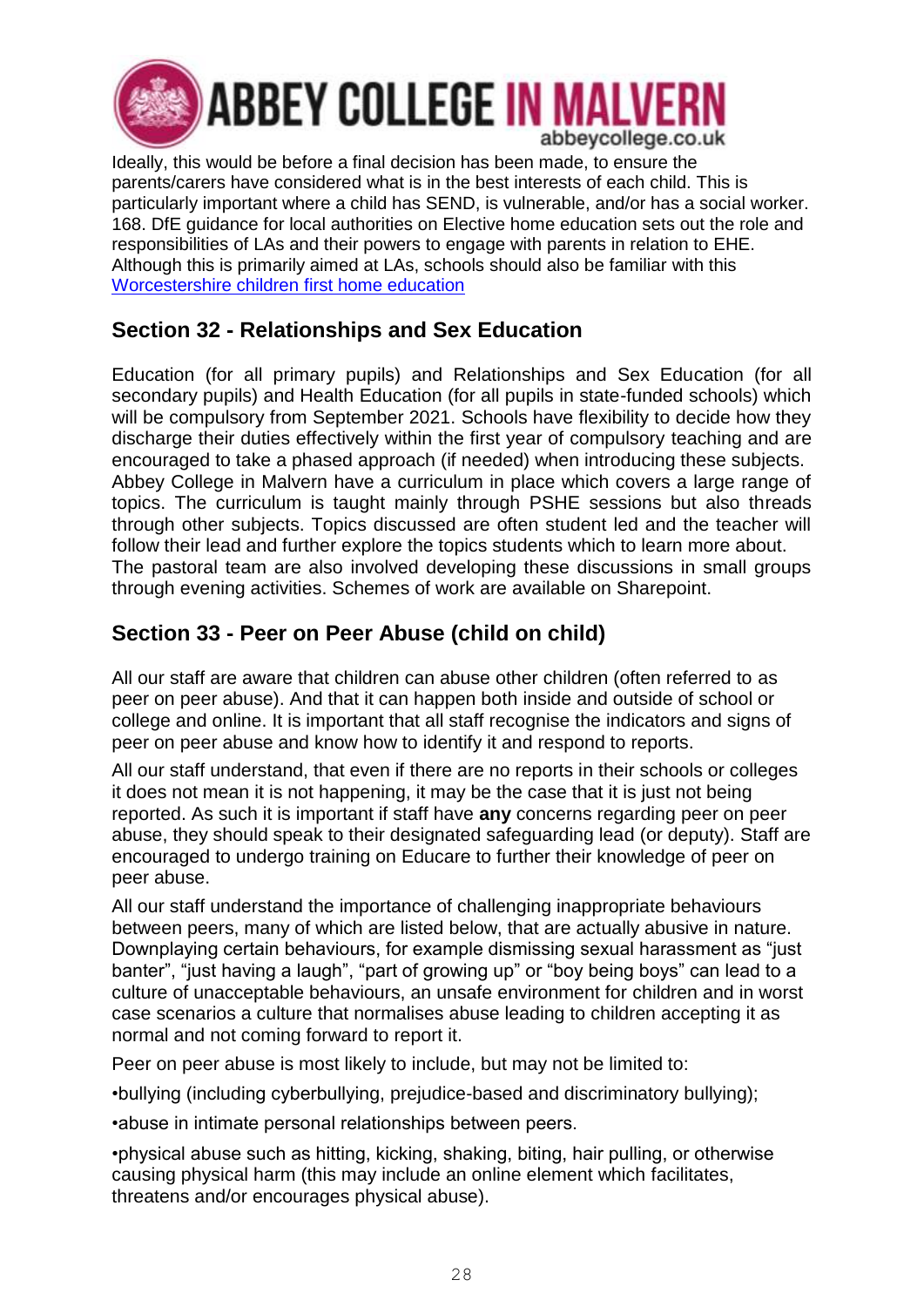

•sexual violence, such as rape, assault by penetration and sexual assault; (this may include an online element which facilitates, threatens and/or encourages sexual violence);

•sexual harassment, such as sexual comments, remarks, jokes and online sexual harassment, which may be standalone or part of a broader pattern of abuse.

•causing someone to engage in sexual activity without consent, such as forcing someone to strip, touch themselves sexually, or to engage in sexual activity with a third party;

•consensual and non-consensual sharing of nudes and semi nudes' images and or videos (also known as sexting or youth produced sexual imagery);

•upskirting, which typically involves taking a picture under a person's clothing without their permission, with the intention of viewing their genitals or buttocks to obtain sexual gratification, or cause the victim humiliation, distress or alarm; and

•initiation/hazing type violence and rituals (this could include activities involving harassment, abuse or humiliation used as a way of initiating a person into a group and may also include an online element).

All our staff are clear as to the school's or college's policy and procedures with regards to peer on peer abuse and the important role they have to play in preventing it and responding where they believe a child may be at risk from it.

All our staff will be aware of the indicators, which may signal children are at risk from, or are involved with serious violent crime. These may include increased absence from school, a change in friendships or relationships with older individuals or groups, a significant decline in performance, signs of self-harm or a significant change in wellbeing, or signs of assault or unexplained injuries. Unexplained gifts or new possessions could also indicate that children have been approached by, or are involved with, individuals associated with criminal networks or gangs and may be at risk of criminal exploitation

All our staff are aware of the range of risk factors which increase the likelihood of involvement in serious violence, such as being male, having been frequently absent or permanently excluded from school, having experienced child maltreatment and having been involved in offending, such as theft or robbery. Advice for schools and colleges is provided in the Home Office's [Preventing youth violence and gang](https://www.gov.uk/government/publications/advice-to-schools-and-colleges-on-gangs-and-youth-violence)  involvement [and its Criminal exploitation of children and vulnerable adults: county](https://www.gov.uk/government/publications/advice-to-schools-and-colleges-on-gangs-and-youth-violence)  [lines guidance.1](https://www.gov.uk/government/publications/advice-to-schools-and-colleges-on-gangs-and-youth-violence)5

All our staff are aware that children can abuse other children (often referred to as peer on peer abuse- soon to be referred to as child on child). This is most likely to include but may not be limited to:

• abuse in intimate personal relationships between peers.

• bullying (including cyberbullying).

• physical abuse such as hitting, kicking, shaking, biting, hair pulling, or otherwise causing physical harm (this may include an online element which facilitates, threatens and/or encourages physical abuse);

Children can abuse other children. This is generally referred to as peer on peer abuse and can take many forms. This can include (but is not limited to): abuse within intimate partner relationships; bullying (including cyberbullying); sexual violence and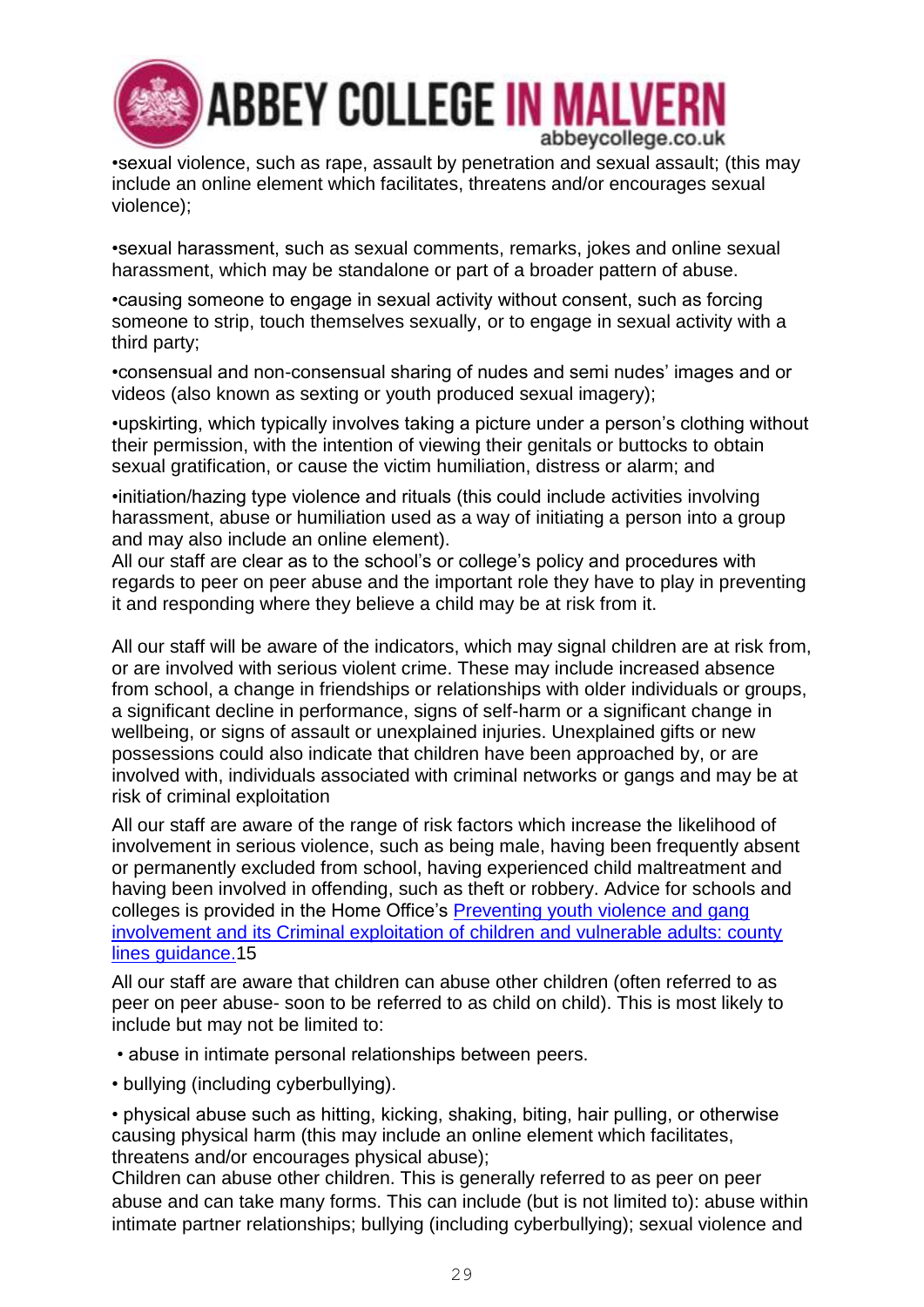

sexual harassment; physical abuse such as hitting, kicking, shaking, biting, hair pulling, or otherwise causing physical harm; sexting and initiation/hazing type violence and rituals.

### **Child on child sexual violence and sexual harassment**

Sexual violence and sexual harassment can occur between two children of any age and sex. It can also occur through a group of children sexually assaulting or sexually harassing a single child or group of children. Sexual violence and sexual harassment exist on a continuum and may overlap; they can occur online and face to face (both physically and verbally) and are never acceptable.

**Abbey College in Malvern** will respond to reports of child on child sexual violence and sexual harassment.

For detailed information on what sexual violence and sexual harassment constitutes, important context to be aware of, related legal responsibilities for schools and colleges, advice on a whole school or college approach to preventing child on child sexual violence and sexual harassment and more detailed advice on responding to reports see departmental advice:

### [Sexual Violence and Sexual Harassment Between Children in Schools and Colleges.](https://assets.publishing.service.gov.uk/government/uploads/system/uploads/attachment_data/file/999239/SVSH_2021.pdf)

### **Action following a report of sexual violence and/or sexual harassment**

**Abbey College in Malvern** carefully consider any report of sexual violence and/or sexual harassment. The designated safeguarding lead (or deputy) is likely to have a complete safeguarding picture and be the most appropriate person to advise on the school's or college's initial response. Important considerations will include: • the wishes of the victim in terms of how they want to proceed. This is especially important in the context of sexual violence and sexual harassment. We will support victims to be given as much control as is reasonably possible over decisions regarding how any investigation will be progressed and any support that they will be offered. This will however need to be balanced with the college's duty and responsibilities to protect other children;

• the nature of the alleged incident(s), including whether a crime may have been committed and consideration of harmful sexual behaviour;

- the ages of the children involved;
- the developmental stages of the children involved;

• any power imbalance between the children. For example, is the alleged perpetrator(s) significantly older, more mature or more confident? Does the victim have a disability or learning difficulty

• if the alleged incident is a one-off or a sustained pattern of abuse (sexual abuse can be accompanied by other forms of abuse and a sustained pattern may not just be of a sexual nature).

### **Children sharing a classroom: Initial considerations when the report is made**

Any report of sexual violence is likely to be traumatic for the victim. (please read KCSIE)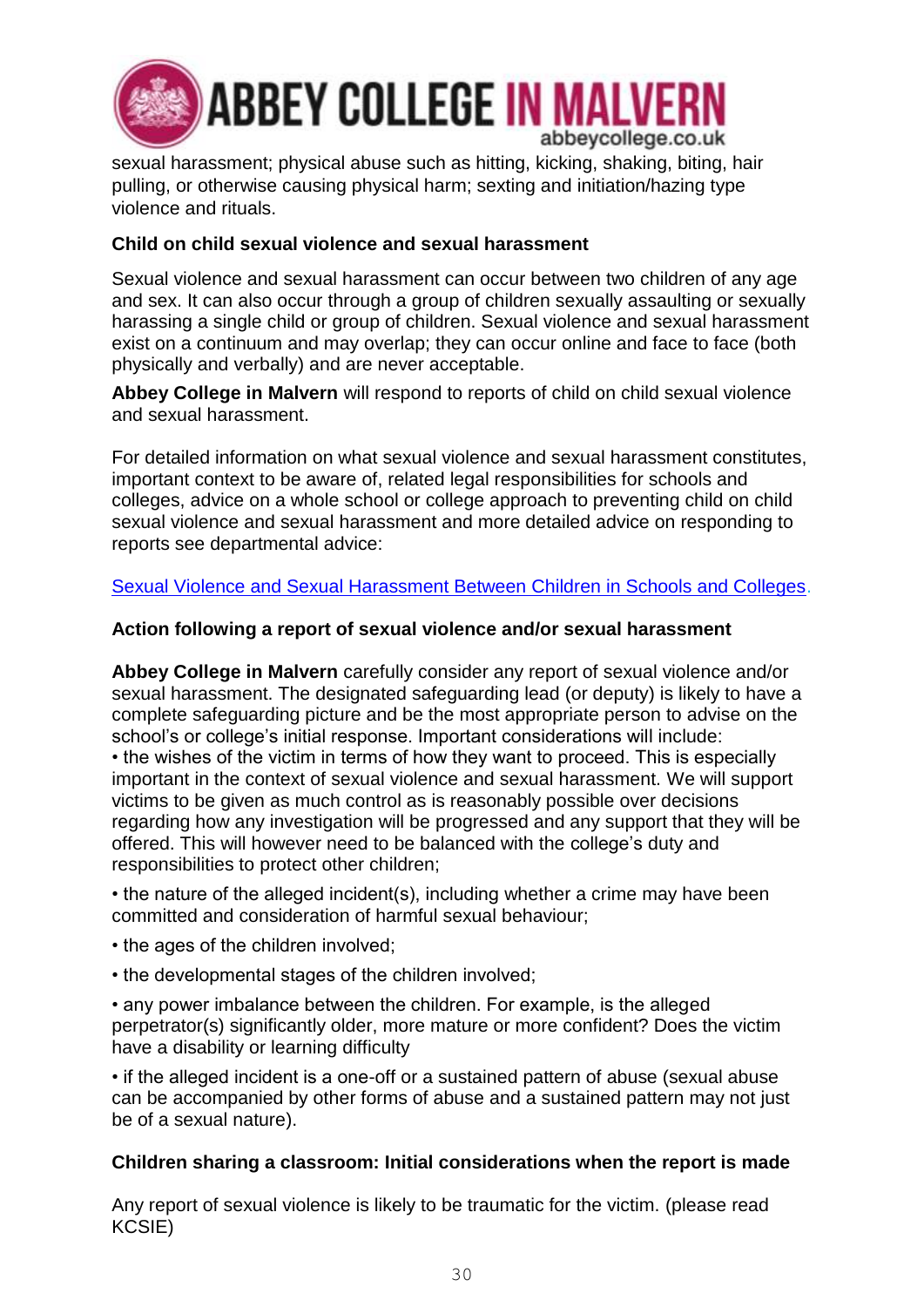

However, reports of rape and assault by penetration are likely to be especially difficult with regard to the victim, and close proximity with the alleged perpetrator(s) is likely to be especially distressing. Whilst the school/college establishes the facts of the case and starts the process of liaising with children's social care and the police, the alleged perpetrator(s) should be removed from any classes they share with the victim. The school or college should also consider how best to keep the victim and alleged perpetrator(s) a reasonable distance apart on school or college premises (including during any before or after school-based activities) and on transport to and from the school or college, where appropriate. These actions are in the best interests of all children involved and should not be perceived to be a judgment on the guilt of the alleged perpetrator(s).

For other reports of sexual violence and sexual harassment, the proximity of the victim and alleged perpetrator(s) and considerations regarding shared classes, sharing school or college premises and school or college transport, should be considered immediately.

In all cases, the initial report should be carefully evaluated, reflecting the considerations set out at paragraph 391. The wishes of the victim, the nature of the allegations and the protection of all children in the school or college will be especially important when considering any immediate actions.

### **Options to manage the report**

Abbey College in Malvern will consider every report on a case-by-case basis as per paragraph 391. When to inform the alleged perpetrator(s) will be a decision that should be carefully considered. Where a report is going to be made to children's social care and/or the police, then, as a general rule, we will speak to the relevant agency and discuss next steps and how the alleged perpetrator(s) will be informed of the allegations. However, as per general safeguarding principles, this does not and should not us from taking immediate action to safeguard children, where required. There are four likely scenarios to consider when managing any reports of sexual violence and/or sexual harassment.

• that sexual violence and sexual harassment can take place within intimate personal relationships between peers.

• are there ongoing risks to the victim, other children, adult students or school or college staff; and

• other related issues and wider context, including any links to child sexual exploitation and child criminal exploitation.

Child and adolescent mental health services (CAMHS) CAMHS is used as a term for all services that work with children who have difficulties with their emotional or behavioural wellbeing. Services vary depending on local authority. Most CAHMS have their own website, which will have information about access, referrals and contact numbers.

### **Safeguarding and supporting the alleged perpetrator(s)**

The following principles are based on effective safeguarding practice and should help shape any decisions regarding safeguarding and supporting the alleged perpetrator(s):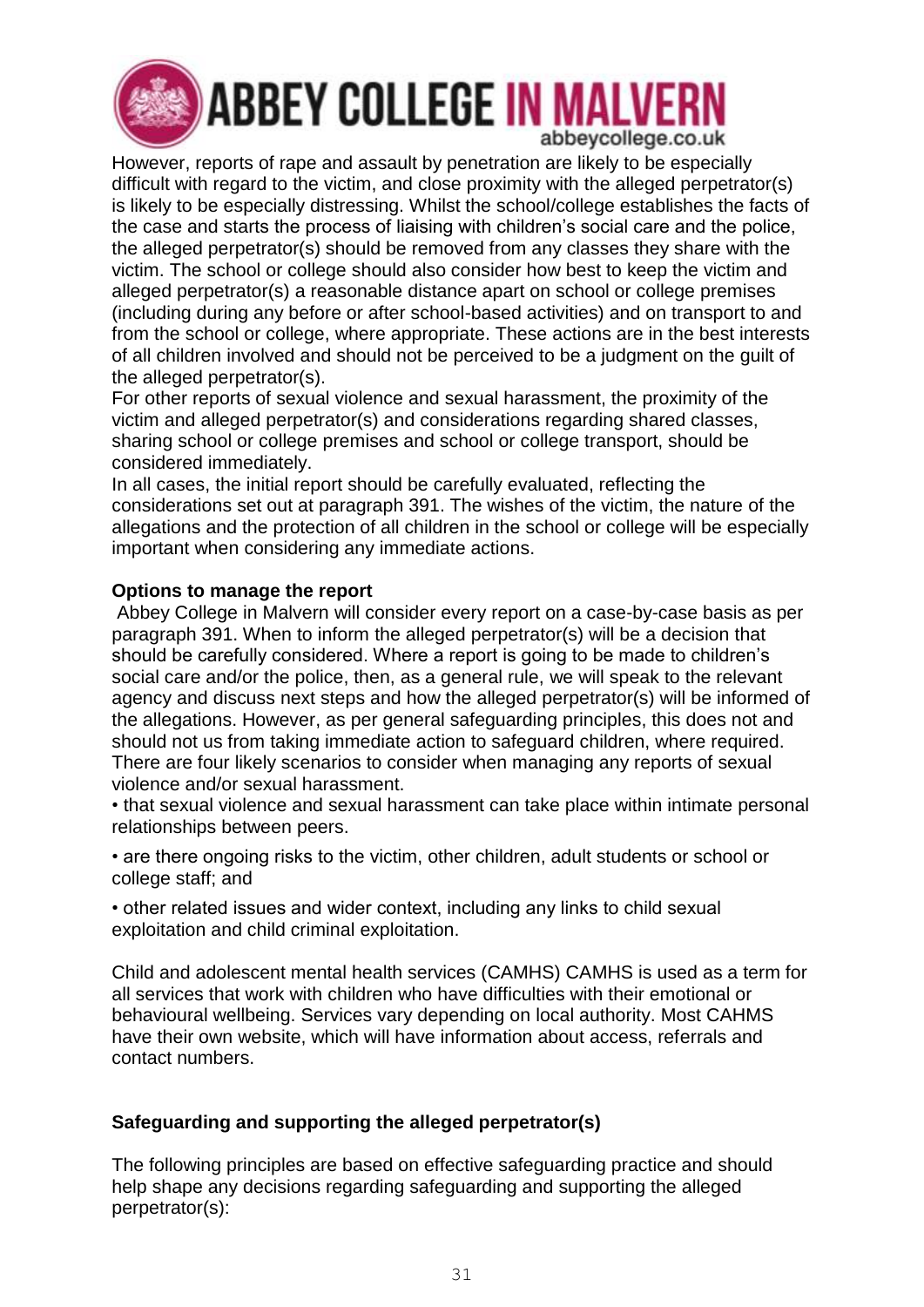

# **ABBEY COLLEGE IN MALVERI** abbeycollege.co.uk

• college have a difficult balancing act to consider. On one hand, we need to safeguard the victim (and the wider pupil/student body) and on the other hand provide the alleged perpetrator(s) with an education, we will safeguard and support as appropriate and implement any disciplinary sanctions.

• We will consider the age and the developmental stage of the alleged perpetrator(s) and nature of the allegations. Any child will likely experience stress as a result of being the subject of allegations and/or negative reactions by their peers to the allegations against them.

• We will consider the proportionality of the response. Support (and sanctions) should be considered on a case-by-case basis. The alleged perpetrator(s) may potentially have unmet needs (in some cases these may be considerable) as well as potentially posing a risk of harm to other children. Harmful sexual behaviours in young children may be (and often are96) a symptom of either their own abuse or exposure to abusive practices and or materials. More information on harmful sexual behaviours can be found at paras 16-20 of the detailed advice, Sexual violence and sexual harassment between children at schools and colleges. Advice should be taken, as appropriate, from children's social care, specialist sexual violence services and the police.

• If an alleged perpetrator does move to another educational institution (for any reason), we will inform the new educational institution of any ongoing support needs and where appropriate, potential risks to other children and staff. The designated safeguarding lead will take responsibility to ensure this happens as well as transferring the child protection file. Information sharing advice referenced at paragraphs 92-100 will help support this process.

• The National Organisation for the Treatment of Abusers (NOTA) provides support for professionals involved in work with, or related to, sexual offending. Sexual violence and sexual harassment can occur between two children of any age and sex. It can also occur through a group of children sexually assaulting or sexually harassing a single child or group of children.

We understand the importance that all victims are taken seriously and offered appropriate support. Staff are aware that some groups are potentially more at risk. We know that evidence shows girls, children with SEND and LGBT children are at greater risk.

Staff are

aware of the importance of:

• making clear that sexual violence and sexual harassment is not acceptable, will never be tolerated and is not an inevitable part of growing up.

• not tolerating or dismissing sexual violence or sexual harassment as "banter", "part of growing up", "just having a laugh" or "boys being boys"; and

• challenging behaviours (potentially criminal in nature), such as grabbing bottoms, breasts and genitalia, flicking bras and lifting up skirts. Dismissing or tolerating such behaviours risks normalising them.

What is sexual violence and sexual harassment? It is important that school and college staff are aware of sexual violence and the fact children can, and sometimes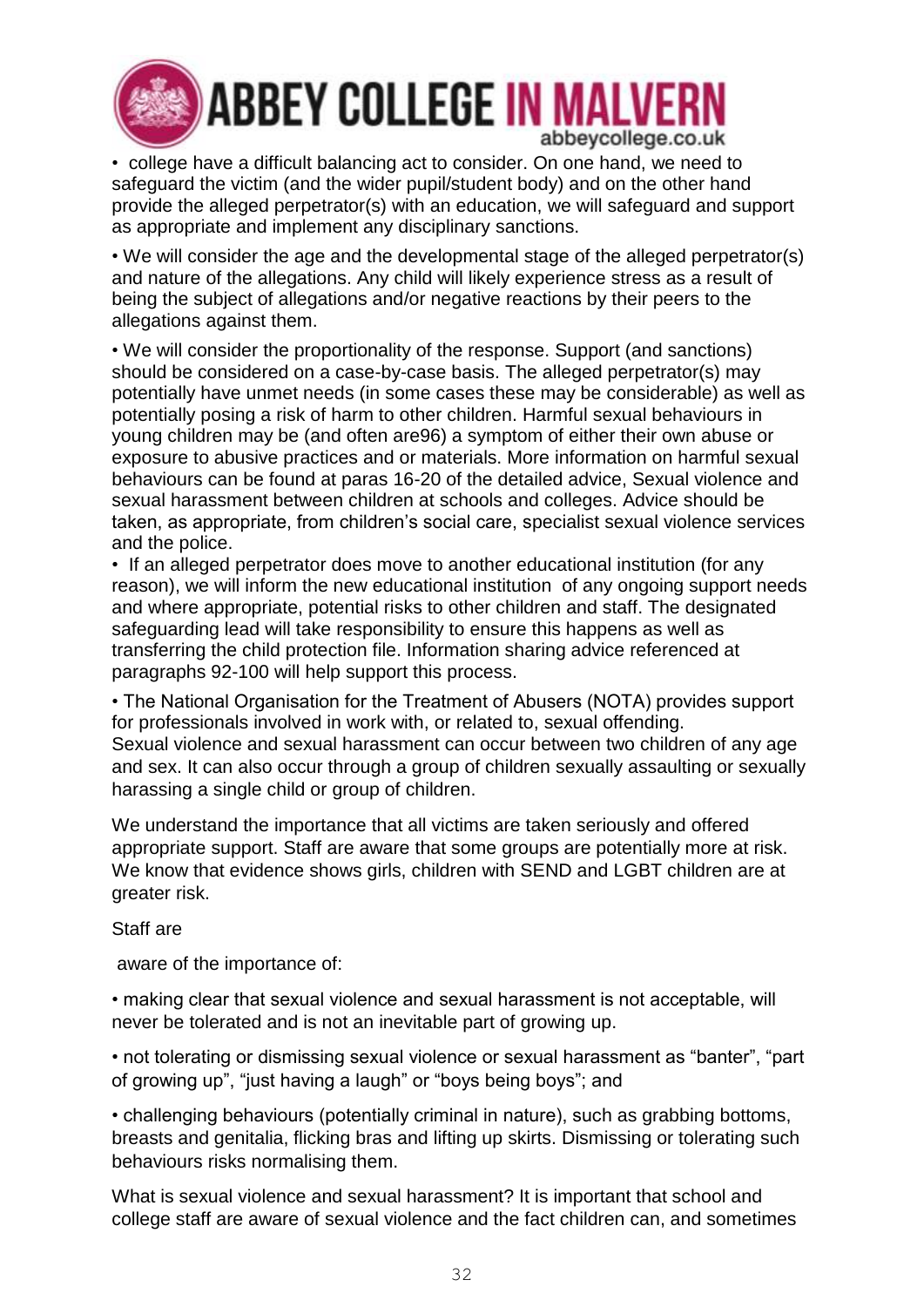

# **ABBEY COLLEGE IN MALVERN** abbeycollege.co.uk

do, abuse their peers in this way. When referring to sexual violence we are referring to sexual violence offences under the Sexual Offences Act 2003 as described below:

**Rape:** A person (A) commits an offence of rape if: he intentionally penetrates the vagina, anus or mouth of another person (B) with his penis, B does not consent to the penetration and A does not reasonably believe that B consents.

**Assault by Penetration:** A person (A) commits an offence if: s/he intentionally penetrates the vagina or anus of another person (B) with a part of her/his body or anything else, the penetration is sexual, B does not consent to the penetration and A does not reasonably believe that B consents.

**Sexual Assault:** A person (A) commits an offence of sexual assault if: s/he intentionally touches another person (B), the touching is sexual, B does not consent to the touching and A does not reasonably believe that B consents.

**What is consent?** Consent is about having the freedom and capacity to choose. Consent to sexual activity may be given to one sort of sexual activity but not another, e.g.to vaginal but not anal sex or penetration with conditions, such as wearing a condom. Consent can be withdrawn at any time during sexual activity and each time activity occurs. Someone consents to vaginal, anal or oral penetration only if s/he agrees by choice to that penetration and has the freedom and capacity to make that choice.

### **Sexual harassment**

When referring to sexual harassment we mean 'unwanted conduct of a sexual nature' that can occur online and offline. When we reference sexual harassment, we do so in the context of child on child sexual harassment. Sexual harassment is likely to: violate a child's dignity, and/or make them feel intimidated, degraded, or humiliated and/or create a hostile, offensive or sexualised environment.

Whilst not intended to be an exhaustive list, sexual harassment can include:

• sexual comments, such as: telling sexual stories, making lewd comments, making sexual remarks about clothes and appearance and calling someone sexualised names.

• sexual "jokes" or taunting.

• physical behaviour, such as: deliberately brushing against someone, interfering with someone's clothes (schools and colleges should be considering when any of this crosses a line into sexual violence - it is important to talk to and consider the experience of the victim) and displaying pictures, photos or drawings of a sexual nature; and

• online sexual harassment. This may be standalone, or part of a wider pattern of sexual harassment and/or sexual violence.

It may include non-consensual sharing of sexual images and videos.

- sexualised online bullying.
- unwanted sexual comments and messages, including, on social media.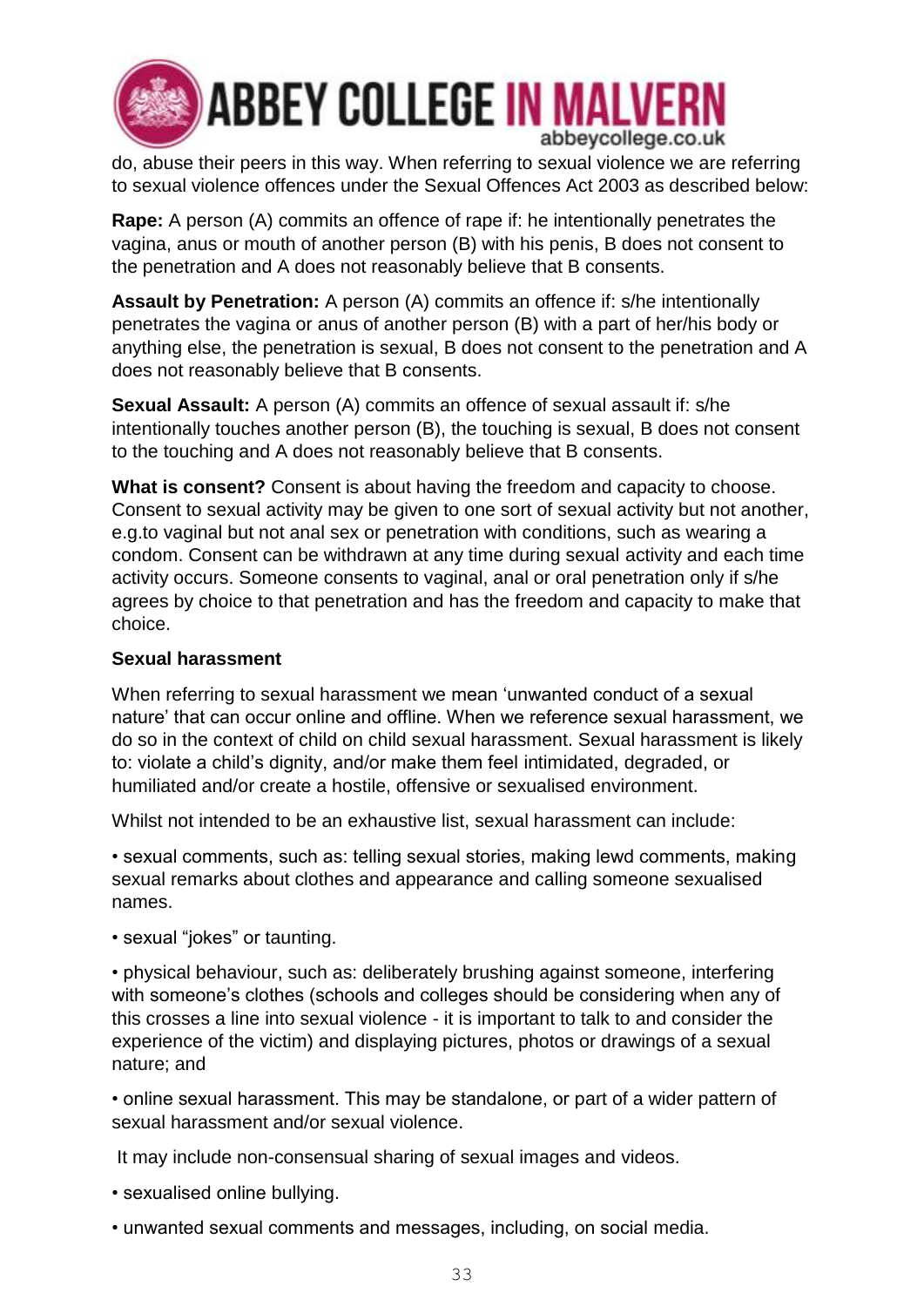

• sexual exploitation; coercion and threats; and up skirting.

### **Upskirting**

The Voyeurism (Offences) Act, which is commonly known as the Upskirting Act, came into force on 12 April 2019. 'Upskirting' is where someone takes a picture under a person's clothing (not necessarily a skirt) without their permission and or knowledge, with the intention of viewing their genitals or buttocks (with or without underwear) to obtain sexual gratification, or cause the victim humiliation, distress or alarm. It is a criminal offence. Anyone of any gender, can be a victim.

The response to a report of sexual violence or sexual harassment. The initial response to a report from a child is important. It is essential that all victims are reassured that they are being taken seriously and that they will be supported and kept safe. A victim should never be given the impression that they are creating a problem by reporting sexual violence or sexual harassment. Nor should a victim ever be made to feel ashamed for making a report.

## **Section 34 -Children with Additional Vulnerabilities**

There are many children who have additional needs or whose living arrangements may mean that they are more vulnerable to harm, for example children with special educational needs, disabled children, children in public care or privately fostered children. It is essential that the school knows who shares parental responsibility for children and has effective relationships with partner agencies in relation to these children (for example, Virtual School for Children in Care).

Abbey College in Malvern will ensure that staff have sufficient knowledge and guidance so that they are aware of the additional challenges faced by these children and the impact of their additional vulnerabilities. These can include: assumptions that indicators of possible abuse such as behaviour, mood and injury relate to a child's disability without further exploration; no single point of contact for the school as a child has a number of care-givers and involved professionals; assumptions that state approved care-givers are providing safe care for the child; communication needs of a child which can lead to over reliance on parental accounts and interpretations.

### **What should schools do?**

Abbey College in Malvern will contact Family Front door when they have a concern about a child, they should contact Family Front Door If the concerns are based on more concrete indicators – i.e., the young person says this is going to happen to them, or disclosure that it has happened to them or to an older sister – schools should make a child protection referral and inform the Police as required by the mandatory reporting duty. Schools should not:

• Contact the parents before seeking advice from children's social care.

Make any attempt to mediate between the child/young person and parents. It is important to keep in mind that the parents may not see FGM or Breast Ironing as a form of abuse; however, they may be under a great deal of pressure from their community and or family to subject their daughters to it.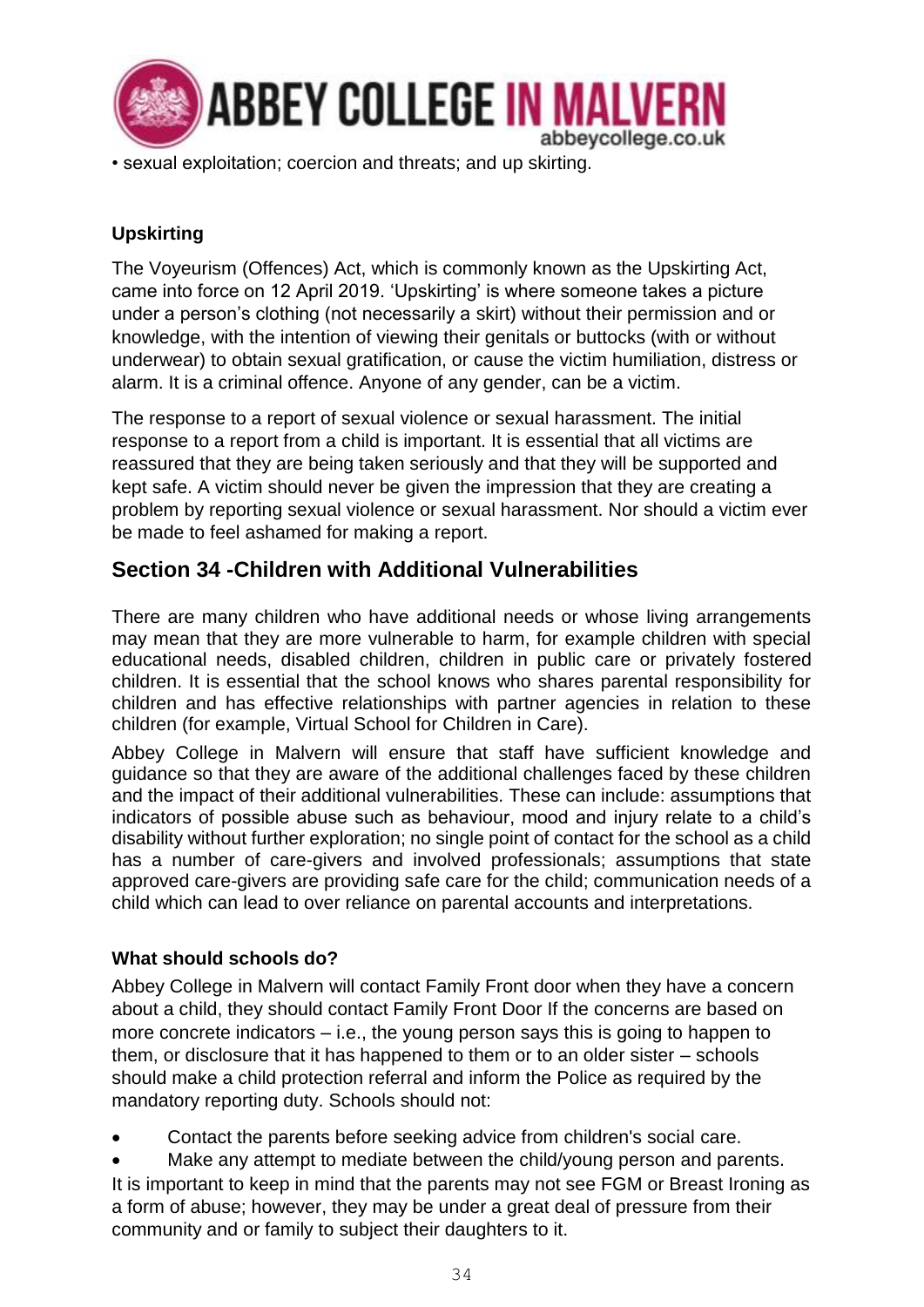

### **The 'one chance' rule**

In the same way that we talk about the 'one chance rule' in respect of young people coming forward with fears that they may be forced into marriage, young people disclosing fears that they are going to be sent abroad for FGM are taking the 'one chance', of seeking help.

It is essential that we take such concerns seriously and act without delay. Never underestimate the determination of parents who have decided that it is right for their daughter to undergo FGM. Attempts to mediate may place the child/young person at greater risk, and the family may feel so threatened at the news of their child's disclosure that they bring forward their plans or take action to silence her.

## **Section 35 - Protecting Children**

• Abbey College in Malvern will be doing all we reasonably can to limit children's exposure to the above risks from the school's or college's IT system. As part of this process, governing bodies and proprietors will ensure college has appropriate filters and monitoring systems in place.

• We will safeguard and promote the welfare of children, and provide them with a safe environment in which to learn, senior management team and proprietor take into consideration the age range of students, the number of students, how often they access the IT system and the proportionality of costs vs risks.

- Abbey College in Malvern have appropriate filtering systems in place. These are monitored by an external IT company.
- Guidance on e-security is available from the [National Education Network.](https://www.nen.gov.uk/) Support for schools is available via the: [schools' buying strategy](https://www.gov.uk/government/publications/schools-buying-strategy) with specific advice on procurement here: [buying for schools.](https://www.gov.uk/guidance/buying-for-schools)
- Abbey College in Malvern approach to online safety.

## **Low Level Concerns and how to report them**

Low level concerns about a member of staff will always be recorded. If there are concerns about Supply Staff or Contractors these should be reported to their employer to ensure that any pattern of inappropriate behaviour can be identified. Staff are also encouraged to feel confident to self-refer if they feel that they have been in a situation which could be misinterpreted as being compromising or if they feel that they may have behaved in a way that falls below the expected standards of professionalism.

All low-level concerns should be recorded in writing. The record should include details of the concern, the context in which the concern arose, and action taken. The name of the individual sharing their concerns should also be noted, if the individual wishes to remain anonymous then that should be respected as far as reasonably possible. Records will be retained by the Head teacher and will reviewed regularly so that potential patterns of concerning behaviour can be identified. Should the level of concern reach the harms threshold the case will be referred to the LADO. Records will be retained until the individual ceases to be employed in the school.

## **Section 36 -Allegations Against Staff**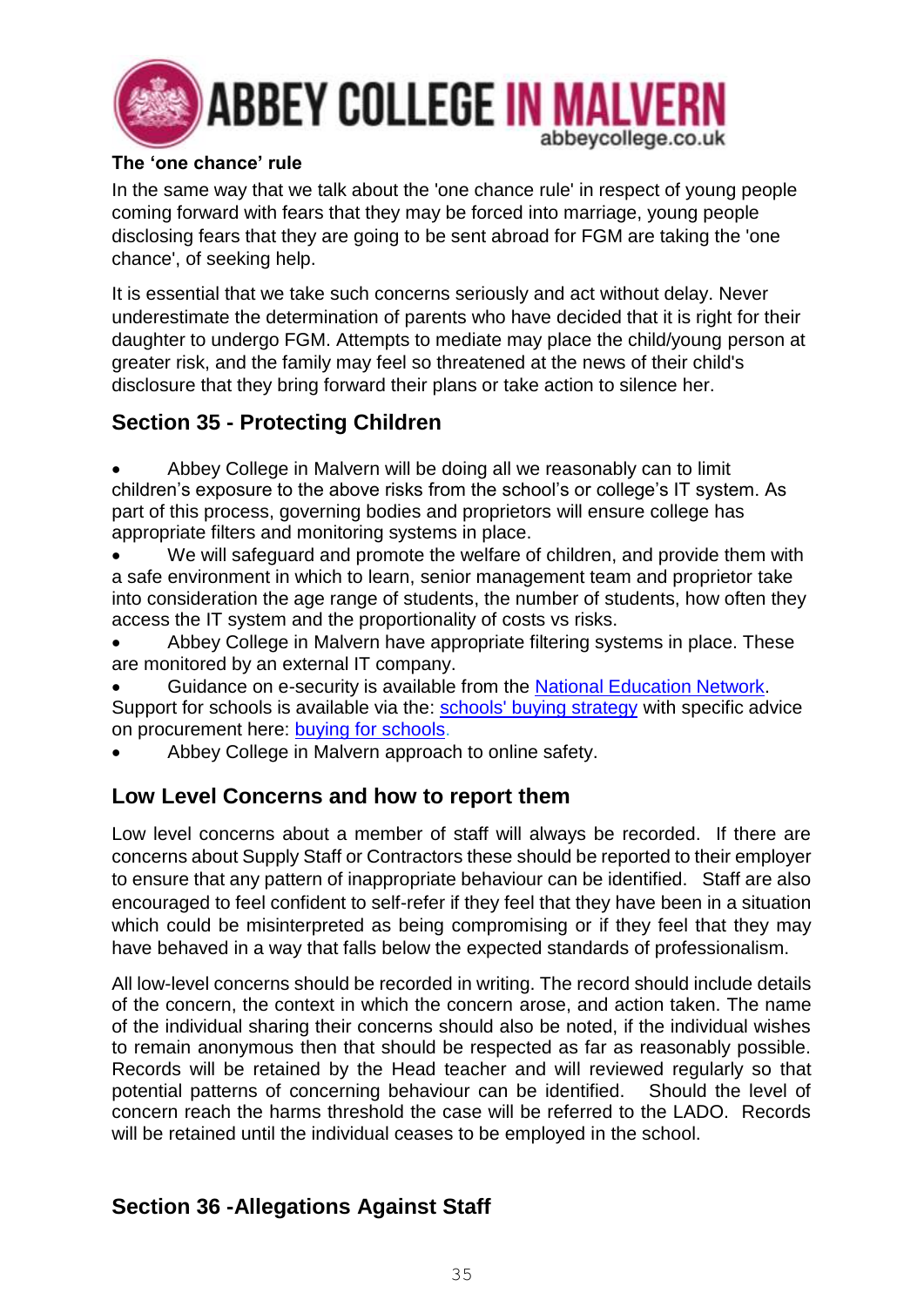

# **ABBEY COLLEGE IN MALVERN** abbeycollege.co.uk

Abbey College in Malvern have our own procedures for dealing with allegations against a member of staff, supply teacher, volunteer or contractor. These procedures are consistent with local safeguarding procedures and practice guidance and have regard to this guidance.

Allegations about the Principal should be raised with the Proprietor. Where the Principal is also the sole proprietor, concerns should be reported directly to the Local Authority Designated Officer (LADO).

Staff must follow the following procedure, any allegations about staff, DSL, supply staff or volunteers must be reported immediately to the Principal, who will report to Local Authority Designated Officer (LADO)

If the allegation is about the Principal ,report to the proprietor or bursar who should report immediately to LADO without informing the Principal

Or if the allegation is about the proprietor report to the Principal who will report to the LADO

Person dismissed or removed from the college should be reported to DBS

Professional Conduct reported to TRA ( Teacher Regulation Agency)

Any concerns regarding a member of staff even if low level must be reported to the Principal immediately. There should be no delay. The principal is responsible for completing a referral to the LADO.

A "case manager" will lead any investigation. This will be either the principal, or, where the principal is the subject of an allegation, it will be the proprietor. No investigation should take place before a referral is made to LADO.

Allegations could include:

- possibly committed a criminal offence against or related to a child and/or;
- behaved towards a child or children in a way that indicates he or she may pose a risk of harm to children; and/or

• behaved or may have behaved in a way that indicates they may not be suitable to work with children.

### **Allegations/concerns that do not meet the harm threshold**

If an allegation does not meet the threshold, we will manage appropriately to safeguard young people.

### **The initial response to an allegation**

Where we identify a child that there may be an immediate risk of harm to a child or if the situation is an emergency, we will contact children's social care services and as appropriate the police immediately as per the processes explained in Part one of this guidance.

We will consider when an allegation is made:

**Looking after the welfare of the child** - the designated safeguarding lead is responsible for ensuring that the child is not at risk, referring cases of suspected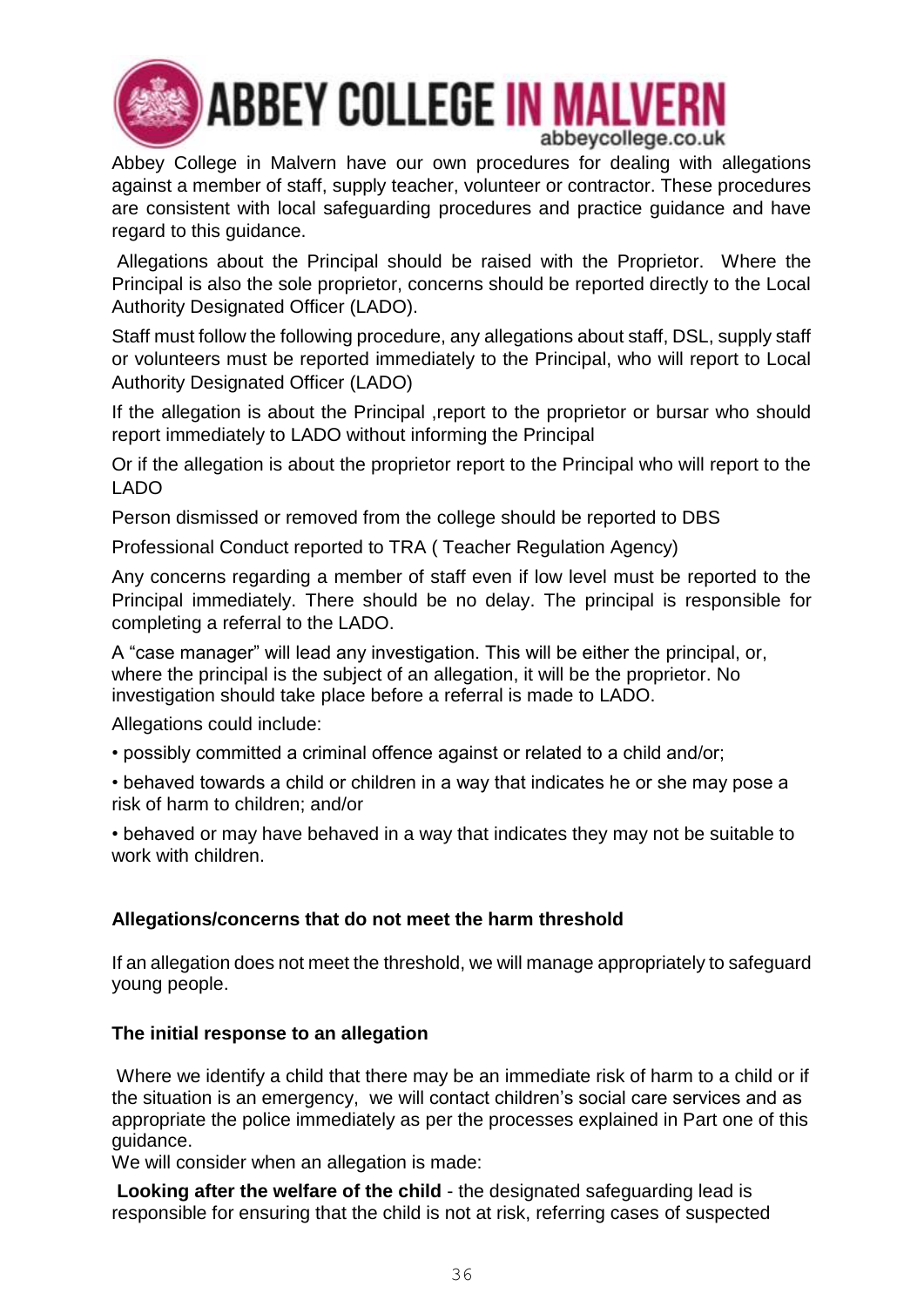

abuse to the local authority children's social care as described in Part one of this guidance.

**Investigating and supporting the person subject to the allegation** - the case manager should discuss with the Local Authority Designated Officer (LADO), the nature, content and context of the allegation, and agree a course of action.

When dealing with allegations, we will:

- apply common sense and judgement.
- deal with allegations quickly, fairly and consistently; and

• provide effective protection for the child and support the person subject to the allegation.

Abbey College in Malvern will ensure all staff understand the local authority arrangements for managing allegations, including the contact details and what information the LADO will require when an allegation is made. Before contacting the LADO, schools and colleges should conduct basic enquiries in line with local procedures to establish the facts to help them determine whether there is any foundation to the allegation, being careful not to jeopardise any future police investigation. For example:

- was the individual in the school or college at the time of the allegations?
- did the individual, or could they have, come into contact with the child?
- are there any witnesses? and,
- was there any CCTV footage?

Abbey College in Malvern are familiar with what initial information the LADO will require. This information can be found in local policy and procedural guidance provided by the LADO service.

When to inform the individual of the allegation should be considered carefully on a case by case basis, with guidance as required from the LADO, and if appropriate children social care and the police.

If there is cause to suspect a child is suffering, or is likely to suffer significant harm, a strategy discussion involving the police and/or children's social care services will be convened in accordance with the statutory guidance: [Working Together to Safeguard Children.](https://www.gov.uk/government/publications/working-together-to-safeguard-children--2) 

If the allegation is about physical contact, for example restraint, the strategy discussion or initial evaluation with the LADO should take into account that teachers and other college staff are entitled to use reasonable force to control or restrain children in certain circumstances, including dealing with disruptive behaviour. Further information about the use of reasonable force can be found on GOV.UK. Where it is clear that an investigation by the police or children's social care services is unnecessary, or the strategy discussion or initial evaluation decides that is the case, the LADO should discuss the next steps with the case manager.

### **Supply teachers**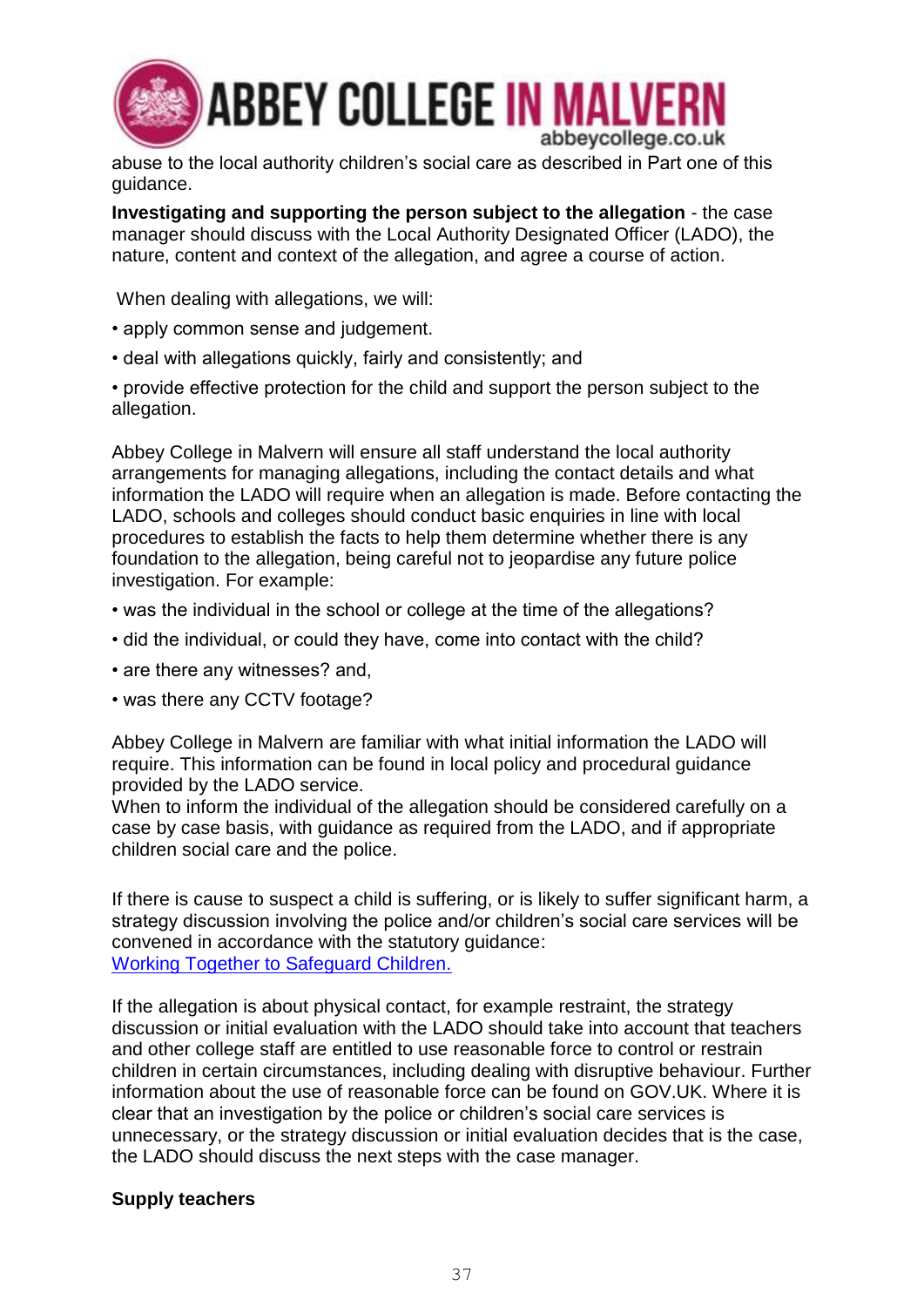

In some circumstances college will have to consider an allegation against an individual not directly employed by them, where its disciplinary procedures do not fully apply; for example, supply teachers provided by an employment agency or business.

Whilst college are not the employer of supply teachers, we will ensure allegations are dealt with properly. In no circumstances will we decide to cease to use a supply teacher due to safeguarding concerns, without finding out the facts and liaising with the LADO to determine a suitable outcome. Governing bodies and proprietors will discuss with the supply agency whether it is appropriate to suspend the supply teacher, or redeploy them to another part of the school, whilst they carry out their investigation.

Agencies should be fully involved and co-operate with any enquiries from the LADO, police and/or children's social services. The college will take the lead because agencies do not have direct access to children or other school staff, so they will not be able to collect the facts when an allegation is made, nor do they have all the relevant information required by the LADO as part of the referral process. Supply teachers, whilst not employed by the college, are under the supervision, direction and control of the governing body or proprietor when working in the college. They should be advised to contact their trade union representative if they have one, or a colleague for support. The allegations management meeting which is often arranged by the LADO should address issues such as information sharing, to ensure that any previous concerns or allegations known to the agency are taken into account by the school or college during the investigation.

When using a supply agency, colleges will inform the agency of its process for managing allegations. This should include inviting the agency's human resource manager or equivalent to meetings and keeping them up to date with information about its policies.

**Governors.** If an allegation is made against a governor, college will follow their own local procedures. Where an allegation is substantiated, we will follow the procedures to consider removing them from office.

### **Suspension**

Suspension is not be an automatic response when an allegation is reported. All options to avoid suspension should be considered prior to taking that step. The case manager **must** consider carefully whether the circumstances warrant suspension from contact with children at the school or college, or until the allegation is resolved. It should be considered only in cases where there is cause to suspect a child or other children at the college is/are at risk of harm, or the case is so serious that it might be grounds for dismissal. If in doubt, the case manager will seek views from their personnel adviser and the LADO, as well as the police and children's social care where they have been involved.

Where the case manager is concerned about the welfare of other children in the community or the member of staff's 's family, they should discuss these concerns with the designated safeguarding lead and make a risk assessment of the situation. It may be necessary for the designated safeguarding lead to make a referral the to children's social services.

In many cases, an inquiry can be resolved quickly and without the need for suspension. The employer will decide on whether the individual should continue to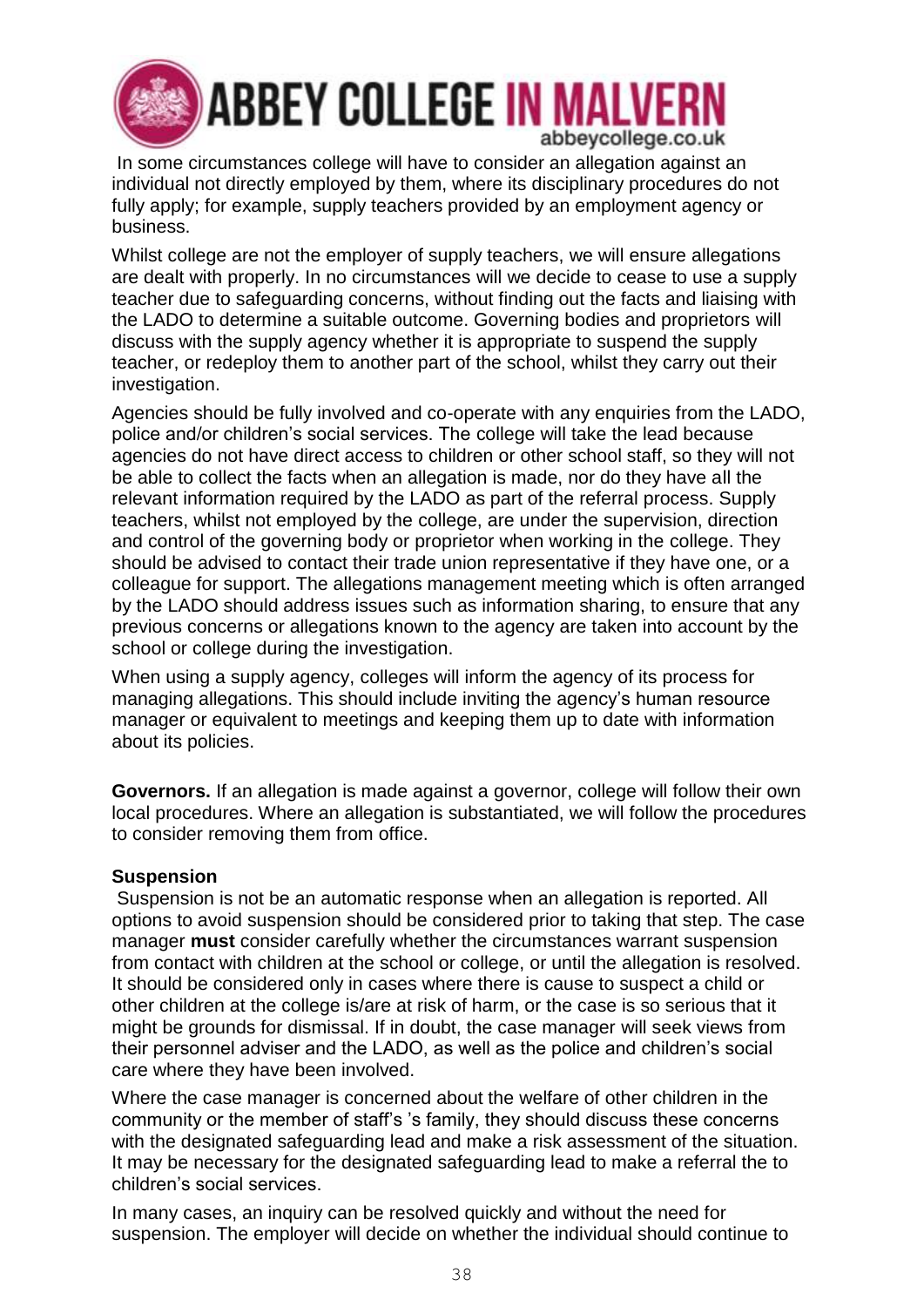

# **ABBEY COLLEGE IN MALVERN** abbeycollege.co.uk

work at college, based on consultation with the LADO who will provide relevant information we receive from the police or children's social care on whether they have any objections to the member of staff continuing to work during the investigation of the case. The case manager should be as inventive as possible to avoid suspension.

Based on advice from the school or college's HR provider and/or a risk analysis drawn up with the LADO, the following alternatives should be considered by the case manager before suspending a member of staff:

• redeployment within the college so that the individual does not have direct contact with the child or children concerned:

• providing an assistant to be present when the individual has contact with children; redeploying to alternative work in the college so the individual does not have unsupervised access to children;

• moving the child or children to classes where they will not come into contact with the member of staff, making it clear that this is not a punishment and parents have been consulted; or

• temporarily redeploying the member of staff to another role in a different location, for example to an alternative school or college or where available, work for the local authority or academy trust.

These alternatives allow time for an informed decision regarding the suspension, this will, however, depend upon the nature of the allegation. The case manager will consider the potential permanent professional reputational damage to employees that can result from suspension **where an allegation is later found to be unfounded, unsubstantiated, malicious or false.** 

. If immediate suspension is considered necessary, the case manager will record the rationale and justification for such a course of action. This will also include what alternatives to suspension have been considered and why they were rejected.

Where it has been deemed appropriate to suspend the person, written confirmation will be given within one working day, giving as much detail as appropriate for the reasons for the suspension. It is not acceptable for an employer to leave a person who has been suspended without any support. The person should be informed at the point of their suspension who their named contact is within the organisation and provided with their contact details.

Children's social care services or the police may give their view to the LADO but they cannot require the case manager to suspend a member of staff or a volunteer, although the case manager should give appropriate weight to their advice. The power to suspend is vested in the governing body or proprietor who are the employers. However, where a strategy discussion, or initial assessment, concludes that there should be enquiries by the children's social care services, and/or an investigation by the police, the LADO should canvass police and children's social care services for views about whether the accused member of staff should be suspended from contact with children. Police involvement does not make it mandatory to suspend a member of staff; this decision should be taken on a caseby-case basis having undertaken a risk assessment about whether the person poses a risk of harm to children.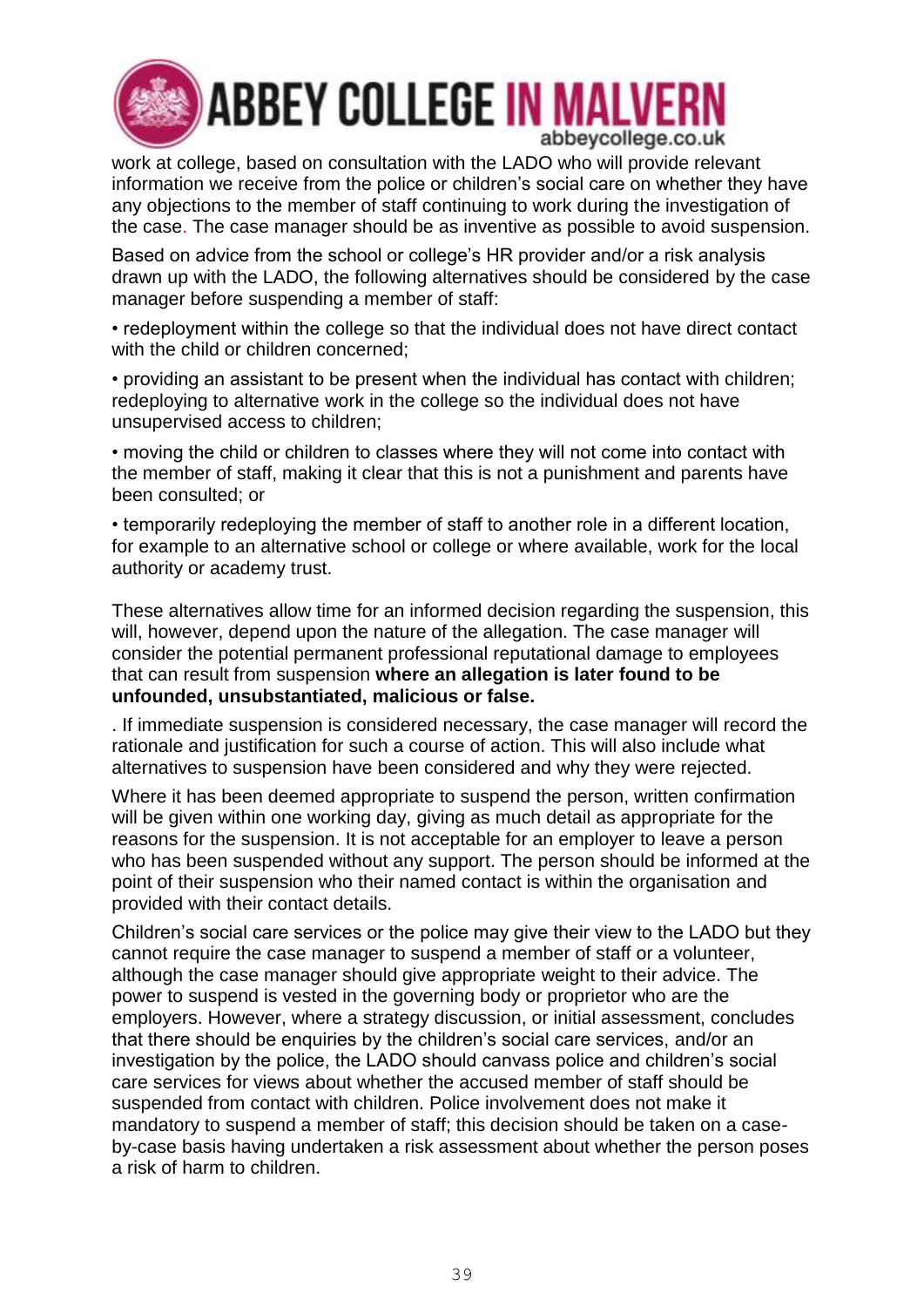

Abbey College in Malvern have processes and procedures in place to manage any safeguarding concerns about staff members (including supply staff and volunteers). If staff have safeguarding concerns or an allegation is made about another member of staff (including supply staff and volunteers) posing a risk of harm to children, then:

• this should be referred to the principal;

• where there are concerns/allegations about the principal, this should be referred to proprietor and

• in the event of concerns/allegations about the principal, where the principal is also the sole proprietor of an independent school, this should be reported directly to the local authority designated officer(s) (LADOs).

Abbey College in Malvern will comply with guidance about conduct and safe practice, including safe use of mobile phones. Pupils' allegations or concerns about staff conduct will be taken seriously and followed up in a transparent and timely way.

Abbey College in Malvern will follow where it is alleged that anyone working in the school or college that provides education for children under 18 years of age, including supply teachers and volunteers has:

• behaved in a way that has harmed a child or may have harmed a child.

• possibly committed a criminal offence against or related to a child.

• behaved towards a child or children in a way that indicates he or she may pose a risk of harm to children; or

**•** behaved or may have behaved in a way that indicates they may not be suitable to work with children.

Allegations against a teacher who is no longer teaching we may refer to the police. Historical allegations of abuse should also be referred to the police.

Members of staff, **supply staff and volunteers** who are currently working in any school or college regardless of whether the school or college is where the alleged abuse took place. Allegations against a teacher who is no longer teaching will be referred to the police. Historical allegations of abuse should also be referred to the police.

Abbey College in Malvern have a duty of care to their employees. We will ensure we provide effective support for anyone facing an allegation and provide them with a named contact if they are suspended. Where Abbey College in Malvern are not the employer of an individual, they still have responsibility to ensure allegations are dealt with appropriately and that they liaise with relevant parties (this includes supply teachers and volunteers, see paragraphs on supply teachers below). It is essential that any allegation of abuse made against a teacher or other member of staff or volunteer in a school or college is dealt with very quickly, in a fair and consistent way that provides effective protection for the child and, at the same time supports the person who is the subject of the allegation.

## **Section 37 -Managing Professional Disagreements**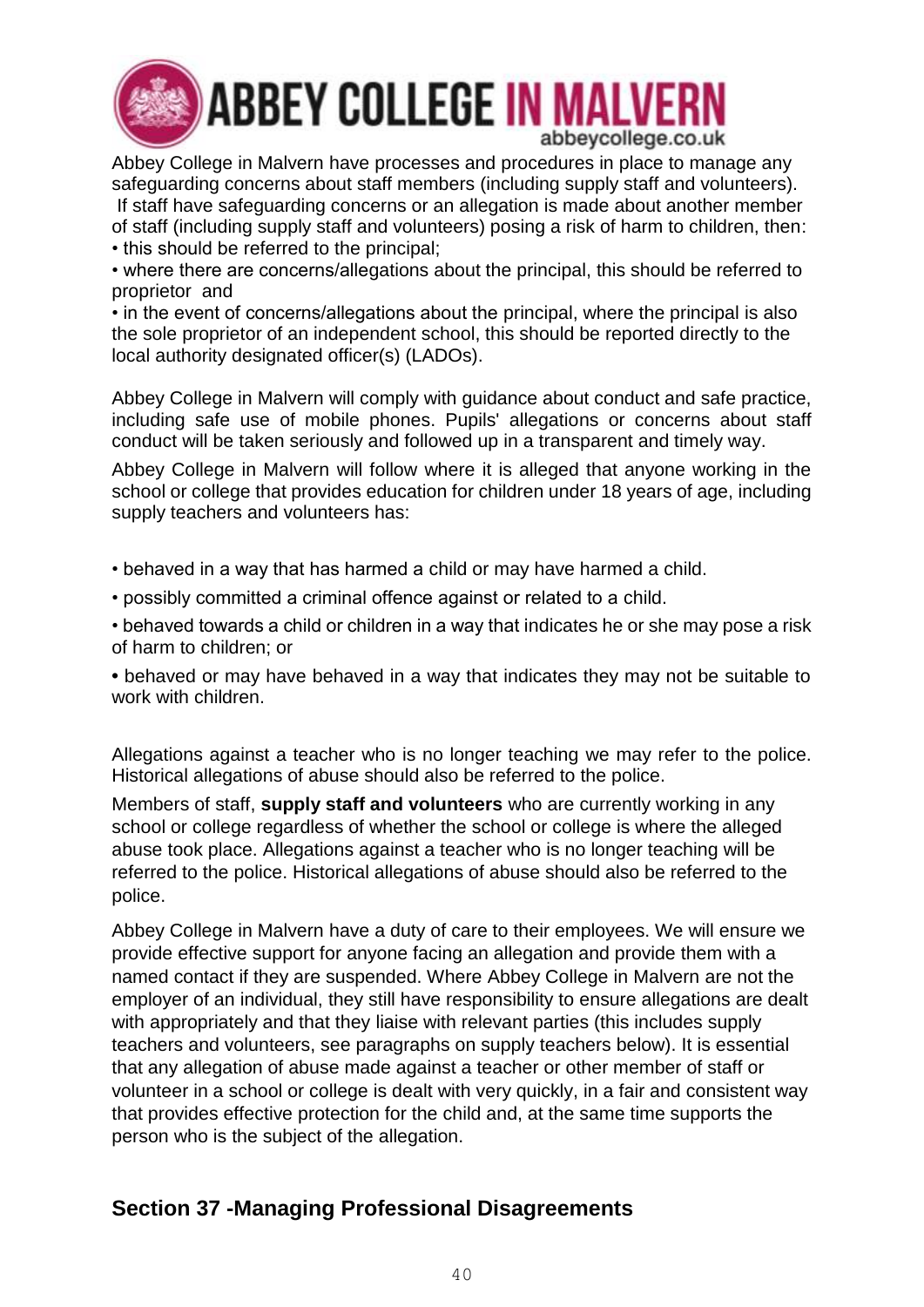

On occasions there will be disagreements between professionals as to how concerns are handled, and these can impact on effective working relationships. The school will support staff to promote positive partnerships within school and with other agencies and will ensure that **staff** are aware of how to escalate concerns and disagreements if appropriate and use the WSCP escalation procedures if necessary.

## **Section – 38 The Use of 'reasonable force' in Schools and Colleges**

There are circumstances when it is appropriate for staff of Abbey College in Malvern use reasonable force to safeguard children and young people. The term 'reasonable force' covers the broad range of actions used by staff that involve a degree of physical contact to control or restrain children. This can range from guiding a child to safety by the arm, to more extreme circumstances such as breaking up a fight or where a young person needs to be restrained to prevent violence or injury. 'Reasonable' in these circumstances means 'using no more force than is needed'. The use of force may involve either passive physical contact, such as standing between pupils or blocking a pupil's path, or active physical contact such as leading a pupil by the arm out of the classroom.

• Departmental advice for schools is available Use of reasonable force in schools guidance [https://www.gov.uk/government/publications/use-of-reasonable-force-in](https://www.gov.uk/government/publications/use-of-reasonable-force-in-schools)[schools](https://www.gov.uk/government/publications/use-of-reasonable-force-in-schools)

• Advice for colleges is available on the AOC website; [Association of Colleges](https://www.aoc.co.uk/)  [\(aoc.co.uk\)](https://www.aoc.co.uk/)

## **Section 39 -Private fostering - LA notification when identified**

Private fostering occurs when a child under the age of 16 (under 18, if disabled) is provided with care and accommodation by a person who is not a parent, person with parental responsibility for them or a relative in their own home. A child is not privately fostered if the person caring for and accommodating them has done so for less than 28 days and does not intend to do so for longer. Such arrangements may come to the attention of college staff through the normal course of their interaction, and promotion of learning activities, with children.

We will then notify the local authority to allow the local authority to check the arrangement is suitable and safe for the child.

See DfE statutory guidance [Children Act 1989](https://www.legislation.gov.uk/ukpga/1989/41/contents) Private fostering for comprehensive guidance on private fostering

A private fostering arrangement occurs when someone other than a parent or a close relative care for a child for a period of 28 days or more, with the agreement of the child's parents. It applies to children under the age of 16 or aged under 18 if the child is disabled. Children looked after by the local authority or who are placed in a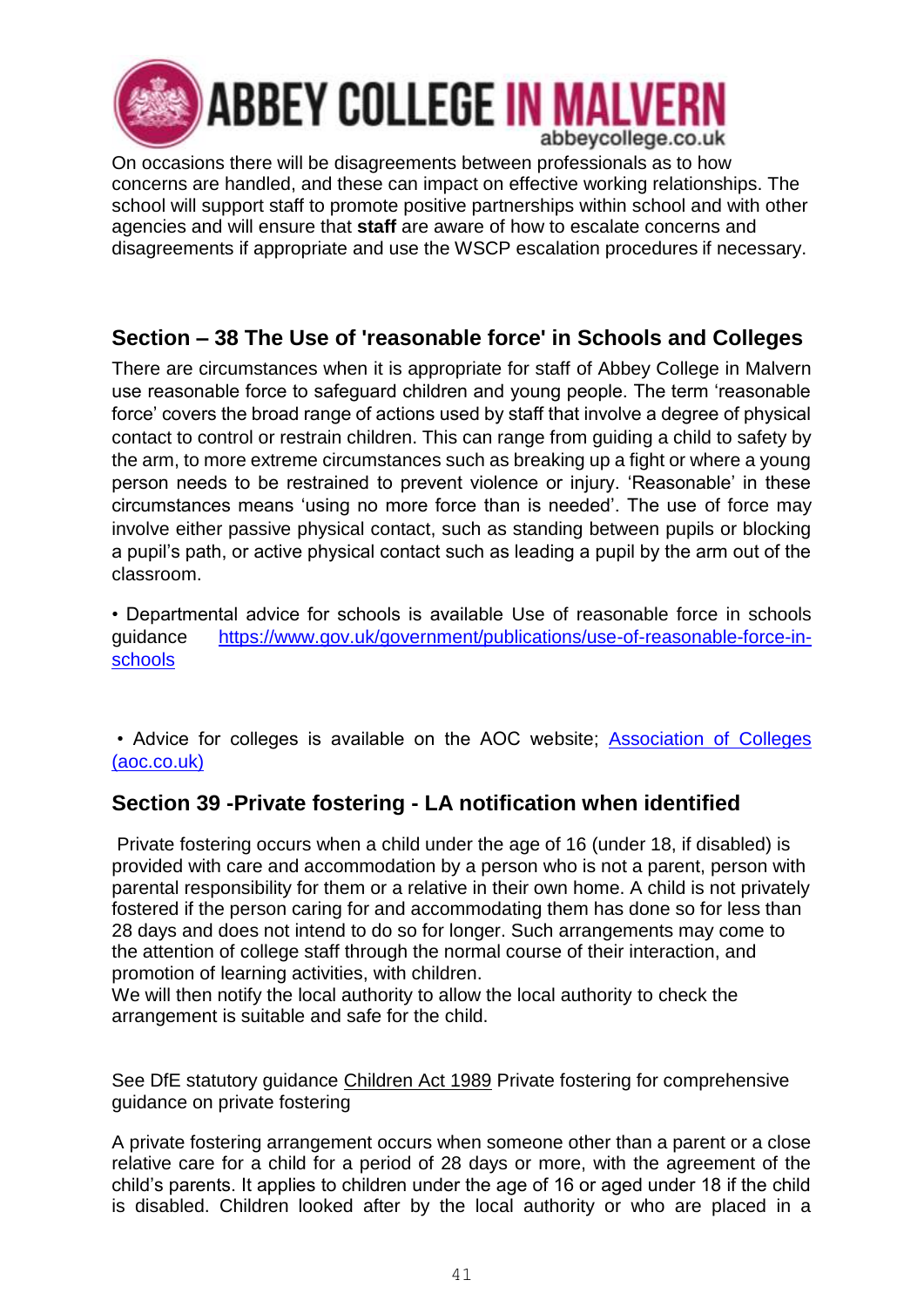

residential school, children's home or hospital are not considered to be privately fostered.

Private fostering occurs in all cultures, including British culture and children may be privately fostered at any age.

Most privately fostered children remain safe and well but safeguarding concerns have been raised in some cases, so it is important that schools are alert to possible safeguarding issues, including the possibility that a child has been trafficked into the country.

By law, a parent, private foster carer or other persons involved in making a private fostering arrangement must notify Children's Services as soon as possible. If we become aware of a privately fostering arrangement, we will check that Children's Services have been informed.

## **Section 40 -Children Looked After and Previously Children Looked After**

The most common reason for children becoming looked after is because of abuse and/or neglect. Governing bodies and proprietors will ensure that staff have the skills, knowledge and understanding to keep looked after children safe.

In particular, we ensure that appropriate staff have the information they need in relation to a child's looked after legal status (whether they are looked after under voluntary arrangements with consent of parents, or on an interim or full care order) and the child's contact arrangements with birth parents or those with parental responsibility. We also have information about the child's care arrangements and the levels of authority delegated to the carer by the authority looking after him/her. The designated. Safeguarding lead will have details of the child's social worker and the name of the virtual school head in the authority that looks after the child.

## **Section 41 -Statutory Children's Social Care Assessments and Services**

Concerns about a child's welfare should be referred to local authority children's social care. Where a child is suffering, or is likely to suffer from harm, college will make a referral to children's social care and if appropriate the police is made immediately. Referrals will follow the local referral process. Children's social care assessments should consider where children are being harmed in contexts outside the home, Abbey College in Malvern provide as much information as possible as part of the referral process. This will allow any assessment to consider all the available evidence and enable a contextual approach to address such harm. Additional information is available here: [Contextualised Safeguarding](https://contextualsafeguarding.org.uk/)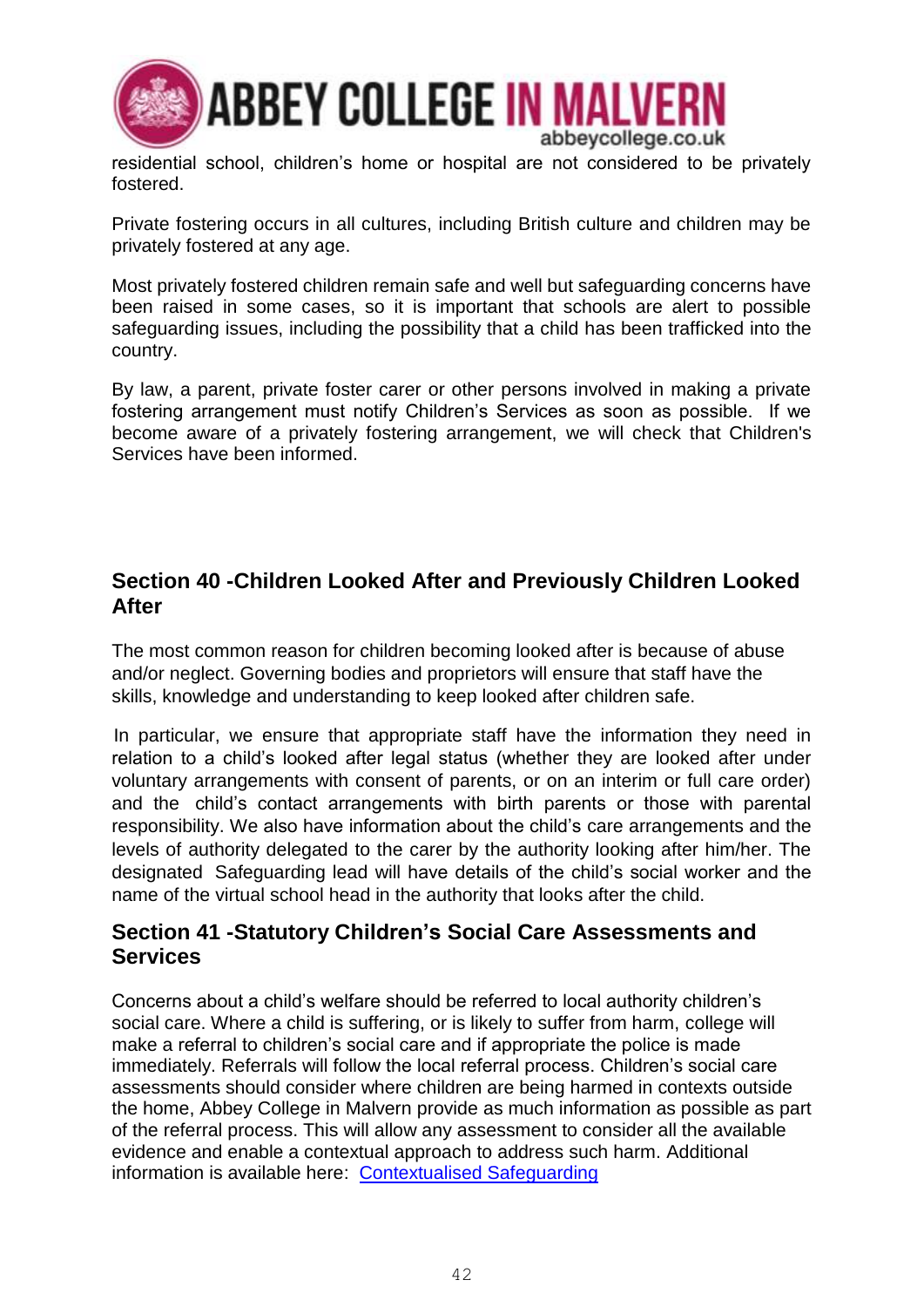

### **Chapter one of Working Together to Safeguard Children. Examples of poor practice include:**

- failing to act on and refer the early signs of abuse and neglect.
- poor record keeping.
- failing to listen to the views of the child.
- failing to re-assess concerns when situations do not improve.
- not sharing information with the right people within and between agencies.
- sharing information too slowly; and
- a lack of challenge to those who appear not to be taking action. [Escalation Policy: Resolution of Professional Disagreements](https://westmidlands.procedures.org.uk/assets/clients/6/Worcestershire%20Downloads/2018%2010%2022%20%20%20WSCB%20Escalating%20Concerns%20(update)%20(FINAL).pdf)

## **Section 42 - Mental Health**

Abbey College in Malvern are aware that mental health problems can, in some cases, be an indicator that a child has suffered or is at risk of suffering abuse, neglect or exploitation.

Abbey College in Malvern have trained staff who are well placed to observe children day-to-day and identify those whose behaviour suggests that they may be experiencing a mental health problem or be at risk of developing one.

Only appropriately trained professionals should attempt to make a diagnosis of a mental health problem.

Where children have suffered abuse and neglect, or other potentially traumatic adverse childhood experiences, this can have a lasting impact throughout childhood, adolescence and into adulthood. It is key that staff are aware of how these children's experiences, can impact on their mental health, behaviour and education.

Abbey College in Malvern have access to a range of advice to help them identify children in need of extra mental health support, this includes working with external agencies. More information can be found in the [mental health and behaviour in](https://www.gov.uk/government/publications/mental-health-and-behaviour-in-schools--2)  [schools guidance,](https://www.gov.uk/government/publications/mental-health-and-behaviour-in-schools--2) colleges may also wish to follow this guidance as best practice. Public Health England has produced a range of resources to support secondary school teachers to promote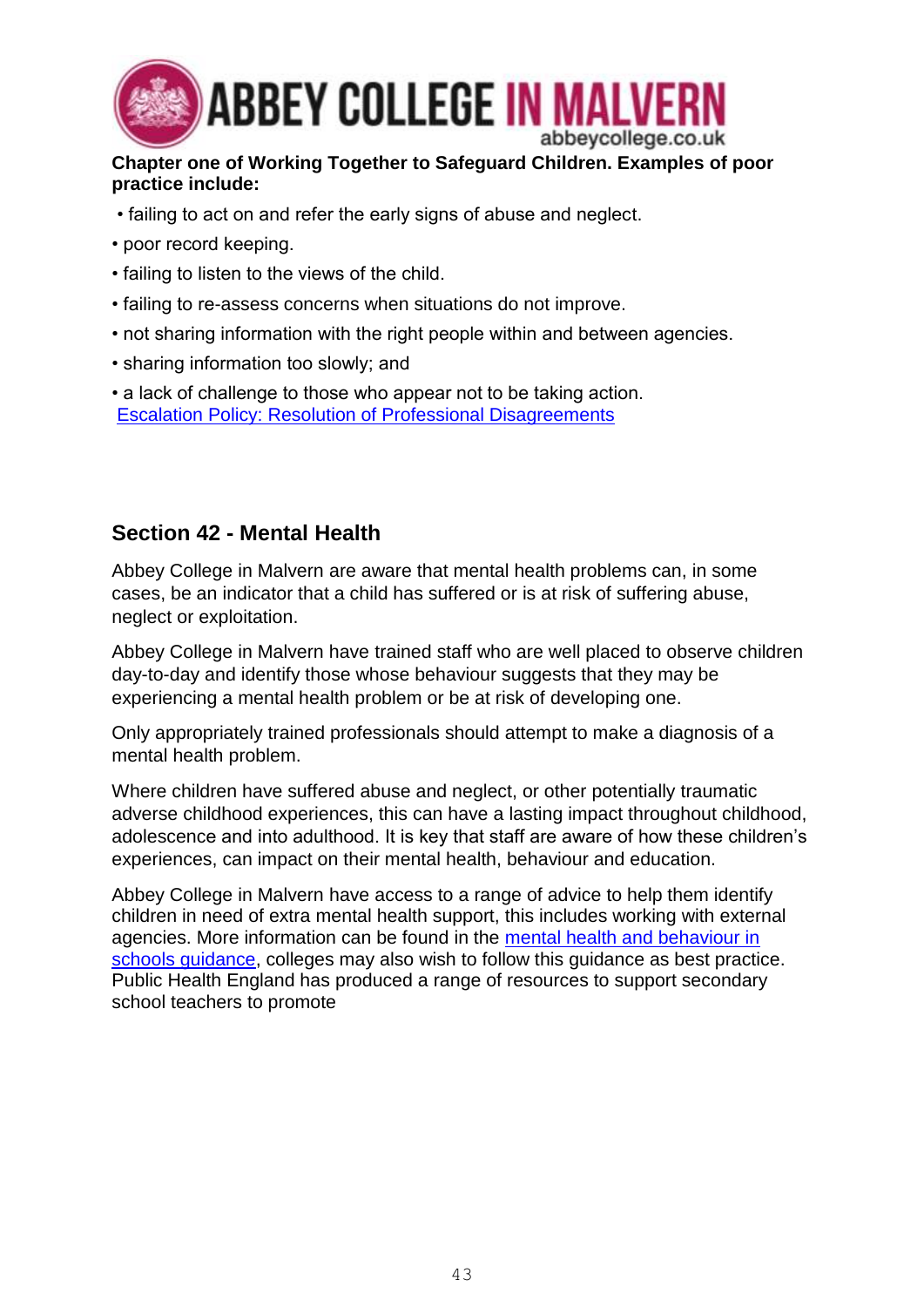

positive health, wellbeing, and resilience among children. See Rise Above for links to all materials and lesson plans.

If Abbey College in Malvern have a mental health concern about a child that is also a safeguarding concern, immediate action will be taken, following our child protection policy and speaking to the designated safeguarding lead or a deputy.

Abbey College in Malvern will seek advice and guidance from [Preventing and](https://assets.publishing.service.gov.uk/government/uploads/system/uploads/attachment_data/file/623895/Preventing_and_tackling_bullying_advice.pdf)  [Tackling Bullying, and Mental Health and Behaviour in Schools](https://assets.publishing.service.gov.uk/government/uploads/system/uploads/attachment_data/file/623895/Preventing_and_tackling_bullying_advice.pdf)

## **Section 43 -Children Potentially at Greater Risk of Harm**

Children who need a social worker (Child in Need and Child Protection Plans)

Sometimes children may need a social worker due to safeguarding or welfare needs. Children may need this help due to abuse, neglect and complex family circumstances. A child's experiences of adversity and trauma can leave them vulnerable to further harm, as well as educationally disadvantaged in facing barriers to attendance, learning, behaviour, and mental health.

Local authorities should share the fact a child has a social worker, and the designated safeguarding lead may hold and use this information so that decisions can be made in the best interests of the child's safety, welfare and educational outcomes. This will be considered as a matter of routine. There are clear powers to share this information under existing duties on both local authorities and colleges to safeguard and promote the welfare of children.

Where children need a social worker, this should inform decisions about safeguarding (for example, responding to unauthorised absence or missing education where there are known safeguarding risks) and about promoting welfare (for example, considering the provision of pastoral and/or academic support, alongside action by statutory services).

Findings from the Children in Need review, 'Improving the [educational outcomes of](https://www.gov.uk/government/publications/review-of-children-in-need/review-of-children-in-need)  [Children in Need of help and protection'](https://www.gov.uk/government/publications/review-of-children-in-need/review-of-children-in-need) contains further information; the conclusion of the review, ['Help, protection, education'](https://assets.publishing.service.gov.uk/government/uploads/system/uploads/attachment_data/file/809236/190614_CHILDREN_IN_NEED_PUBLICATION_FINAL.pdf) sets out action Government is taking to support this.

### **What school and college staff look out for**

Any child may benefit from early help, but all college staff will be particularly alert to the potential need for early help for a child who:

• is disabled or has certain health conditions and has specific additional needs;

- has special educational needs (whether or not they have a statutory Education, Health and Care Plan);
- has a mental health need;
- is a young carer;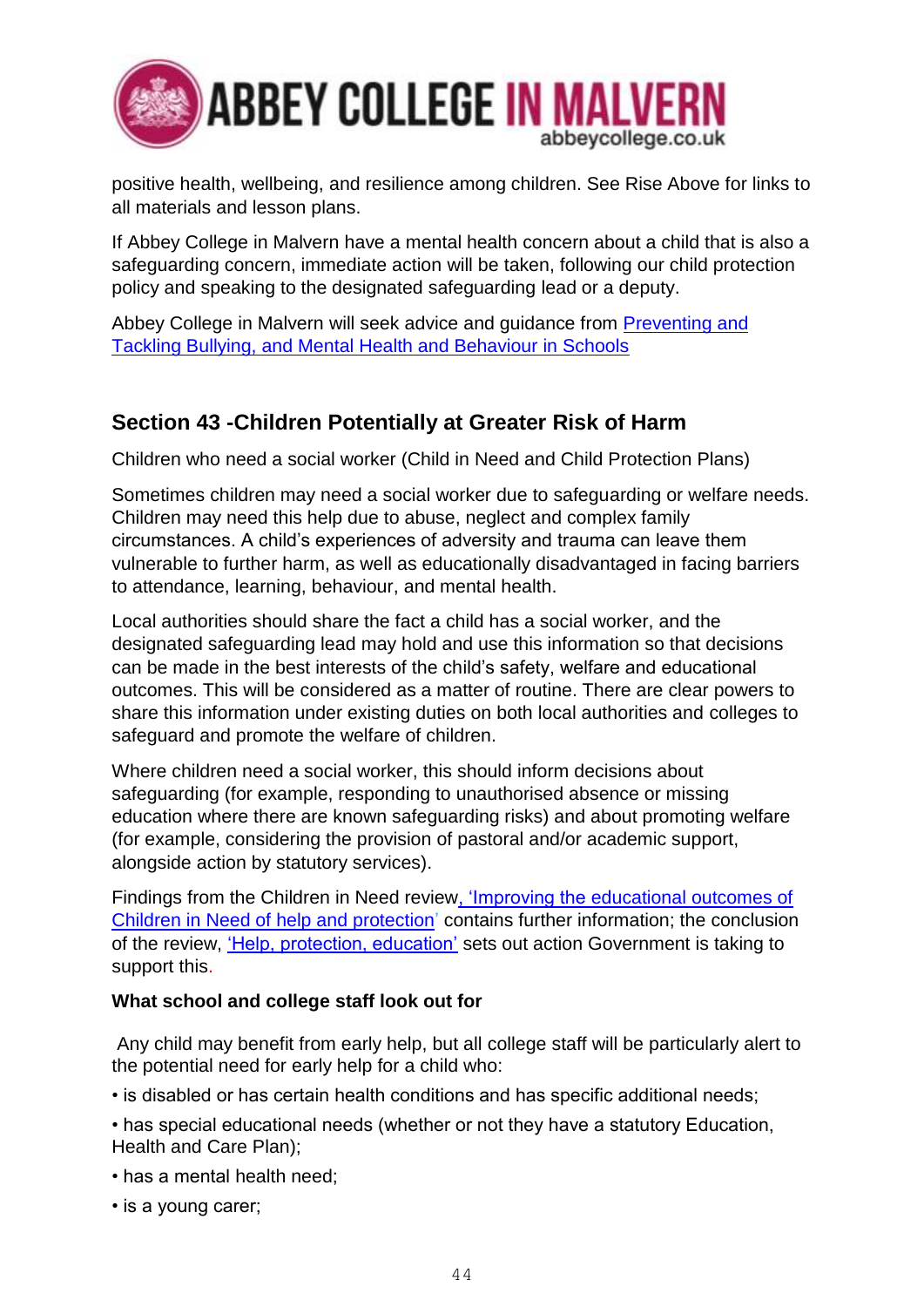

**ABBEY COLLEGE IN MALVERN** abbeycollege.co.uk

• is showing signs of being drawn in to anti-social or criminal behaviour, including gang involvement and association with organised crime groups or county lines.

- is frequently missing/goes missing from care or from home:
- is at risk of modern slavery, trafficking, sexual or criminal exploitation;
- is at risk of being radicalised or exploited;
- has a family member in prison, or is affected by parental offending;

• is in a family circumstance presenting challenges for the child, such as drug and alcohol misuse, adult mental health issues and domestic abuse;

- is misusing drugs or alcohol themselves;
- has returned home to their family from care;

• is at risk of honour-based abuse such as Female Genital Mutilation or Forced Marriage;

- is a privately fostered child; and
- is persistently absent from education.

## **Section 44 - Use of College Premises for Non-College Activities**

Abbey College in Malvern will ensure that when/if we hire out our college facilities/premises to organisations or individuals (for example to community groups, sports associations and service providers to run community or extra-curricular activities) we will ensure that appropriate arrangements are in place to keep children safe.

When services or activities are provided by Abbey College in Malvern under the direct supervision or management of our school the arrangements for child protection will apply.

Where an external body is providing community or extra-curricular activities Abbey College in Malvern will ensure seek assurance that appropriate safeguarding and child protection policies and procedures in place (including inspecting these as needed); and ensure that there are arrangements to lease with Abbey College in Malvern on these matters where appropriate. Abbey College in Malvern will ensure safeguarding requirements are included in any transfer of control agreement (i.e. lease or hire agreement), as a condition of use and occupation of the premises; and that failure to comply with this would lead to termination of the agreement.

## **Section 45 - Alternative Provision**

Abbey College in Malvern **are** aware of the additional risk of harm that their pupils may be vulnerable to.

The Department has issued two pieces of statutory guidance to which commissioners of Alternative Provision should have regard:

- • [Alternative provision](https://www.gov.uk/government/publications/alternative-provision) DfE Statutory Guidance
- • [Education for children with health needs who cannot attend school](https://www.gov.uk/government/publications/education-for-children-with-health-needs-who-cannot-attend-school)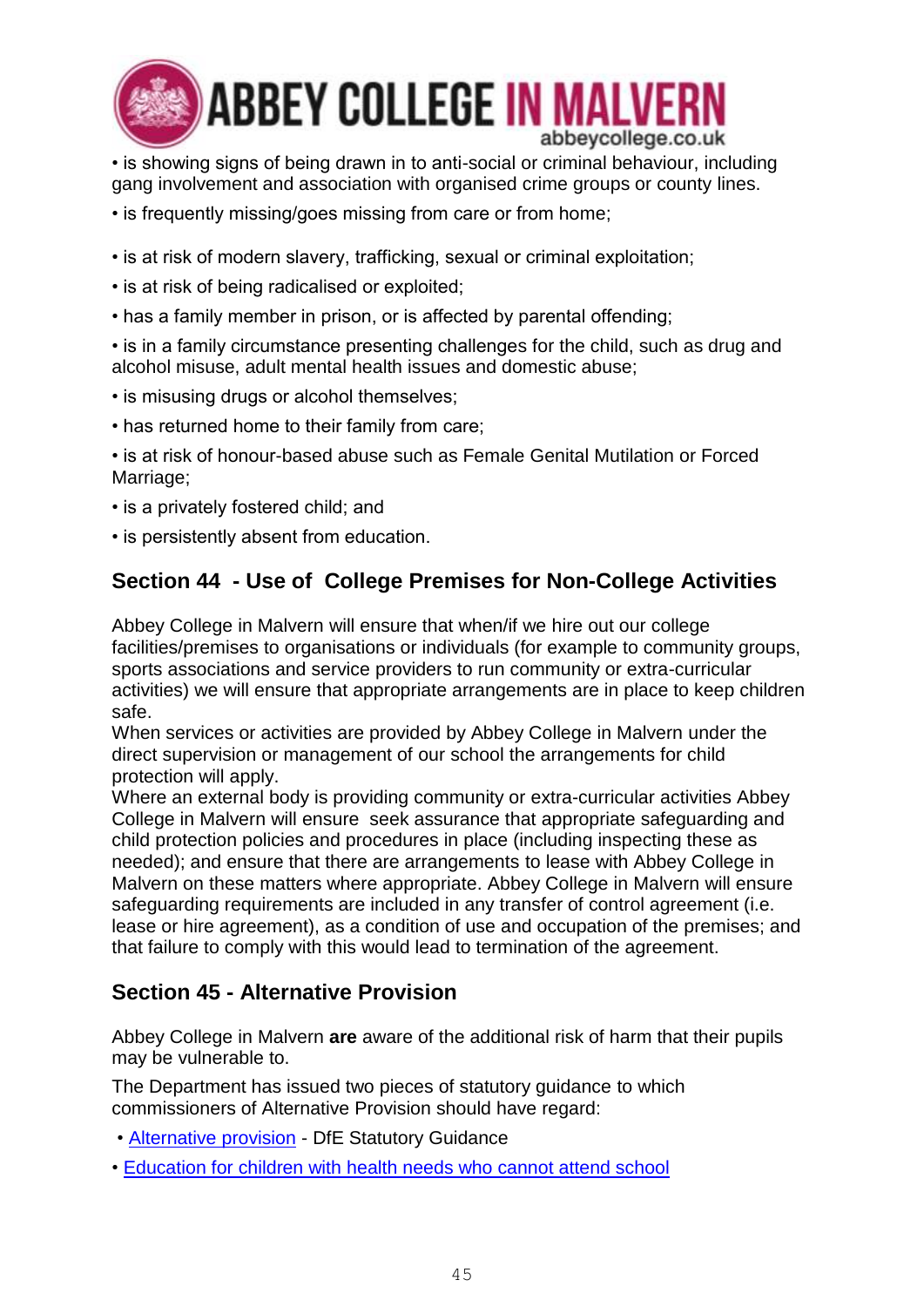

## **Other Relevant Policies**

The Governing Body's statutory responsibility for safeguarding the welfare of children goes beyond compliance with child protection procedures. The safeguarding duty is relevant for the discharge of all functions and activities. This policy needs to be considered in conjunction with the following policies:

- Behaviour Management
- Peer on Peer abuse
- Staff Code of Conduct
- Racist Incidents
- Anti-Bullying (including Cyber Bullying)
- Physical Interventions/Restraint (DfE Guidance "Use of Reasonable Force" and "Screening, Searching and Confiscation")
- Special Educational Needs
- Sexual Violence and Sexual Harassment Policy
- Trips and Visits
- Work Experience and Extended Work Placements
- First Aid and the Administration of Medicines
- Health and Safety
- Healthy Relationships
- **Education**
- **Site Security**
- Complaints Procedure
- Safe and Appropriate Use of Images
- Equal Opportunities
- Toileting/Intimate Care
- Online Safety
- **Extended School Activities**
- Supporting Pupils/Students with Medical Conditions
- Looked After Children
- Private Fostering
- Preventing Extremism and Radicalisation
- **Whistleblowing**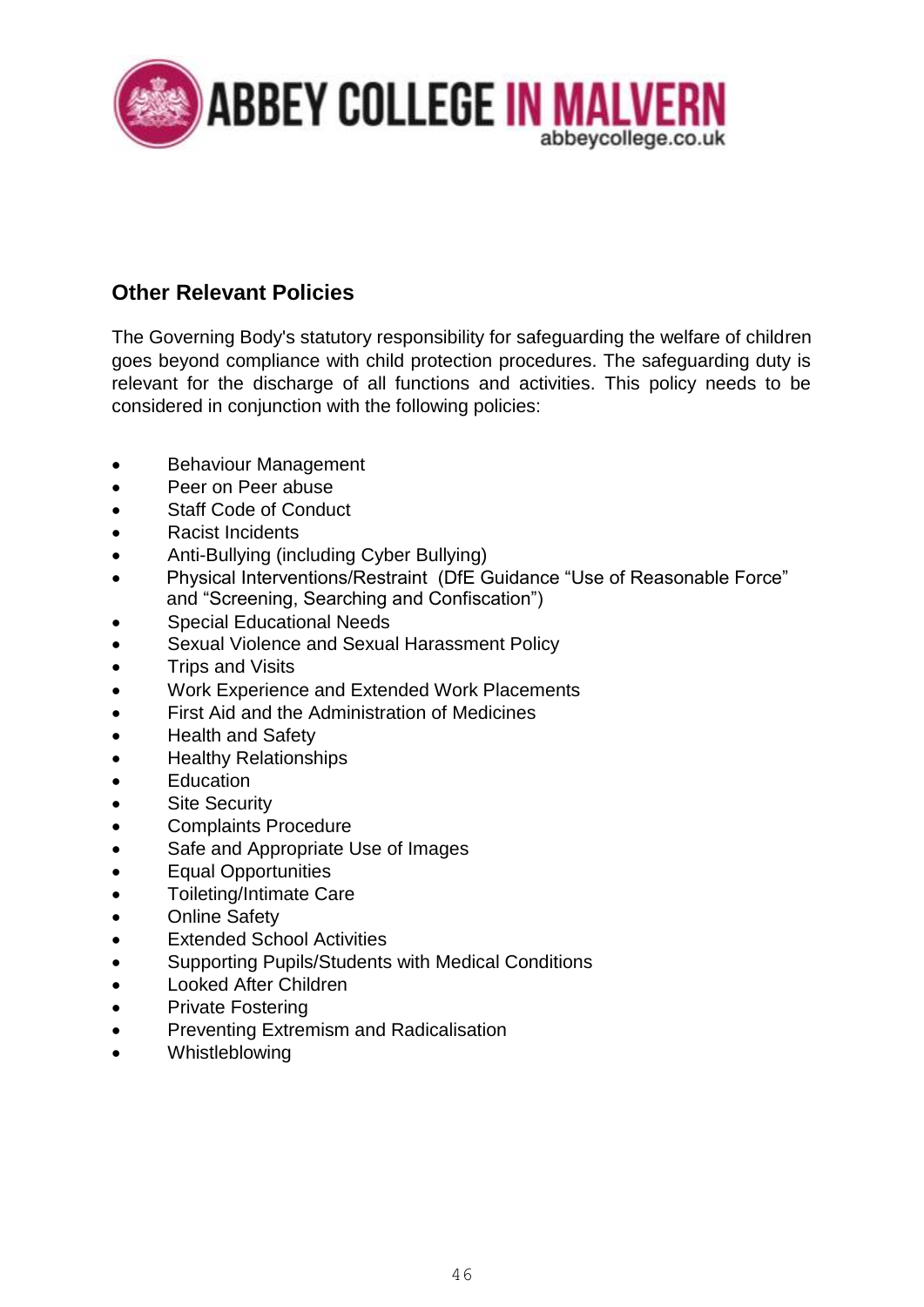

## **ANNEX A**

## **Safer Recruitment**

## **Safer Recruitment and DBS checks – policy and procedures**

We will record all information on the checks carried out in the school's single central record (SCR). Copies of these checks, where appropriate, will be held in individuals' personnel files. We follow requirements and best practice in retaining copies of these checks, as set out below.

The SCR will be monitored and checked by the HR department on a regular basis, throughout the academic year: Example half termly

### **Appointing new staff**

When appointing new staff, we will:

- Verify their identity (KSCIE 21 Paragraph 213 Best practice is checking the name on their birth certificate
- Obtain (via the applicant) an enhanced Disclosure and Barring Service (DBS) certificate, including barred list information for those who will be engaging in regulated activity (see definition below). We will not keep a copy of this for longer than 6 months
- Obtain a separate barred list check if they will start work in regulated activity before the DBS certificate is available
- Verify their mental and physical fitness to carry out their work responsibilities
- Verify their right to work in the UK. We will keep a copy of this verification for the duration of the member of staff's employment and for 2 years afterwards
- Verify their professional qualifications, as appropriate
- Ensure they are not subject to a prohibition order if they are employed to be a teacher
- Carry out further additional checks, as appropriate, on candidates who have lived or worked outside of the UK, including (where relevant) any teacher sanctions or restrictions imposed by a European Economic Area professional regulating authority, and criminal records checks or their equivalent
- Secretary of State section 128 direction A section 128 direction prohibits or restricts an unsuitable individual from participating in the management of an independent school, including academies and free schools. An individual who is subject to a section 128 direction is unable to:

*•take up a management position in an independent school, academy, or in a free school as an employee.*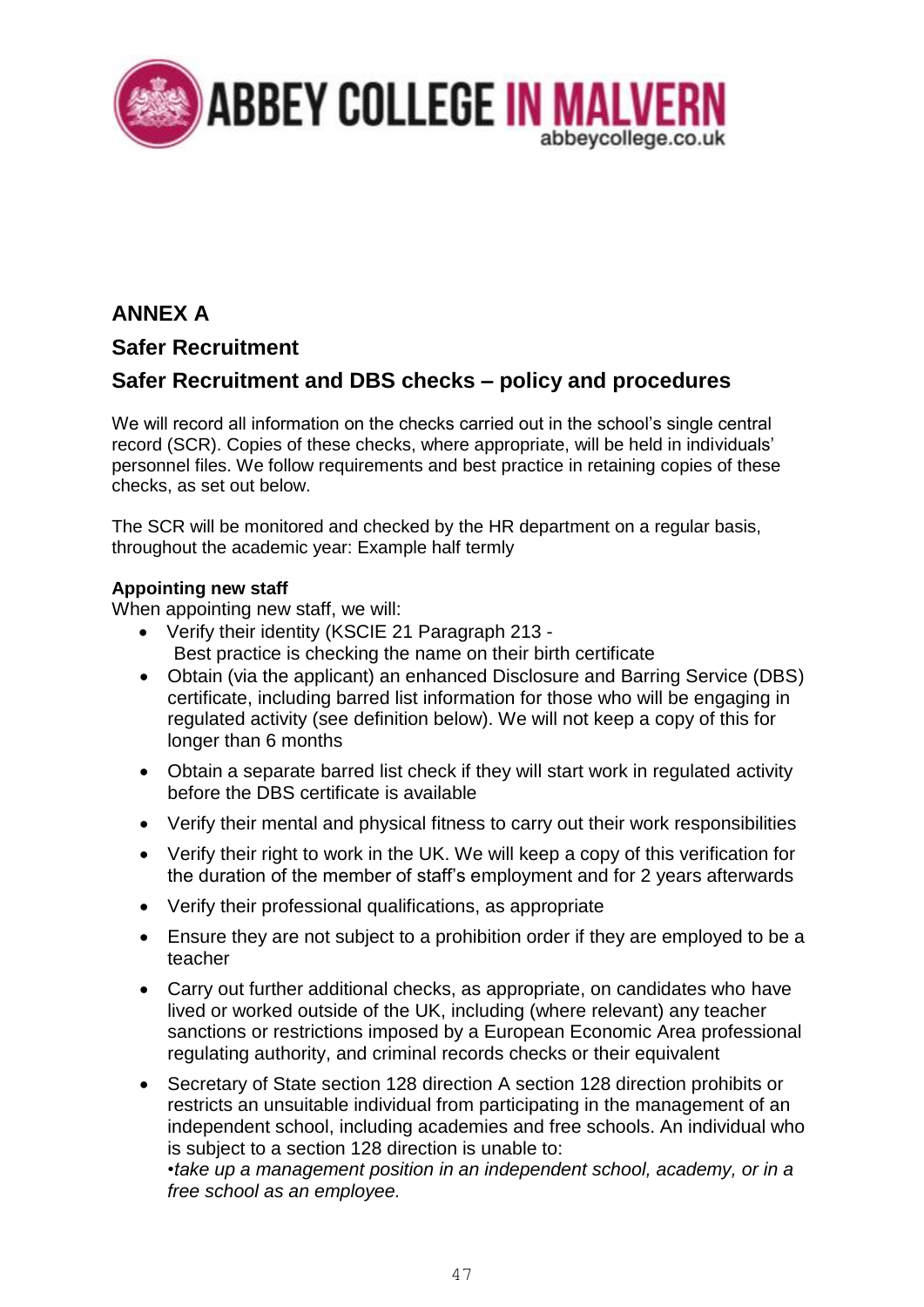

*•be a trustee of an academy or free school trust; a governor or member of a proprietor body of an independent school; or*

*•be a governor on any governing body in an independent school, academy or free school that retains or has been delegated any management responsibilities.*

- Ask for written information about previous employment history and check that information is not contradictory or incomplete.
- Staff and volunteers who provide early years or later years childcare and any managers of such childcare are covered by the disqualification regulations of the Childcare Act 2006 and are required to declare relevant information - see statutory guidance: Disqualification under the Childcare Act 2006 (August 2018).

We will seek references on all short-listed candidates, including internal candidates, before interview. We will scrutinise these and resolve any concerns before confirming appointments.

**Regulated activity** means a person who will be:

- Responsible, on a regular basis in a school or college, for teaching, training, instructing, caring for or supervising children
- Carrying out paid, or unsupervised unpaid, work regularly in a school or college where that work provides an opportunity for contact with children
- Engaging in intimate or personal care or overnight activity, even if this happens only once and regardless of whether they are supervised or not

### **Existing staff**

If we have concerns about an existing member of staff's suitability to work with children, we will carry out all the relevant checks as if the individual was a new member of staff. We will also do this if an individual moves from a post that is not regulated activity to one that is.

We will refer to the DBS anyone who has harmed, or poses a risk of harm, to a child or vulnerable adult:

### **Agency and third-party staff**

We will obtain written notification from any agency or third-party organisation that it has carried out the necessary safer recruitment checks that we would otherwise perform. We will also check that the person presenting themselves for work is the same person on whom the checks have been made.

### **Contractors**

We will ensure that any contractor, or any employee of the contractor, who is to work at the school has had the appropriate level of DBS check. This will be:

• An enhanced DBS check with barred list information for contractors engaging in regulated activity

• An enhanced DBS check, not including barred list information, for all other contractors who are not in regulated activity but whose work provides them with an opportunity for regular contact with children

We will obtain the DBS check for self-employed contractors.

We will not keep copies of such checks for longer than 6 months.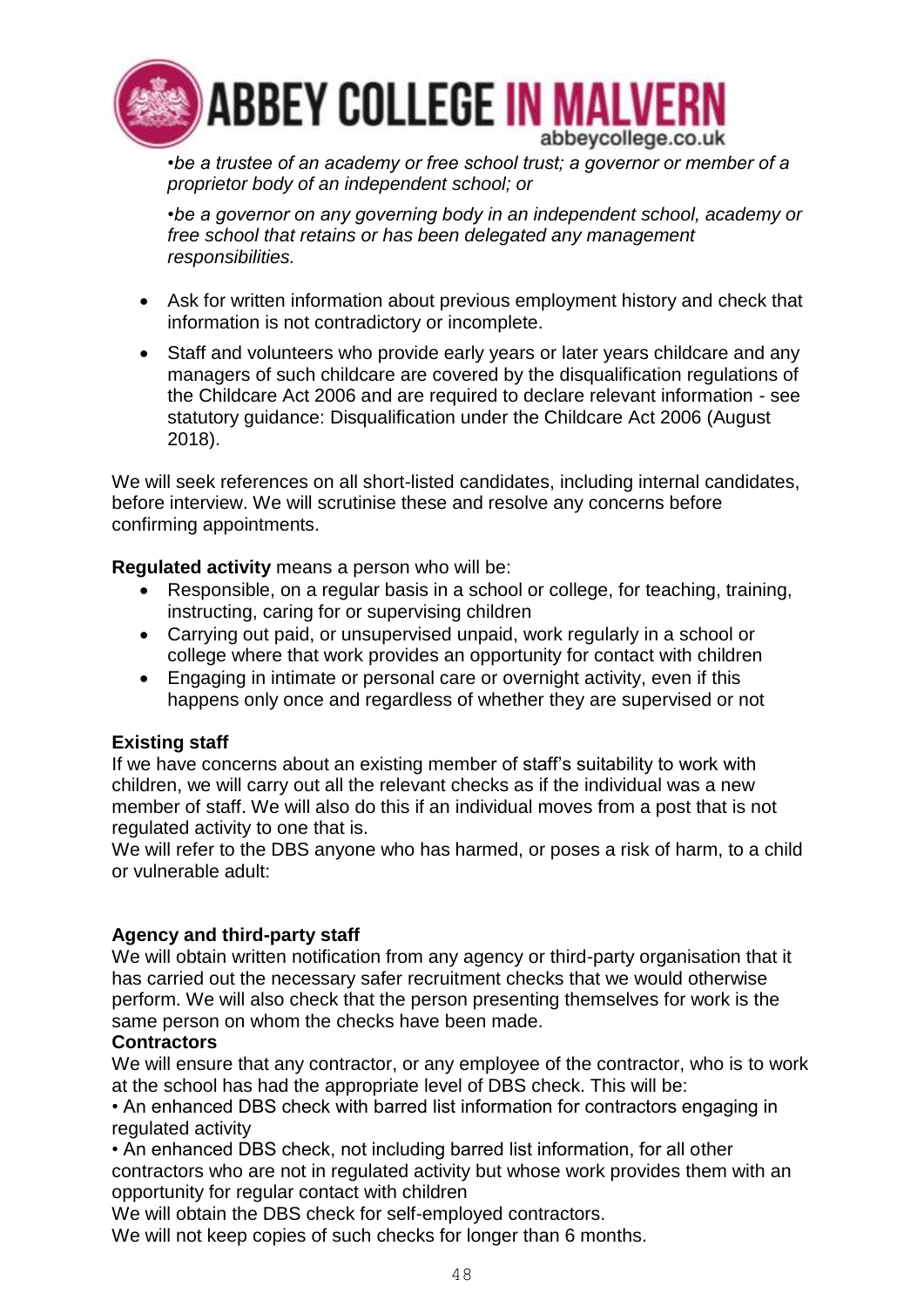

**ABBEY COLLEGE IN MALVERN** abbeycollege.co.uk

Contractors who have not had any checks will not be allowed to work unsupervised or engage in regulated activity under any circumstances.

We will check the identity of all contractors and their staff on arrival at the school. **Trainee/student teachers** 

Where applicants for initial teacher training are salaried by us, we will ensure that all necessary checks are carried out.

Where trainee teachers are fee-funded, we will obtain written confirmation from the training provider that necessary checks have been carried out and that the trainee has been judged by the provider to be suitable to work with children.

### **Volunteers**

We will:

• Never leave an unchecked volunteer unsupervised or allow them to work in regulated activity

• Obtain an enhanced DBS check with barred list information for all volunteers who are new to working in regulated activity

• Obtain an enhanced DBS check without barred list information for all volunteers who are not in regulated activity, but who have an opportunity to come into contact with children on a regular basis, for example, supervised volunteers

• Carry out a risk assessment when deciding whether to seek an enhanced DBS check for any volunteers not engaging in regulated activity

### **Individuals who have lived or worked outside the UK**

Individuals who have lived or worked outside the UK **must** undergo the same checks as all other staff in schools or colleges (set out in paragraphs 213). This includes obtaining (via the applicant) an enhanced DBS certificate (including barred list information, for those who will be engaging in regulated activity) even if the individual has never been to the UK. In addition, schools and colleges **must** make any further checks they think appropriate so that any relevant events that occurred outside the UK can be considered. Following the UK's exit from the EU, schools and colleges should apply the same approach for any individuals who have lived or worked outside the UK regardless of whether or not it was in an EEA country or the rest of the world

### **Governance**

• All members of the governance will have an enhanced DBS check without barred list information and section 128 check. They will have an enhanced DBS check with barred list information if working in regulated activity.

Where the 'harm test' is satisfied in respect of the individual (i.e. that no action or inaction occurred but the present risk that it could was significant)

Where the individual has received a caution or conviction for a relevant offence

If there is reason to believe that the individual has committed a listed relevant offence, under the Safeguarding Vulnerable Groups Act 2006 (Prescribed Criteria and Miscellaneous Provisions) Regulations 2009 Where the 'harm test' is satisfied in respect of the individual (i.e. that no action or inaction occurred but the present risk that it could was significant)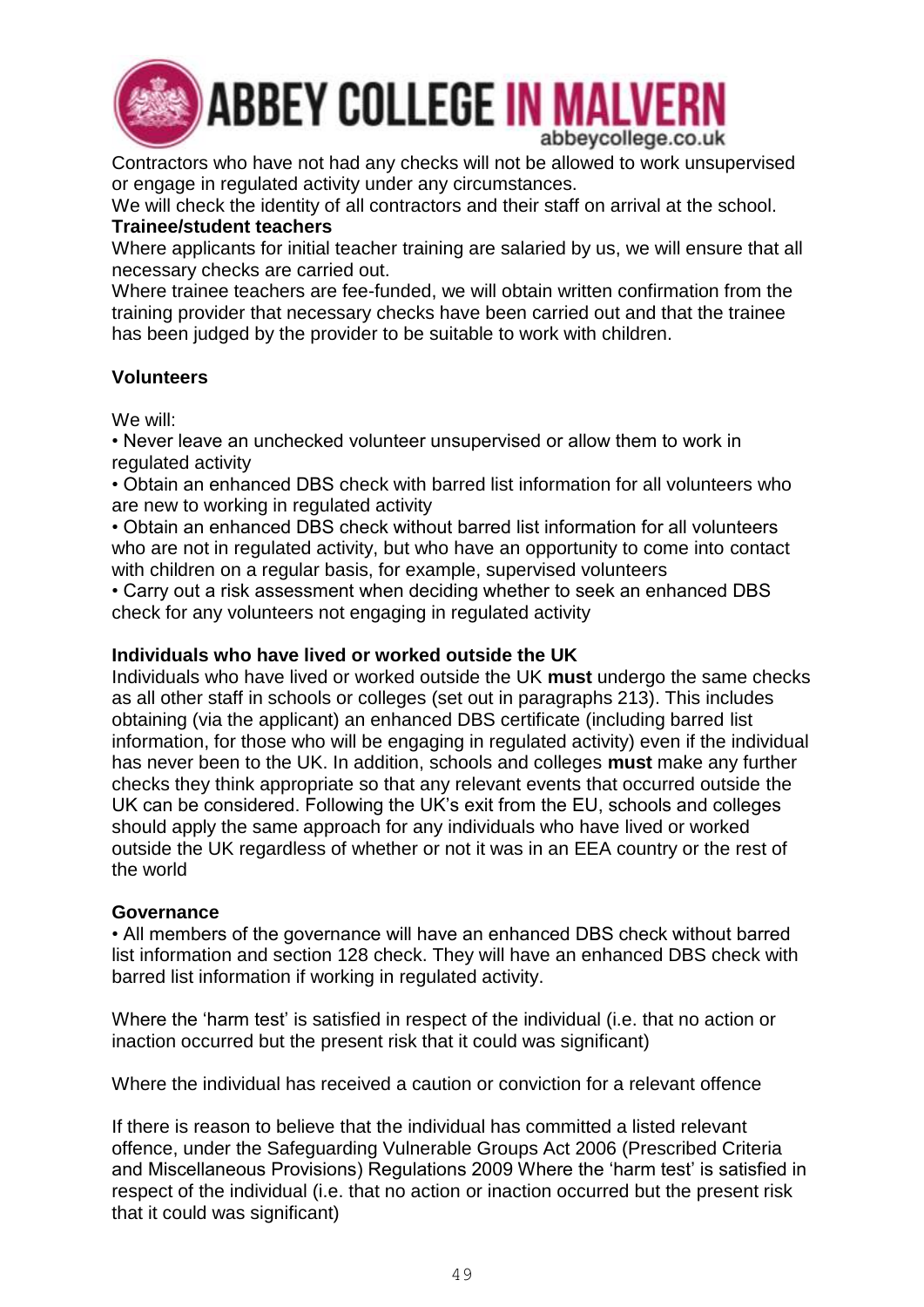

- Where the individual has received a caution or conviction for a relevant offence
- If there is reason to believe that the individual has committed a listed relevant offence, under the Safeguarding Vulnerable Groups Act 2006 (Prescribed Criteria and Miscellaneous Provisions) Regulations 2009
- If the individual has been removed from working in regulated activity (paid or unpaid) or would have been removed if they had not left

If the individual has been removed from working in regulated activity (paid or unpaid) or would have been removed if they had not le Where the 'harm test' is satisfied in respect of the individual (i.e. that no action or inaction occurred but the present risk that it could was significant)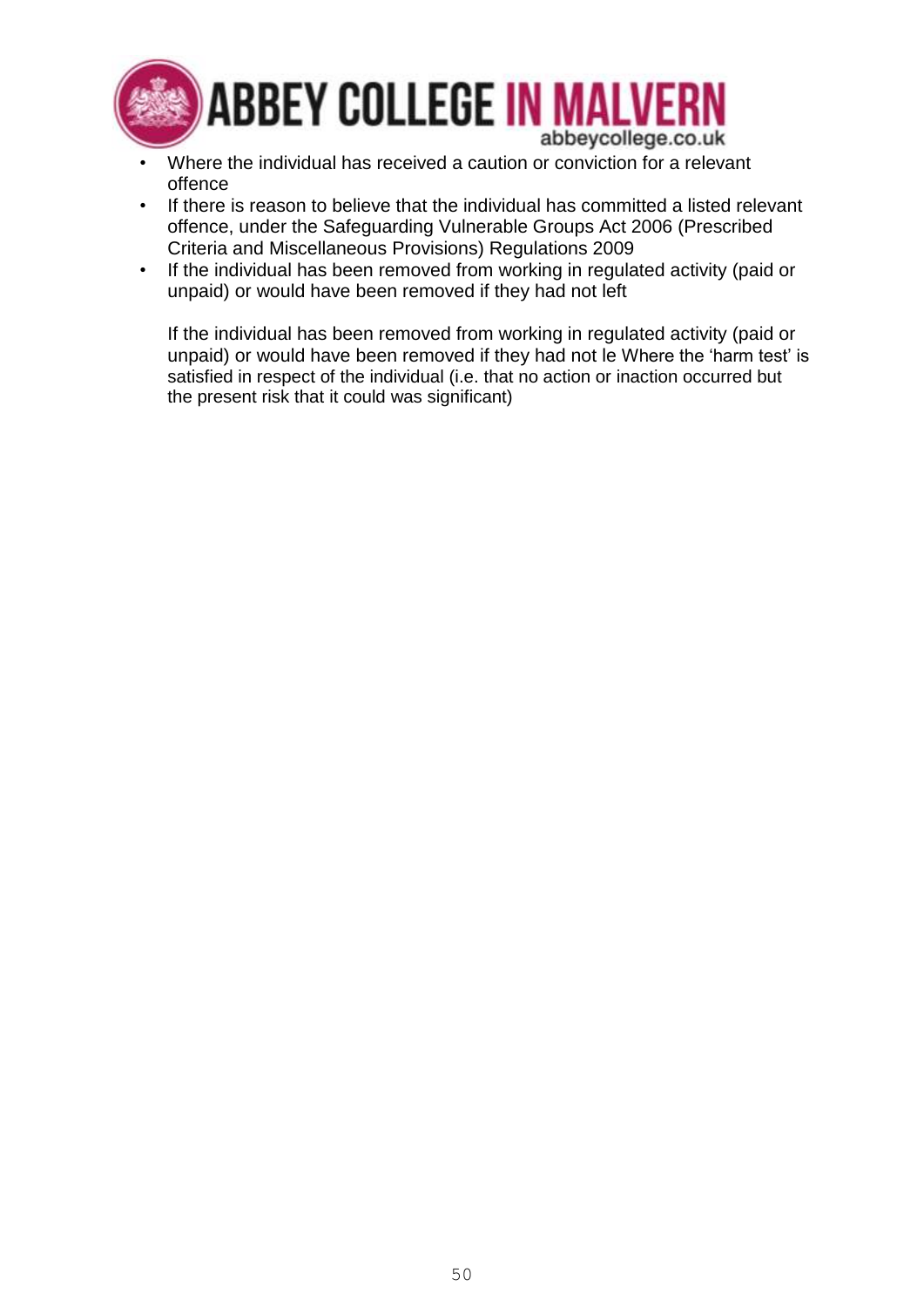

## **Child on child sexual violence and sexual harassment**

This part of the statutory guidance is about how schools and colleges should **respond to all reports and concerns** of child on child sexual violence and sexual harassment, including those that have happened outside of the school or college premises, and or online (what to look out for, and indicators of abuse are set out in Part one of this guidance).

Sexual violence and sexual harassment can occur between two children of **any age and sex**, from primary through to secondary stage and into colleges. It can occur through a group of children sexually assaulting or sexually harassing a single child or group of children. Sexual violence and sexual harassment exist on a continuum and may overlap; they can occur online and face to face (both physically and verbally) and are never acceptable. As set out in Part one of this guidance, all staff working with children are advised to maintain an attitude of **'it could happen here'**.

Addressing inappropriate behaviour (even if it appears to be relatively innocuous) **can**  be an important intervention that helps prevent problematic, abusive and/or violent behaviour in the future.

Children who are victims of sexual violence and sexual harassment wherever it happens, will likely find the experience stressful and distressing. This will, in all likelihood, adversely affect their educational attainment and will be exacerbated if the alleged perpetrator(s) attends the same school or college. As set out in Part one of this guidance, schools and colleges should be aware that safeguarding incidents and/or behaviours can be associated with factors outside the school or college, including intimate personal relationships (see also sections on child sexual exploitation and child criminal exploitation at paragraphs 33-39).

Whilst **any** report of sexual violence or sexual harassment should be taken seriously, staff should be aware it is more likely that girls will be the victims of sexual violence and sexual harassment and more likely it will be perpetrated by boys. But it is essential that all victims are reassured that they are being taken seriously and that they will be supported and kept safe. A victim should never be given the impression that they are creating a problem by reporting sexual violence or sexual harassment. Nor should a victim ever be made to feel ashamed for making a report.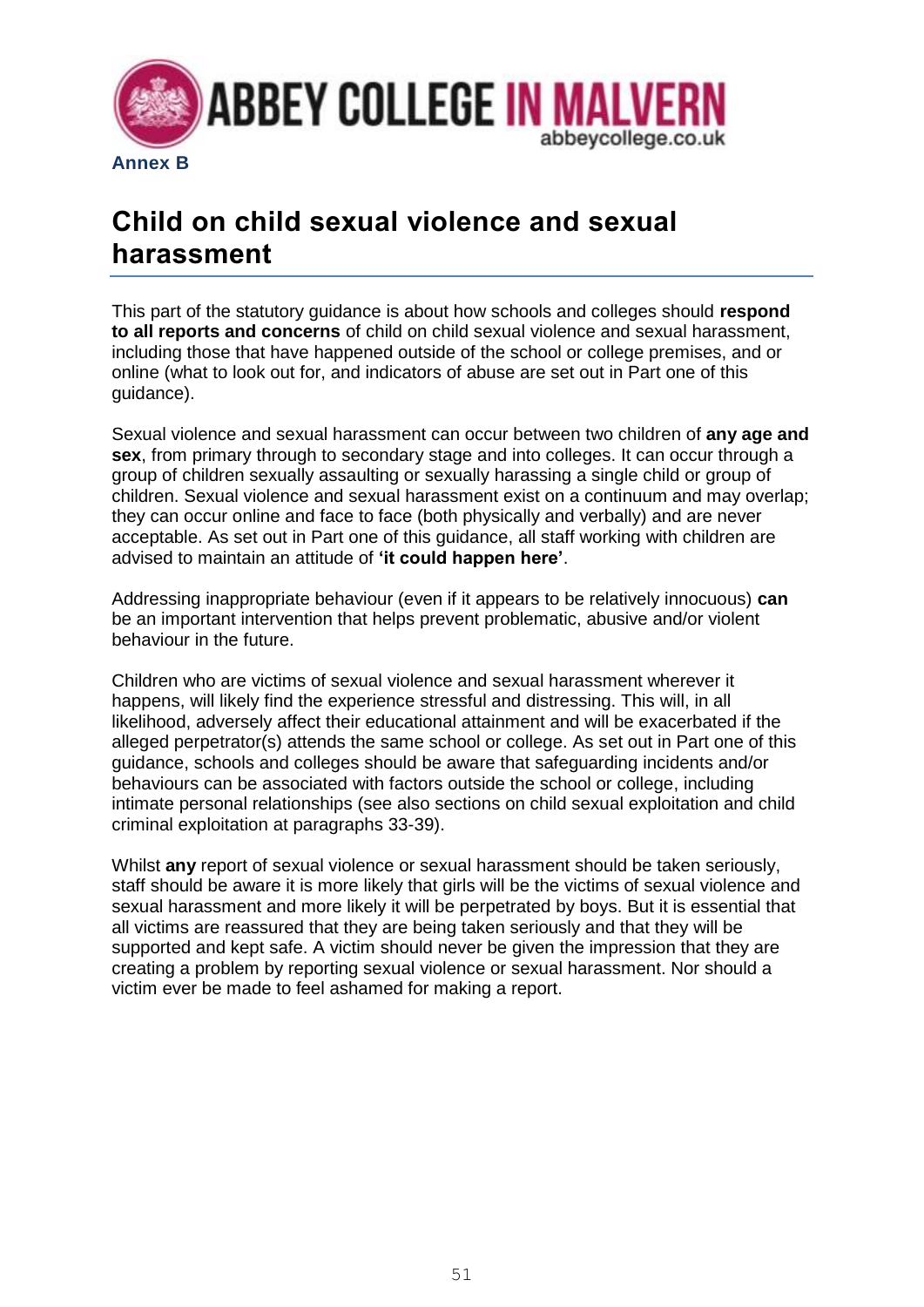

**You should read Part five alongside the Departmental advice: Sexual Violence and Sexual Harassment Between Children in Schools and Colleges** It contains further detailed information on:

•what sexual violence and sexual harassment constitutes,

•important context to be aware of, including what is consent, power imbalances, and developmental stages,

•harmful sexual behaviour (HSB), including that a child displaying HSB maybe an indication that they are a victim of abuse themselves,

•related legal responsibilities for schools and colleges,

•advice on a whole school or college approach to preventing child on child sexual violence and sexual harassment, and

•more detailed advice on responding to reports of sexual violence and sexual harassment, including safeguarding and supporting both the victim(s) and alleged perpetrator(s).

## **Responding to reports of sexual violence and sexual harassment**

Part two of this guidance is clear that systems should be in place (and they should be well promoted, easily understood and easily accessible) for children to confidently report abuse, knowing their concerns will be treated seriously.

Schools and colleges not recognising, acknowledging or understanding the scale of harassment and abuse and/or downplaying some behaviours related to abuse can lead to a culture of unacceptable behaviour, an unsafe environment and in worst case scenarios a culture that normalises abuse leading to children accepting it as normal and not coming forward to report it.

Reports of sexual violence and sexual harassment are likely to be complex and require difficult professional decisions to be made, often quickly and under pressure. Preplanning, effective training and effective policies will provide schools and colleges with the foundation for a calm, considered and appropriate response to any reports. Governing bodies and proprietors should ensure that the school or college contributes to multi-agency working in line with statutory guidance Working Together to Safeguard Children.

This part of the guidance does not attempt to provide (nor would it be possible to provide) detailed guidance on what to do in any or every particular case. The guidance provides effective safeguarding practice and principles for schools and colleges to consider in their decision-making process.

Ultimately, any decisions are for the school or college to make on a case-by-case basis, with the designated safeguarding lead (or a deputy) taking a leading role and using their professional judgement, supported by other agencies, such as children's social care and the police as required.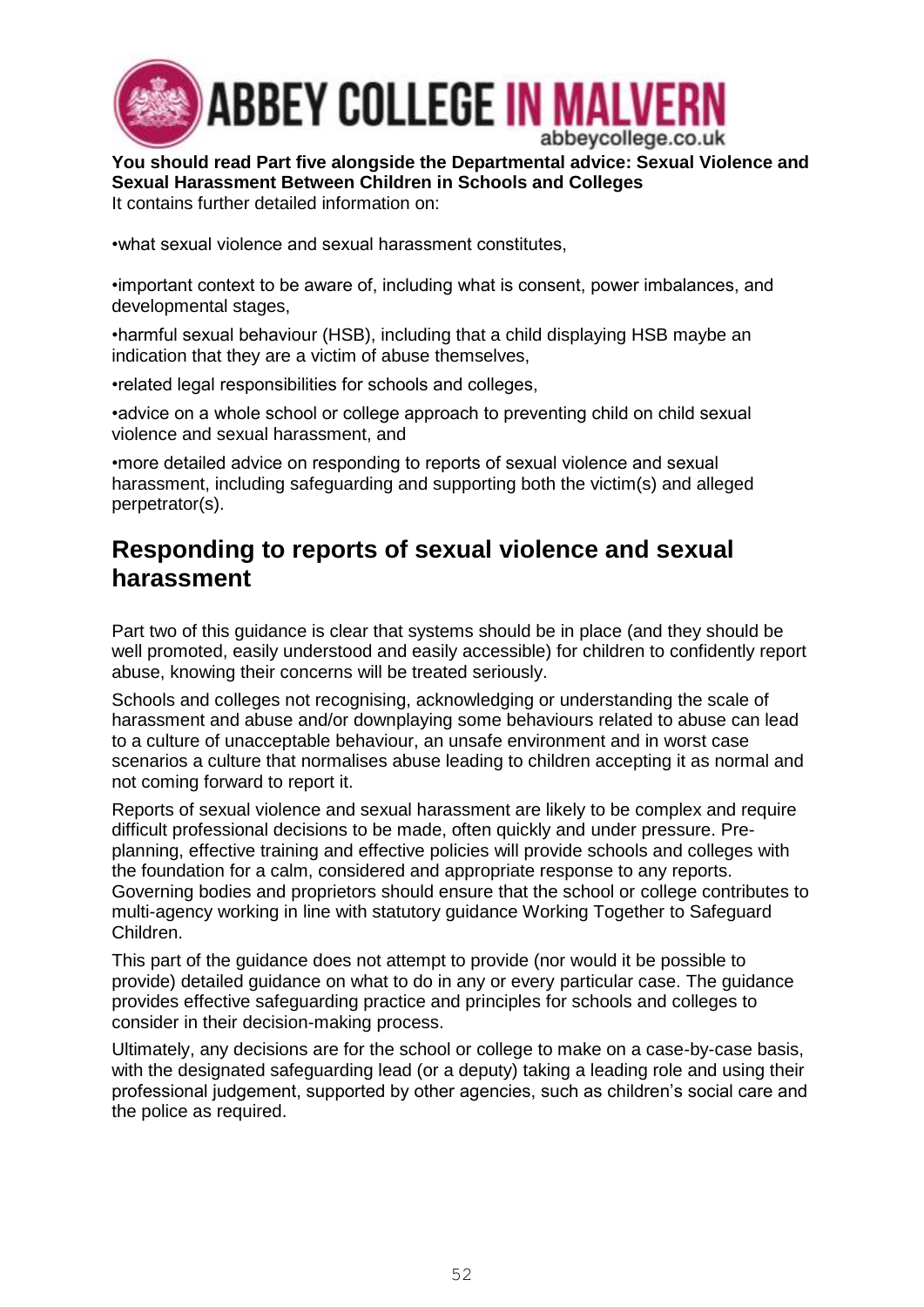

There is support available for schools and colleges. Paragraph 52 and Annex A in the Sexual Violence and Sexual Harassment Between Children in Schools and Colleges advice provides detailed information and links to resources.

## **The immediate response to a report**

## **Responding to the report**

It is important to note that children may not find it easy to tell staff about their abuse verbally. Children can show signs or act in ways that they hope adults will notice and react to. In some cases, the victim may not make a direct report. For example, a friend may make a report, or a member of school or college staff may overhear a conversation that suggests a child has been harmed or a child's own behaviour might indicate that something is wrong. As per Part one of this guidance, if staff have **any** concerns about a child's welfare, they should act on them immediately rather than wait to be told. The college's initial response to a report from a child is incredibly important. How the school or college responds to a report can encourage or undermine the confidence of future victims of sexual violence and sexual harassment to report or come forward.

It is essential that **all** victims are reassured that they are being taken seriously, regardless of how long it has taken them to come forward and that they will be supported and kept safe. Abuse that occurs online or outside of the school or college should not be downplayed and should be treated equally seriously. A victim should never be given the impression that they are creating a problem by reporting sexual violence or sexual harassment. Nor should a victim ever be made to feel ashamed for making a report or their experience minimised.

As per Part one of this guidance, all staff should be trained to manage a report. Local policies (and training) will dictate exactly how reports should be managed. However, effective safeguarding practice includes:

•if possible, managing reports with two members of staff present, (preferably one of them being the designated safeguarding lead or a deputy). However, this might not always be possible.

•where the report includes an online element, being aware of searching screening and confiscation advice (for schools) and UKCIS Sharing nudes and semi-nudes: advice for education settings working with children and young people.

### **The key consideration is for staff not to view or forward illegal images of a child.**

The highlighted advice provides more details on what to do when viewing an image is unavoidable. In some cases, it may be more appropriate to confiscate any devices to preserve any evidence and hand them to the police for inspection.

•not promising confidentiality at this initial stage as it is very likely a concern will have to be shared further (for example, with the designated safeguarding lead or children's social care) to discuss next steps. Staff should only share the report with those people who are necessary in order to progress it. It is important that the victim understands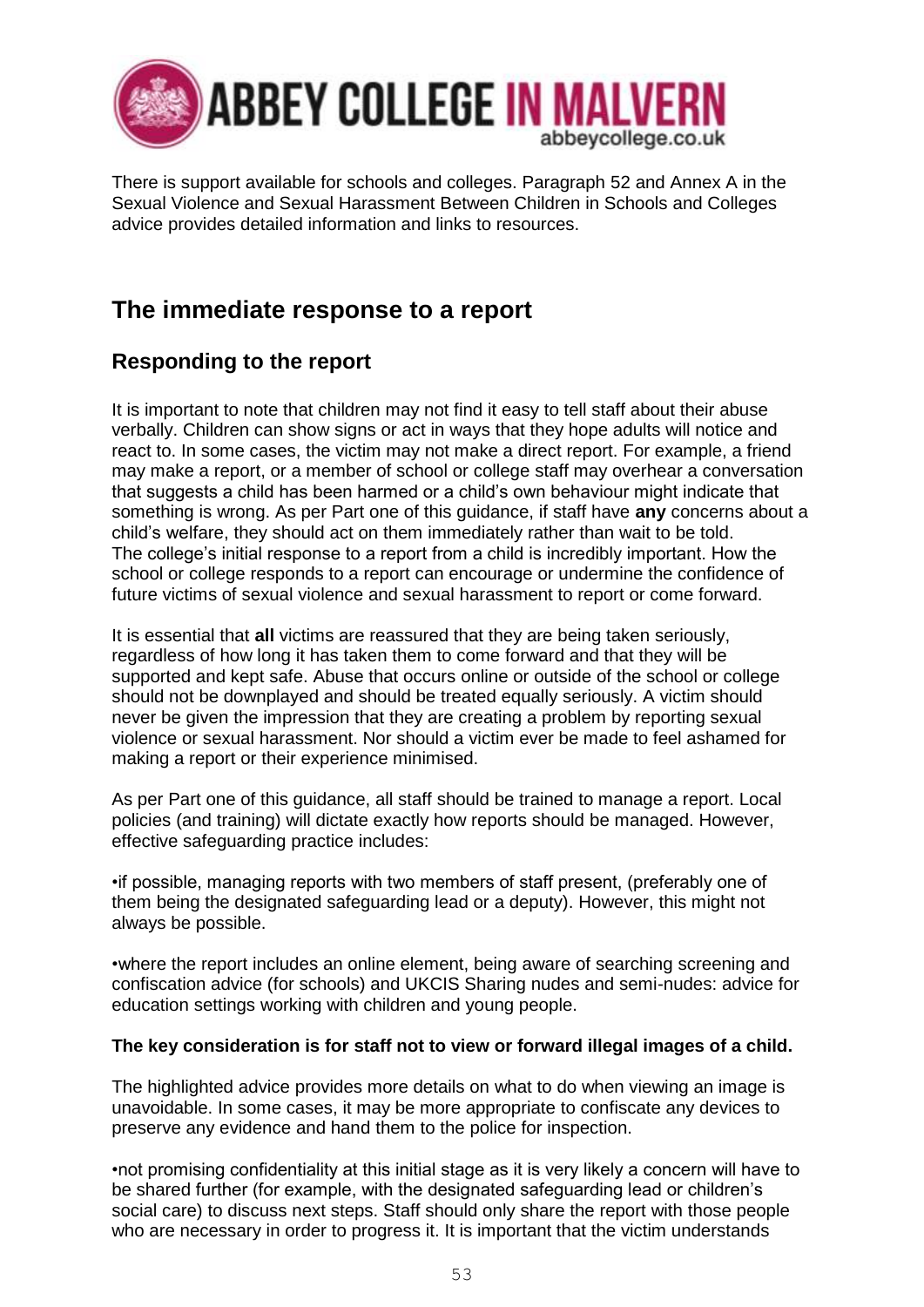

what the next steps will be and who the report will be passed to; recognising that a child is likely to disclose to someone they trust: this could be **anyone** on the college staff. It is important that the person to whom the child discloses recognises that the child has placed them in a position of trust. They should be supportive and respectful of the child; recognising that an initial disclosure to a trusted adult may only be the first incident reported, rather than representative of a singular incident and that trauma can impact memory and so children may not be able to recall all details or timeline of abuse;

•keeping in mind that certain children may face additional barriers to telling someone because of their vulnerability, disability, sex, ethnicity and/or sexual orientation;

•listening carefully to the child, reflecting back, using the child's language, being onjudgmental, being clear about boundaries and how the report will be progressed, not asking leading questions and only prompting the child where necessary with open questions – where, when, what, etc. It is important to note that whilst leading questions should be avoided, staff can ask children if they have been harmed and what the nature of that harm was;

•considering the best way to make a record of the report. Best practice is to wait until the end of the report and immediately write up a thorough summary. This allows the staff member to devote their full attention to the child and to listen to what they are saying. It may be appropriate to make notes during the report (especially if a second member of staff is present). However, if making notes, staff should be conscious of the need to remain engaged with the child and not appear distracted by the note taking. Either way, **it is essential a written record is made**;

•only recording the facts as the child presents them. The notes should not reflect the personal opinion of the note taker. Schools and colleges should be aware that notes of such reports could become part of a statutory assessment by children's social care and/or part of a criminal investigation; and

•informing the designated safeguarding lead (or deputy), as soon as practically possible, if the designated safeguarding lead (or deputy) is not involved in the initial report.

## **Risk assessment**

When there has been a report of sexual violence, the designated safeguarding lead (or a deputy) should make an immediate risk and needs assessment. Where there has been a report of sexual harassment, the need for a risk assessment should be considered on a case-by-case basis. The risk and needs assessment should consider:

•the victim, especially their protection and support.

•whether there may have been other victims,

•the alleged perpetrator(s); and

•all the other children, (and, if appropriate, adult students and staff) at the school or college, especially any actions that are appropriate to protect them from the alleged perpetrator(s), or from future harms.

Risk assessments should be recorded (written or electronic) and should be kept under review. At all times, the college should be actively considering the risks posed to all their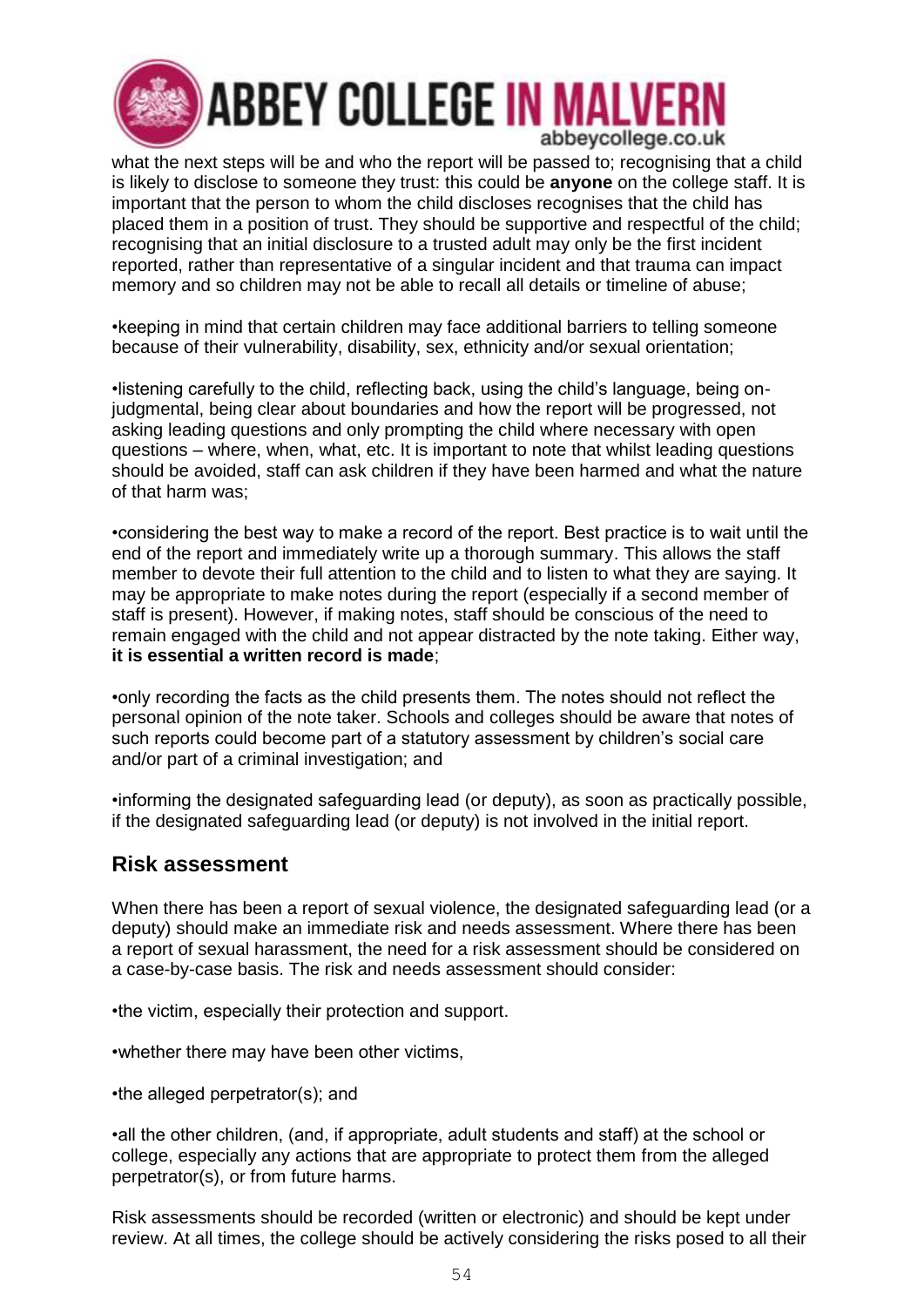

safe.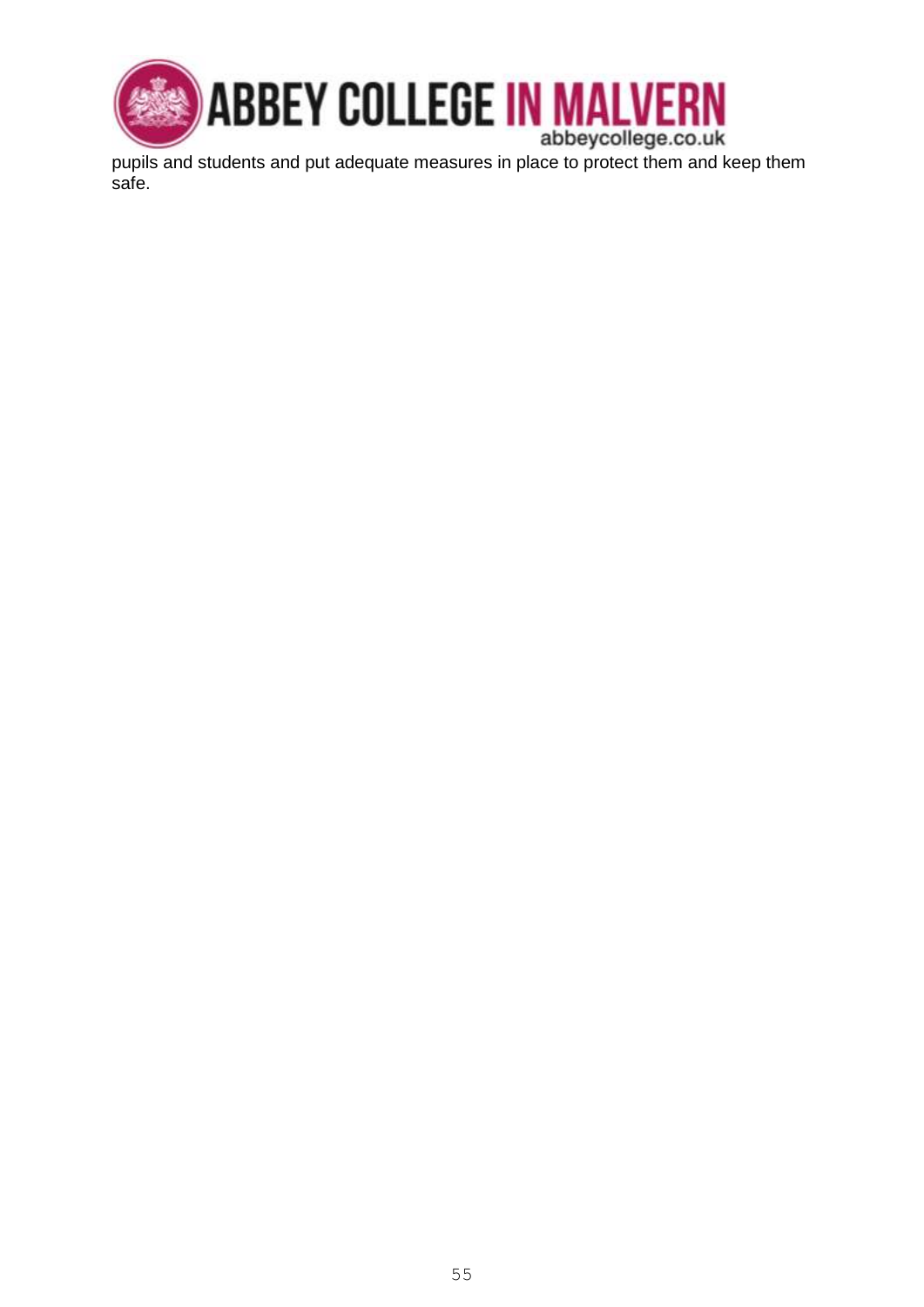

The designated safeguarding lead (or a deputy) should ensure they are engaging with children's social care and specialist services as required. Where there has been a report of sexual violence, it is likely that professional risk assessments by social workers and or sexual violence specialists will be required. The above college risk assessment is not intended to replace the detailed assessments of expert professionals. Any such professional assessments should be used to inform the school's or college's approach to supporting and protecting their pupils and students and updating their own risk assessment.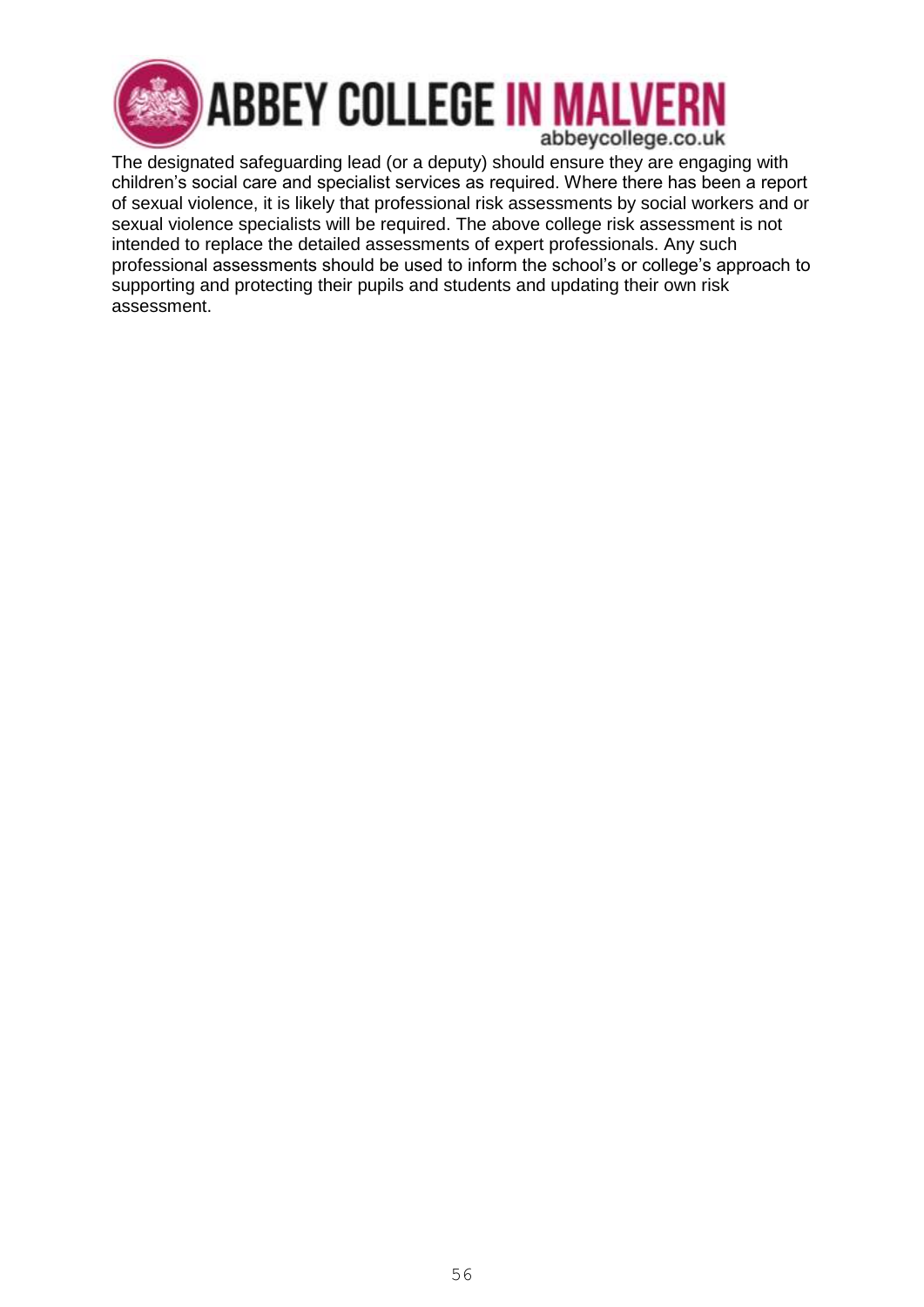

## **Action following a report of sexual violence and/or sexual harassment**

### **What to consider**

As set out above, sexual violence and sexual abuse can happen anywhere, and all staff working with children are advised to maintain an attitude of '**it could happen here.**  Schools and colleges should be aware of and respond appropriately to **all** reports and concerns about sexual violence and/or sexual harassment both online and offline, including those that have happened outside of the school/college. The designated safeguarding lead (or deputy) is likely to have a complete safeguarding picture and be the most appropriate person to advise on the school's or college's initial response. Important considerations will include:

•the wishes of the victim in terms of how they want to proceed. This is especially important in the context of sexual violence and sexual harassment. Victims should be given as much control as is reasonably possible over decisions regarding how any investigation will be progressed and any support that they will be offered. This will however need to be balanced with the school's or college's duty and responsibilities to protect other children;

•the nature of the alleged incident(s), including whether a crime may have been committed and/or whether HSB has been displayed.

•the ages of the children involved;

•the developmental stages of the children involved;

•any power imbalance between the children. For example, is the alleged perpetrator(s) significantly older, more mature or more confident? Does the victim have a disability or learning difficulty?;

•if the alleged incident is a one-off or a sustained pattern of abuse (sexual abuse can be accompanied by other forms of abuse and a sustained pattern may not just be of a sexual nature);

•that sexual violence and sexual harassment can take place within intimate personal relationships between peers;

•are there ongoing risks to the victim, other children, adult students or school or college staff; and

•other related issues and wider context, including any links to child sexual exploitation and child criminal exploitation.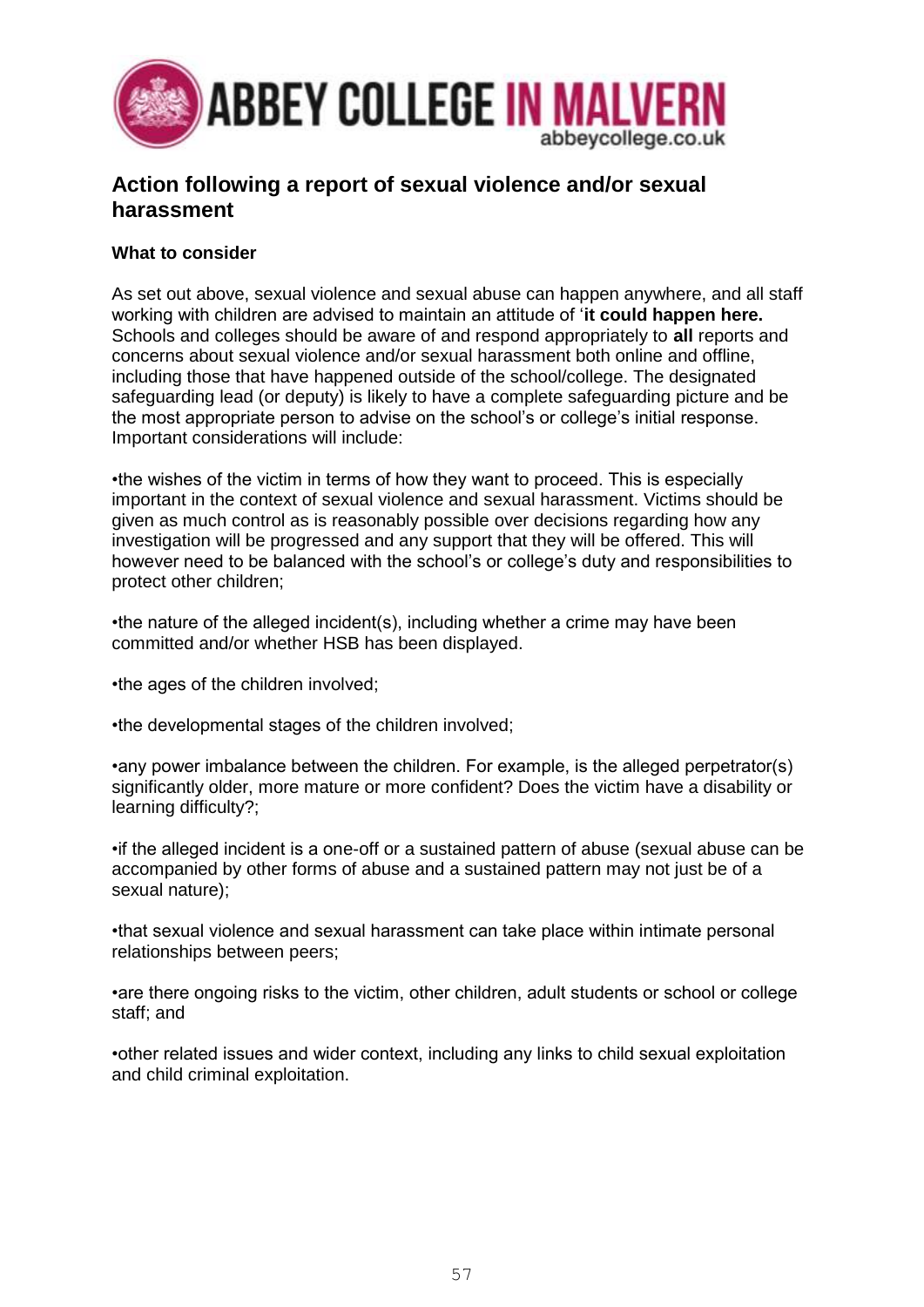

## **ABBEY COLLEGE IN MALVERN** abbeycollege.co.uk

As always when concerned about the welfare of a child, all staff should act in the best interests of the child. In all cases, college should follow general safeguarding principles as set out throughout this guidance. **Immediate** consideration should be given as to how best to support and protect the victim and the alleged perpetrator(s) (and any other children involved/impacted).

The starting point regarding any report should always be that there is a zero tolerance approach to sexual violence and sexual harassment and it is never acceptable and it will not be tolerated. It is especially important not to pass off any sexual violence or sexual harassment as "**banter", "just having a laugh", "part of growing up" or "boys being boys" as** this can lead to a culture of unacceptable behaviours and an unsafe environment for children.

### **Children sharing a classroom: Initial considerations when the report is made**

Any report of sexual violence is likely to be traumatic for the victim. It is essential that all victims are reassured that they are being taken seriously and that they will be supported and kept safe. A victim should never be given the impression that they are creating a problem by reporting sexual violence or sexual harassment. Nor should a victim ever be made to feel ashamed for making a report.

However, reports of rape and assault by penetration are likely to be especially difficult with regard to the victim, and close proximity with the alleged perpetrator(s) is likely to be especially distressing. Whilst the school or college establishes the facts of the case and starts the process of liaising with children's social care and the police, the alleged perpetrator(s) **should**  be removed from any classes they share with the victim. The school or college should also **carefully** consider how best to keep the victim and alleged perpetrator(s) a reasonable distance apart on school or college premises (including during any before or after schoolbased activities) and on transport to and from the school or college, where appropriate. These actions are in the best interests of all children involved and should not be perceived to be a judgment on the guilt of the alleged perpetrator(s).

For other reports of sexual violence and sexual harassment, the proximity of the victim and alleged perpetrator(s) and considerations regarding shared classes, sharing school or college premises and school or college transport, should be considered immediately.

In all cases, the initial report should be carefully evaluated, reflecting the considerations set out at paragraph 448. The wishes of the victim, the nature of the allegations and the protection of all children in the school or college will be especially important when considering any immediate actions.

## **Options to manage the report**

It is important that college consider every report on a case-by-case basis as per paragraph 448. When to inform the alleged perpetrator(s) will be a decision that should be carefully considered. Where a report is going to be made to children's social care and/or the police, then, as a general rule, the college should speak to the relevant agency and discuss next steps and how the alleged perpetrator(s) will be informed of the allegations. However, as per general safeguarding principles, this does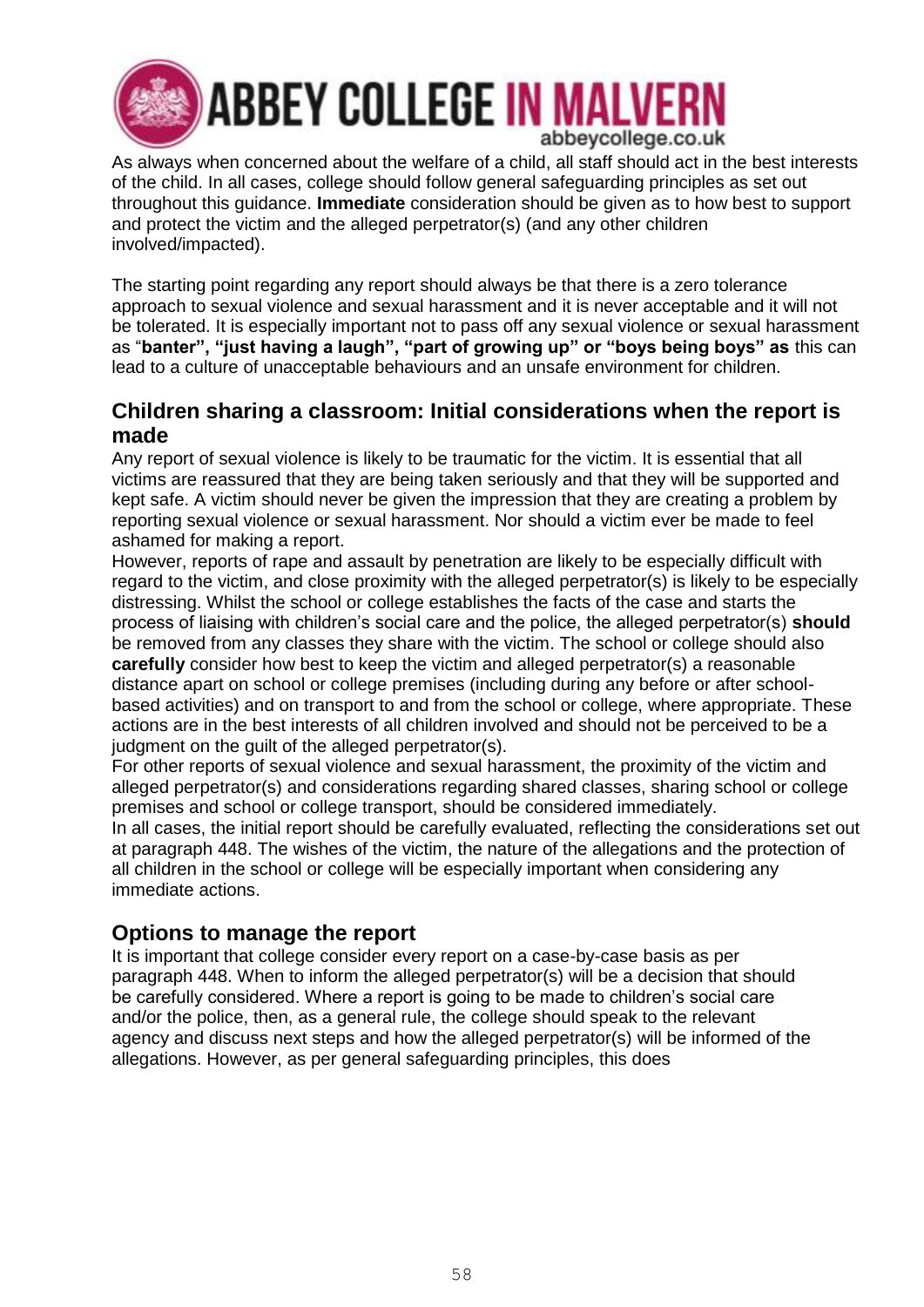

not and should not stop the school or college taking immediate action to safeguard their children, where required.

There are four likely scenarios for college to consider when managing any reports of sexual violence and/or sexual harassment. It will be important in all scenarios that decisions and actions are regularly reviewed and that relevant policies are updated to reflect lessons learnt. It is particularly important to look out for potential patterns of concerning, problematic or inappropriate behaviour. Where a pattern is identified, the school or college should decide on a course of action. Consideration should be given to whether there are wider cultural issues within the school or college that enabled the inappropriate behaviour to occur and where appropriate extra teaching time and/or staff training could be delivered to minimise the risk of it happening again. The four scenarios are:

#### **1.Manage internally**

•In some cases of **sexual harassment**, for example, one-off incidents, the college may take the view that the children concerned are not in need of early help or that referrals need to be made to statutory services and that it would be appropriate to handle the incident internally, perhaps through utilising their behaviour policy and by providing pastoral support.

•Whatever the response, it should be underpinned by the principle that there is a zero tolerance approach to sexual violence and sexual harassment, and it is never acceptable and will not be tolerated.

•All concerns, discussions, decisions and reasons for decisions should be recorded (written or electronic).

#### **2.Early help**

•In line with 1 above, the college may decide that the children involved do not require referral to statutory services but may benefit from early help. Early help means providing support as soon as a problem emerges, at any point in a child's life. Providing early help is more effective in promoting the welfare of children than reacting later. Early help can be particularly useful to address non-violent HSB and may prevent escalation of sexual violence. It is particularly important that the designated safeguarding lead (and their deputies) know what the Early Help process is and how and where to access support.

•More information on Early Help is set out in Part one of this guidance with full details of the early help process in Chapter one of Working Together to Safeguard Children.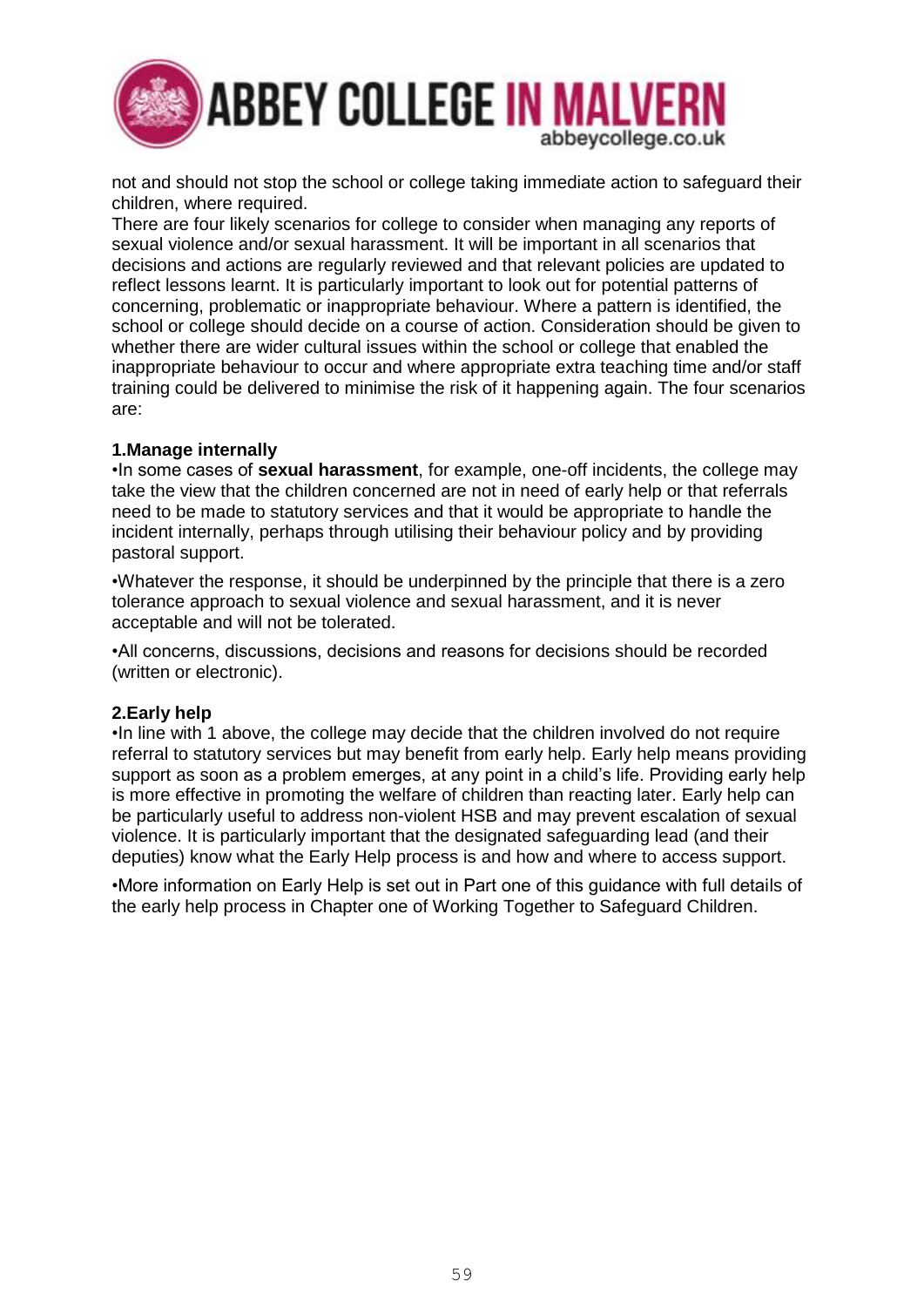

•Multi-agency early help will work best when placed alongside strong school or college policies, preventative education and engagement with parents and carers.

•Early help and the option to manage a report internally do not need to be mutually exclusive: a school could manage internally and seek early help for both the victim and perpetrator(s).

•Whatever the response, it should be under-pinned by the principle that there is zero tolerance approach to sexual violence and sexual harassment, and it is never acceptable and will not be tolerated.

•All concerns, discussions, decisions and reasons for decisions should be recorded (written or electronic).

#### **3.Referrals to children's social care**

•Where a child has been harmed, is at risk of harm, or is in immediate danger, schools and colleges should make a referral to local children's social care.

•At the point of referral to children's social care, college will generally inform parents or carers, unless there are compelling reasons not to (if informing apparent or carer is going to put the child at additional risk). Any such decision should be made with the support of children's social care.

•If a referral is made, children's social care will then make enquiries to determine whether any of the children involved are in need of protection or other services.

•Where statutory assessments are appropriate, the college (especially the designated safeguarding lead or a deputy) should be working alongside, and cooperating with, the relevant lead social worker. Collaborative working will help ensure the best possible package of coordinated support is implemented for the victim and, where appropriate, the alleged perpetrator(s) and any other children that require support.

•college should not wait for the outcome (or even the start) of a children's social care investigation before protecting the victim and other children in the school or college. It will be important for the designated safeguarding lead(or a deputy) to work closely with children's social care (and other agencies as required) to ensure any actions the college takes do not jeopardise a statutory investigation. The risk assessment as per paragraph 445-447 will help inform any decision. Consideration of safeguarding the victim, alleged perpetrator(s), any other children directly involved in the safeguarding report and all children at the school or college should be **immediate**.

•In some cases, children's social care will review the evidence and decide a statutory intervention is not appropriate. The school or college (generally led by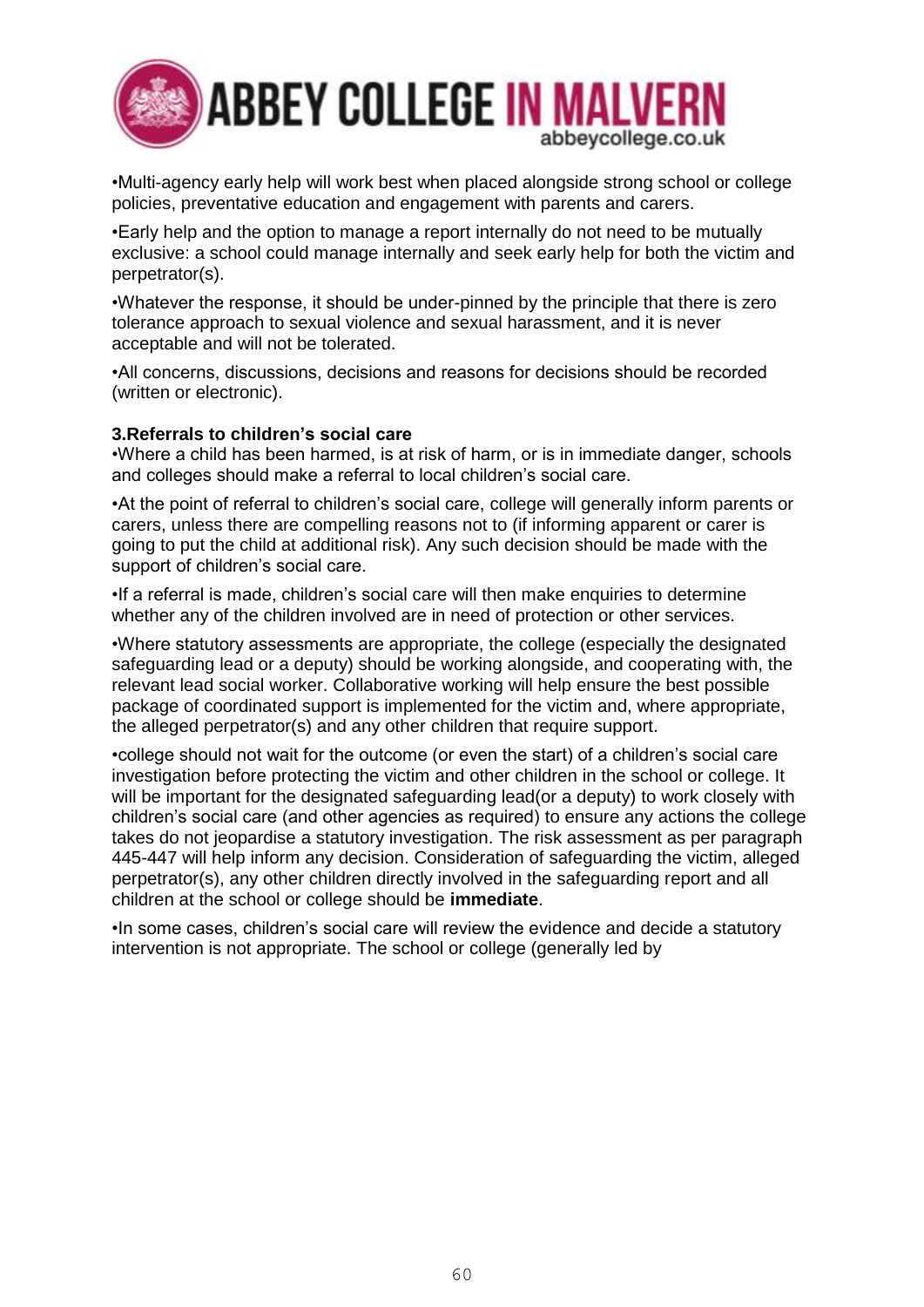

the designated safeguarding lead or a deputy) should be prepared to refer again if they believe the child remains in immediate danger or at risk of harm. If a statutory assessment is not appropriate, the designated safeguarding lead (or a deputy) should consider other support mechanisms such as early help, specialist support and pastoral support. •Whatever the response, it should be under-pinned by the principle that there is **a zero tolerance** approach to sexual violence and sexual harassment and it is never acceptable and will not be tolerated.

•**All concerns**, discussions, decisions and reasons for decisions should be recorded (written or electronic).

#### **4.Reporting to the Police**

•**Any report** to the police will generally be in parallel with a referral to children's social care (as above).

•It is important that the designated safeguarding lead (and their deputies) are clear about the local process for referrals and follow that process.

•Where a report of rape, assault by penetration or sexual assault is made, the starting point is that this should be passed on to the police. Whilst the age of criminal responsibility is ten, if the alleged perpetrator(s) is under ten, the starting principle of reporting to the police remains. The police will take a welfare, rather than a criminal justice, approach. The following advice may help schools and colleges decide when to engage the Police and what to expect of them when they do: When to call the police.

•Where a report has been made to the police, the school or college should consult the police and agree what information can be disclosed to staff and others, in particular, the alleged perpetrator(s) and their parents or carers. They should also discuss the best way to protect the victim and their anonymity.

•At this stage, schools and colleges will generally inform parents or carers unless there are compelling reasons not to, for example, if informing a parent or carer is likely to put a child at additional risk. In circumstances where parents or carers have not been informed, it will be especially important that the school or college is supporting the child in any decision they take. This should be with the support of children's social care and any appropriate specialist agencies.

•All police forces in England have specialist units that investigate child abuse. The names and structures of these units are matters for local forces. It will be important that the designated safeguarding lead (and their deputies) are aware of their local arrangements.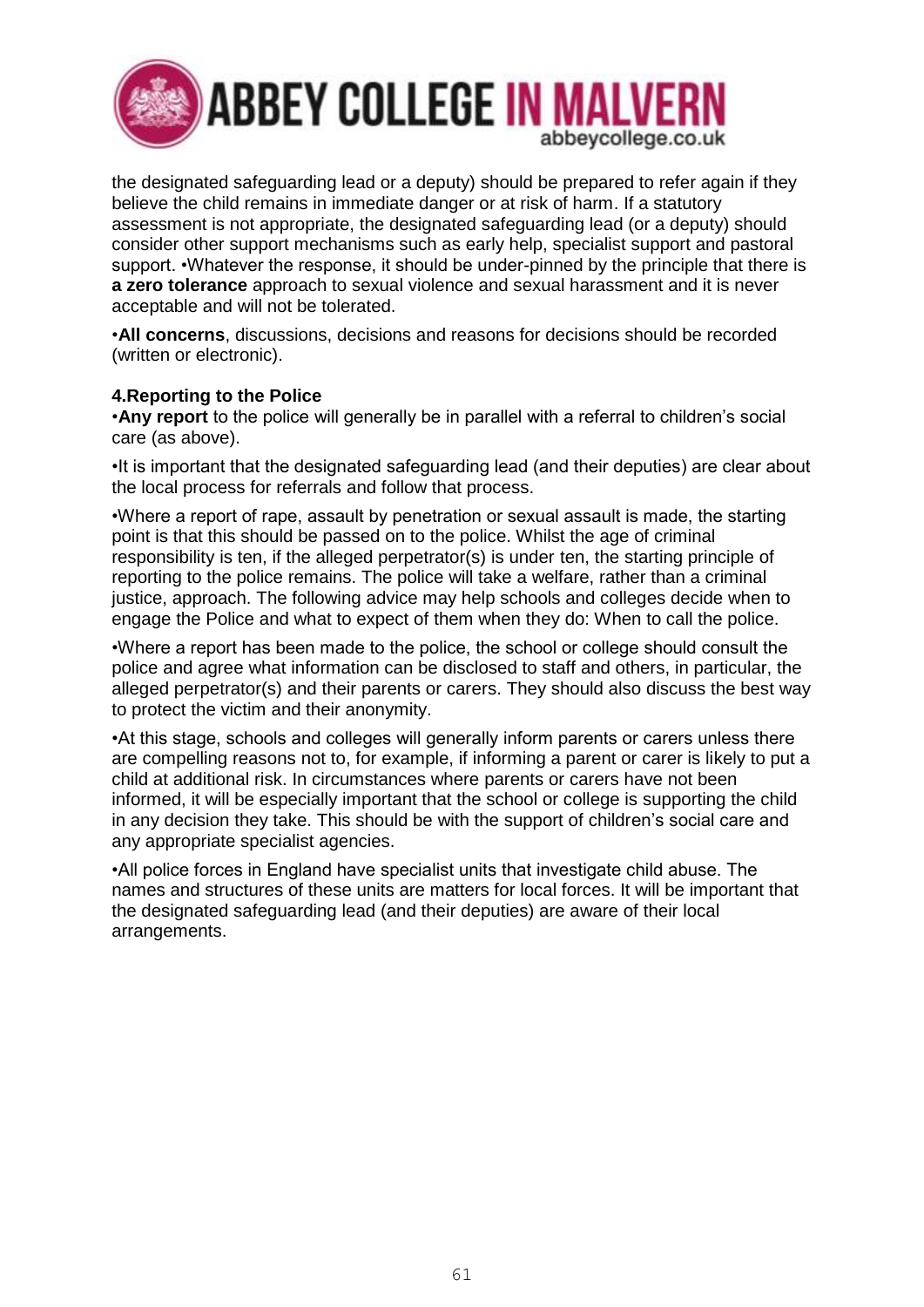

•In some cases, it may become clear very quickly that the police (for whatever reason) will not take further action. In such circumstances, it is important that the school or college continue to engage with specialist support for the victim and alleged perpetrator(s) as required.

•Whilst protecting children and/or taking any disciplinary measures against the alleged perpetrator(s), it will be important for the designated safeguarding lead (or a deputy) to work closely with the police (and other agencies as required), to ensure any actions the school or college take do not jeopardise the police investigation.

•If schools or colleges have questions about the investigation, they should ask the police. The police will help and support the school or college as much as they can (within the constraints of any legal restrictions).

•Whatever the response, it should be under-pinned by the principle that there is a zerotolerance approach to sexual violence and sexual harassment and it is never acceptable and will not be tolerated.

•All concerns, discussions, decisions and reasons for decisions should be recorded (written or electronic).

### **Considering bail conditions**

•The police will consider what action to take to manage the assessed risk of harm. This could involve the use of police bail with conditions, prior to a suspect appearing in court, or court bail with or without conditions after the first appearance.

•Alternatively, the person suspected of an offence could be 'released under investigation' (RUI). People released under RUI can have no conditions attached to their release from custody and it is possible for a person on bail also to have no conditions.

•Whatever arrangements are in place; the school or college will need to consider what additional measures may be necessary to manage any assessed risk of harm that may arise within their institution.

•Particular regard should be given to: the additional stress and trauma that might be caused to a victim within the institution; the potential for the suspected person to intimidate the victim or a witness; the need to ensure that any risk management measures strike a balance between management of risk and the rights of an unconvicted person (e.g. rights to privacy, family life, etc).

•Careful liaison with the police investigators should help to develop a balanced setoff arrangement.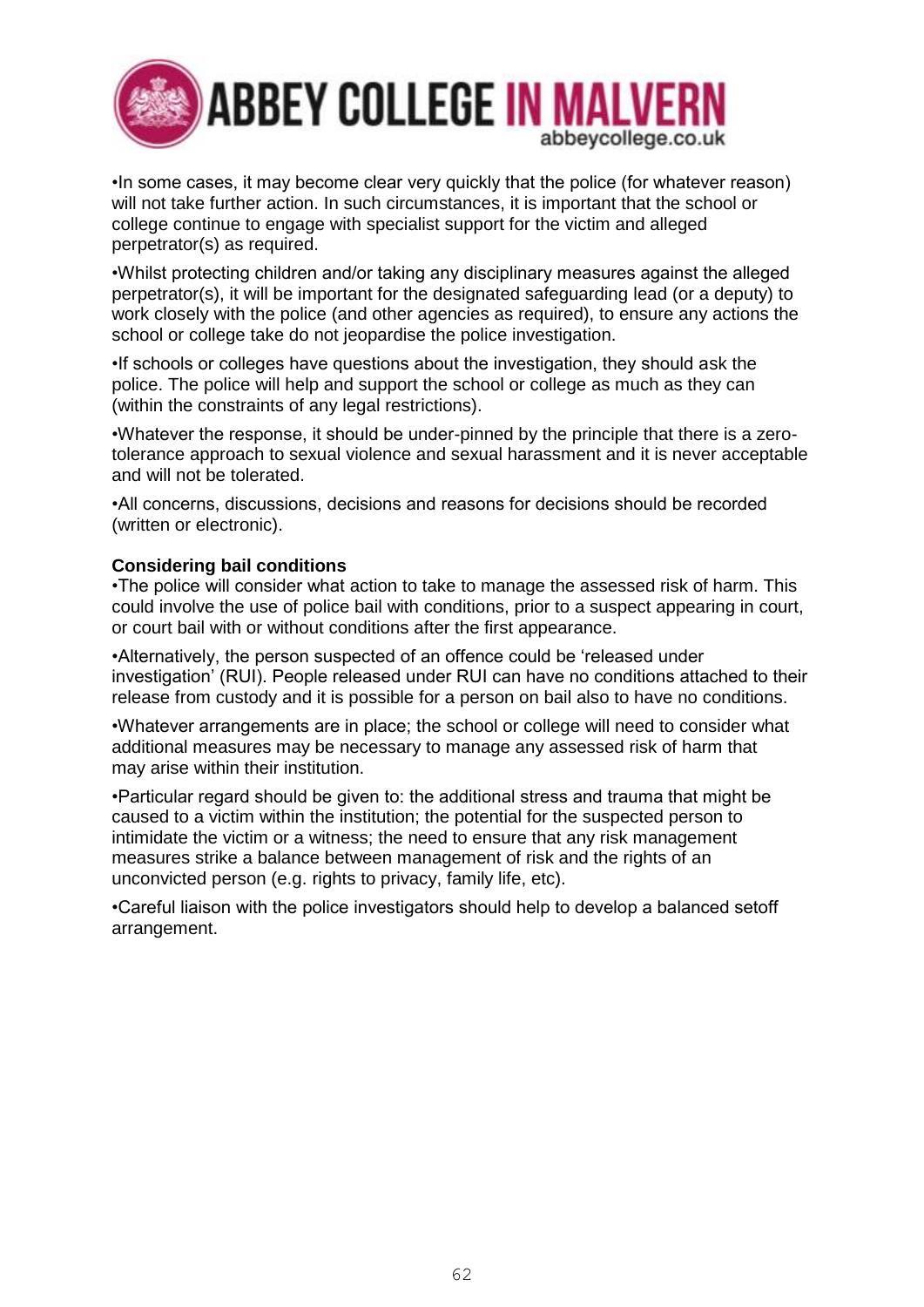

### **Managing any delays in the criminal process**

•There may be delays in any case that is being progressed through the criminal justice system. College **should not wait** for the outcome (or even the start) of a police investigation before protecting the victim, alleged perpetrator(s) and other children in the school or college. The risk assessment asper paragraph 445-447 will help inform any decision.

### **The end of the criminal process**

•If a child is convicted or receives a caution for a sexual offence, the college should update its risk assessment, ensure relevant protections are in place for all the children at the college and, if it has not already, consider any suitable action in line with their behaviour policy. This process should include a review of the necessary actions to keep all parties safe and meet their needs. If the perpetrator(s) remains in the same school or college as the victim, the school or college should be very clear as to their expectations regarding the perpetrator(s) now they have been convicted or cautioned. This could include expectations regarding their behaviour and any restrictions the school or college thinks are reasonable and proportionate with regard to the perpetrator(s)'timetable.

•Any conviction (even with legal anonymity reporting restrictions) is potentially going to generate interest among other pupils or students in the school or college. It will be important that the school or college ensure both the victim and perpetrator(s) remain protected, especially from any bullying or harassment(including online).

•Where cases are classified as "no further action" (NFA'd) by the police or Crown Prosecution Service, or where there is a not guilty verdict, the school or college should continue to offer support to the victim and the alleged perpetrator(s) for as long as is necessary. A not guilty verdict or a decision not to progress with their case will likely be traumatic for the victim. The fact that an allegation cannot be substantiated or was withdrawn does not necessarily mean that it was unfounded. Schools and colleges should discuss any decisions with the victim in this light and continue to offer support. The alleged perpetrator(s) is also likely to require ongoing support for what will have likely been a difficult experience.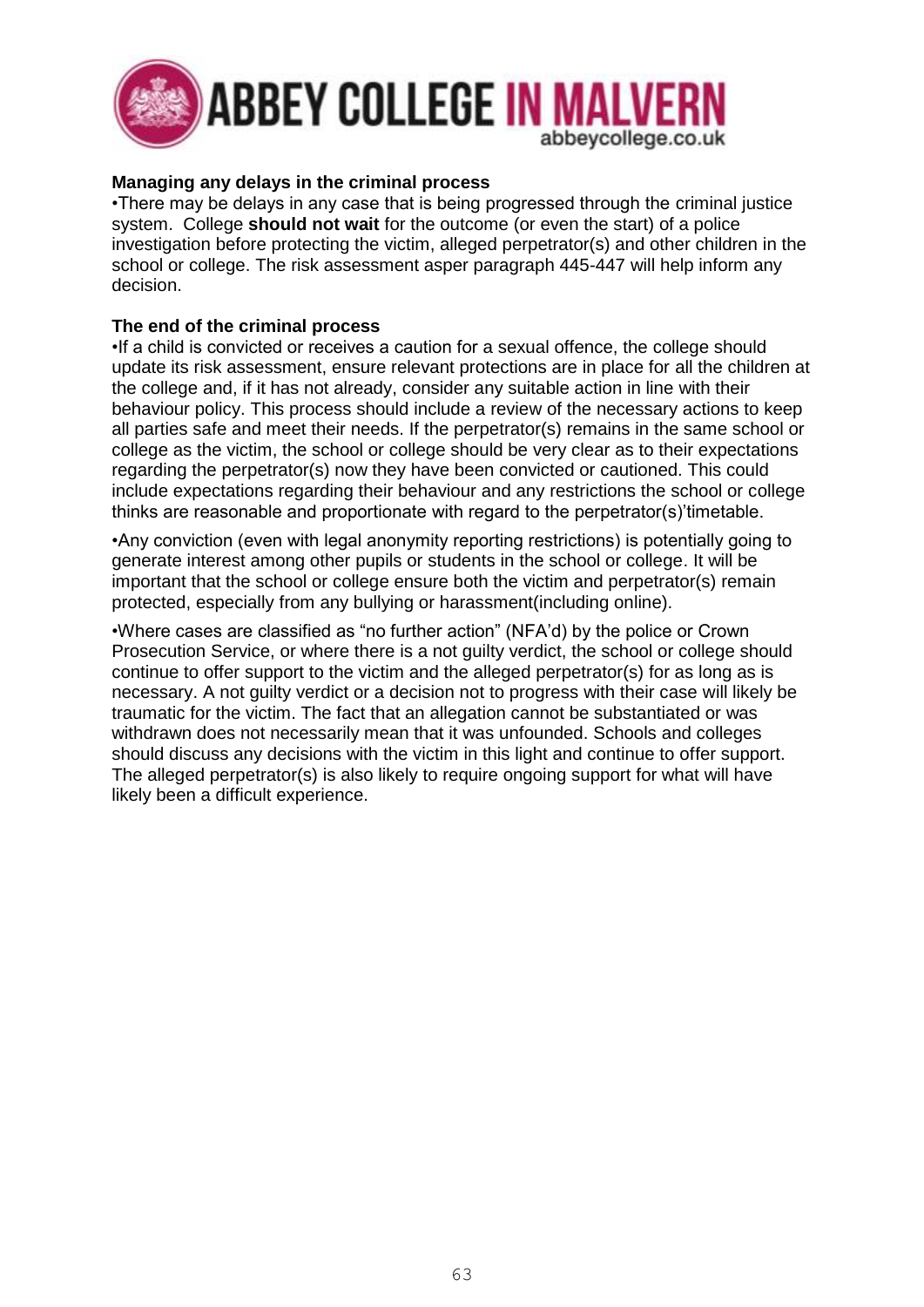

## **Unsubstantiated, unfounded, false or malicious reports**

As set out in paragraph 71 of Part one of this guidance, **all** concerns, discussions and decisions made, and the reasons for those decisions, should be recorded in writing.

Records should be reviewed so that potential patterns of concerning, problematic or inappropriate behaviour can be identified, and addressed.

If a report is determined to be unsubstantiated, unfounded, false or malicious, the designated safeguarding lead should consider whether the child and/or the person who has made the allegation is in need of help or may have been abused by someone else and this is a cry for help. In such circumstances, a referral to children's social care maybe appropriate.

If a report is shown to be deliberately invented or malicious, the school or college, should consider whether any disciplinary action is appropriate against the individual who made it as per their own behaviour policy.

## **Ongoing response**

## **Safeguarding and supporting the victim**

The following principles are based on effective safeguarding practice and should help shape any decisions regarding safeguarding and supporting the victim.

•The needs and wishes of the victim should be paramount (along with protecting the child) in any response. It is important they feel in as much control of the process as is reasonably possible. Wherever possible, the victim, if they wish, should be able to continue in their normal routine. Overall, the priority should be to make the victim's daily experience as normal as possible, so that the school or college is a safe space for them.

•Consider the age and the developmental stage of the victim, the nature of the allegations and the potential risk of further abuse. Schools and colleges should beware that, by the very nature of sexual violence and sexual harassment, a power imbalance is likely to have been created between the victim and alleged perpetrator(s).

•The victim should never be made to feel they are the problem for making a report or made to feel ashamed for making a report.

•Consider the proportionality of the response. Support should be tailored on a case-bycase basis. The support required regarding a one-off incident of sexualised name-calling is likely to be vastly different from that for a report of rape.

•Schools should be aware that sexual assault can result in a range of health needs, including physical, mental, and sexual health problems and unwanted pregnancy. Children and young people that have a health need arising from sexual assault or abuse can access specialist NHS support from a Sexual Assault Referral Centre

- Childline provides free and confidential advice for children and young people.
- Internet Watch Foundation works internationally to remove child sexual abuse online images and videos and offers a place for the public to report them anonymously.
- Childline / IWF: Remove a nude image shared online *Report Remove* is a free tool that allows children to report nude or sexual images and videos of themselves that they think might have been shared online, to see if they can be removed from the internet.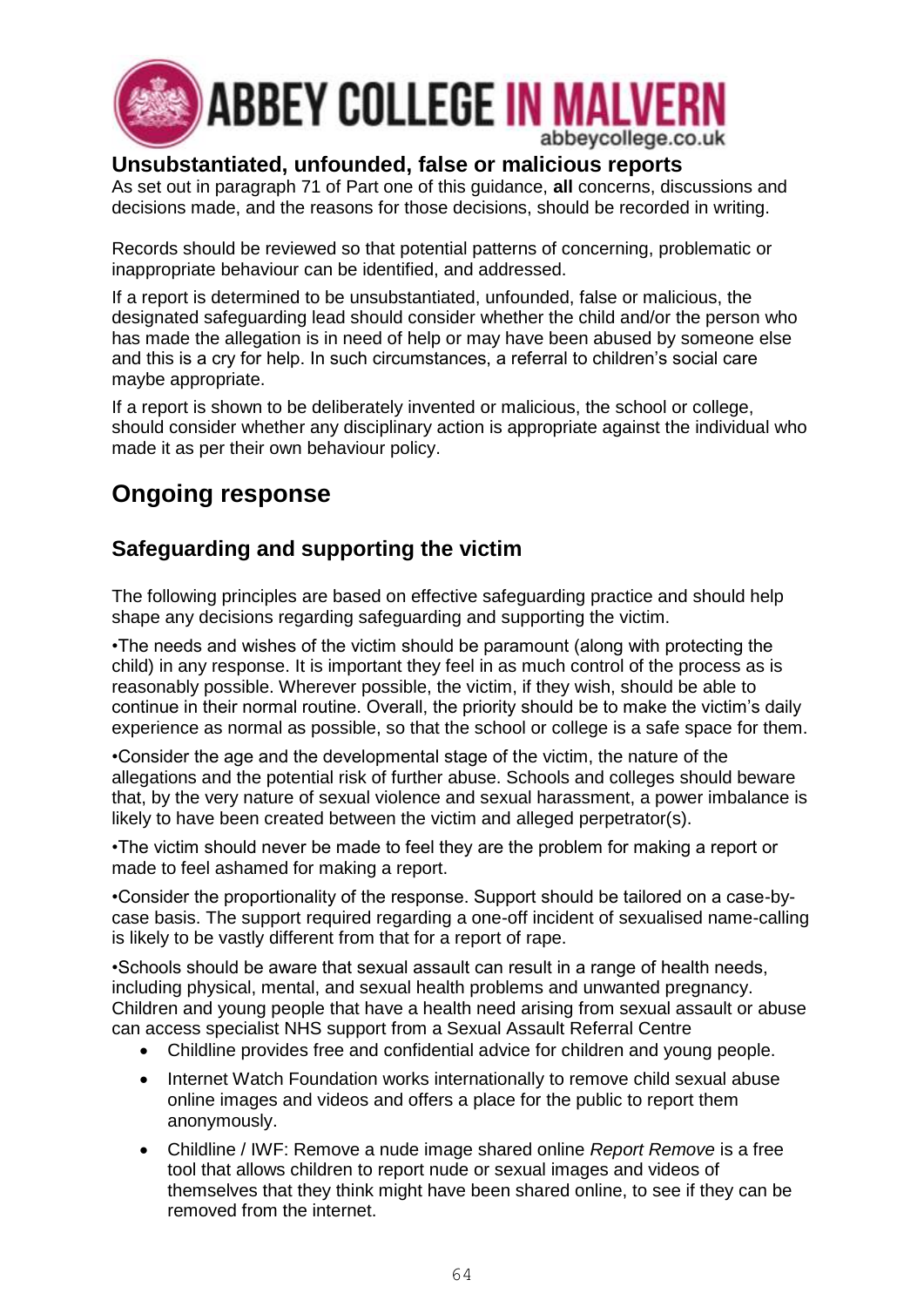

Victims may not talk about the whole picture immediately. They may be more comfortable providing information on a piecemeal basis. It is essential that dialogue is kept open and encouraged. When it is clear that ongoing support will be required, schools and colleges should ask the victim if they would find it helpful to have a designated trusted adult (for example, their form tutor or designated safeguarding lead)to talk to about their needs. The choice of any such adult should be the victim's (as far as reasonably possible). Schools and colleges should respect and support this choice.

A victim of sexual violence is likely to be traumatised and, in some cases, may struggle in a normal classroom environment. While schools and colleges should avoid any action that would have the effect of isolating the victim, in particular from supportive peer groups, there may be times when the victim finds it difficult to maintain a full-time timetable and may express a wish to withdraw from lessons and activities. This should be because the victim wants to, not because it makes it easier to manage the situation. If required, schools and colleges should provide a physical space for victims to withdraw. It may be necessary for schools and colleges to maintain arrangements to protect and support the victim for a long time. Schools and colleges should be prepared for this and should work with children's social care and other agencies as required. It is therefore important that the designated safeguarding lead knows how and where to seek support.

It is important that the college do everything they reasonably can to protect the victim from bullying and harassment as a result of any report they have made. Whilst they should be given all the necessary support to remain in their school or college, if the trauma results in the victim being unable to do this, alternative provision or a move to another school or college should be considered to enable them to continue to receive suitable education. This should only be at the request of the victim (and following discussion with their parents or carers).

It is important that if the victim does move to another educational institution (for any reason), that the new educational institution is made aware of any ongoing support needs. The designated safeguarding lead should take responsibility to ensure this happens (and should discuss with the victim and, where appropriate their parents or carers as to the most suitable way of doing this) as well as transferring the child protection file.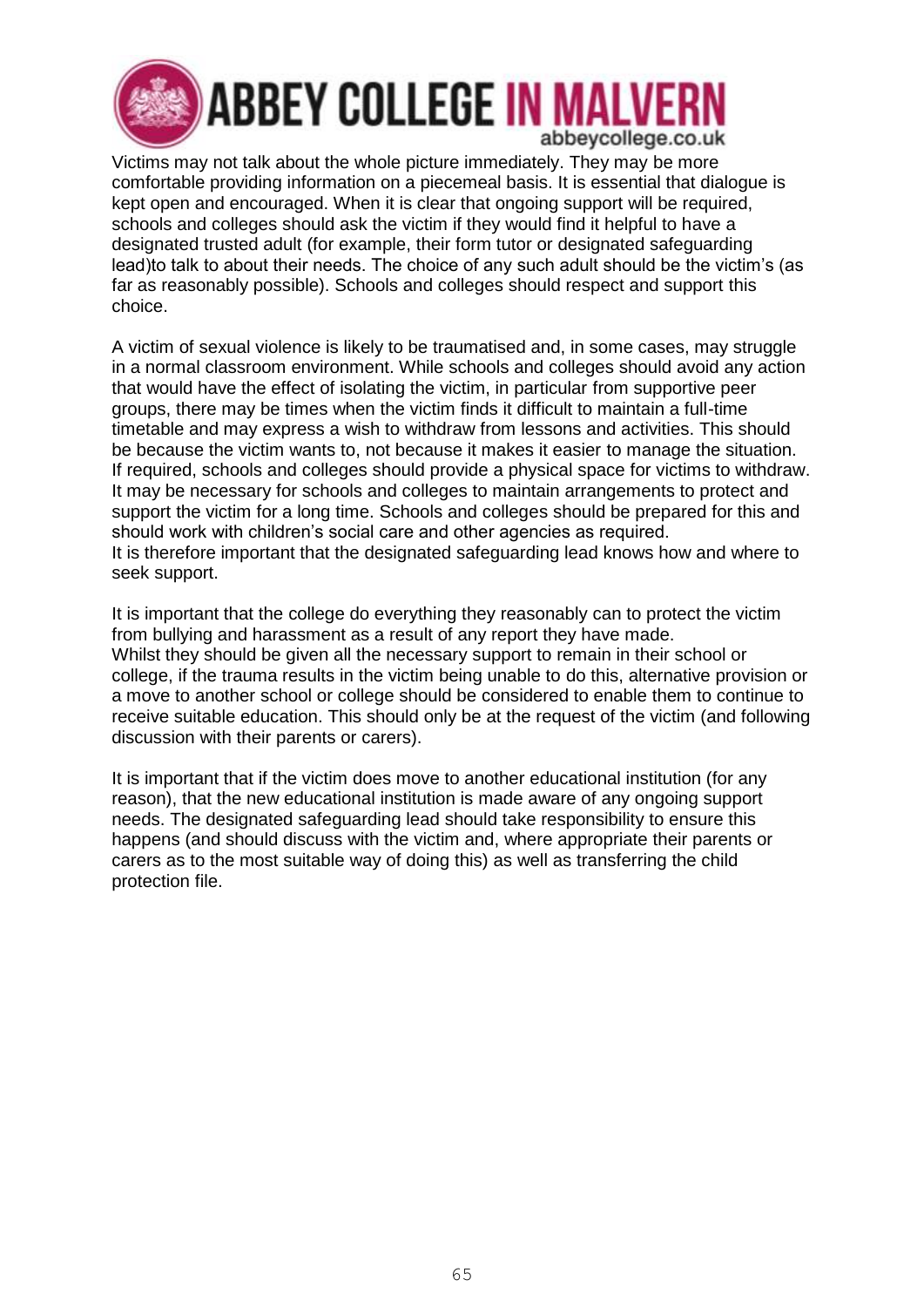

### **Ongoing Considerations: Victim and alleged perpetrator(s) sharing classes**

Once the designated safeguarding lead (or a deputy) has decided what the next steps will be in terms of progressing the report, they should carefully consider again the question of the victim and alleged perpetrator(s) sharing classes and sharing space at school or college. This will inevitably involve complex and difficult professional decisions, including considering their duty to safeguard children and their duty to educate them. It is important each report is considered on a case-by-case basis and risk assessments are updated as appropriate. As always when concerned about the welfare of a child, the best interests of the child should come first. In all cases, college should follow general safeguarding principles as per this guidance.

Where there is a criminal investigation into a rape, assault by penetration or sexual assault, the alleged perpetrator(s) should be removed from any classes they share with the victim. The college should also consider how best to keep the victim and alleged perpetrator(s) a reasonable distance apart on school or college premises (including during before and after school-based activities) and on transport to and from college where appropriate. This is in the best interests of both children and should not be perceived to be a judgement on the guilt of the alleged perpetrator(s). As per paragraph 450, close liaison with the police is essential.

Where a criminal investigation into a rape or assault by penetration leads to a conviction or caution, the college should take suitable action, if they have not already done so. In all but the most exceptional of circumstances, the rape or assault is likely to constitute a serious breach of discipline and lead to the view that allowing the perpetrator(s) to remain in the same school or college would seriously harm the education or welfare of the victim (and potentially other pupils or students).

Where a criminal investigation into sexual assault leads to a conviction or caution, the school or college should, if it has not already, consider any suitable sanctions in light of their behaviour policy, including consideration of permanent exclusion. 125 Where the perpetrator(s) is going to remain at the college, the principle would be to continue keeping the victim and perpetrator(s) in separate classes and continue to consider the most appropriate way to manage potential contact on school and college premises and transport. The nature of the conviction or caution and wishes of the victim will be especially important in determining how to proceed in such cases.

In all cases, colleges should record and be able to justify their decision-making. Reports of sexual assault and sexual harassment will, in some cases, not lead to a report to the police (for a variety of reasons). In some cases, rape, assault by penetration, sexual assault or sexual harassment are reported to the police and the case is not progressed or are reported to the police and ultimately result in a not guilty verdict. None of this means the offence did not happen or that the victim lied. The process will have affected both victim and alleged perpetrator(s). Appropriate support should be provided to both as required and consideration given to sharing classes and potential contact as required on a case-by-case basis. In all cases, schools and colleges should record and be able to justify their decision-making. All of the above should be considered with the needs and wishes of the victim at the heart of the process (supported by parents and carers as required). Any arrangements should be kept under review.

#### **Safeguarding and supporting the alleged perpetrator(s) and children and young people who have displayed harmful sexual behaviour**